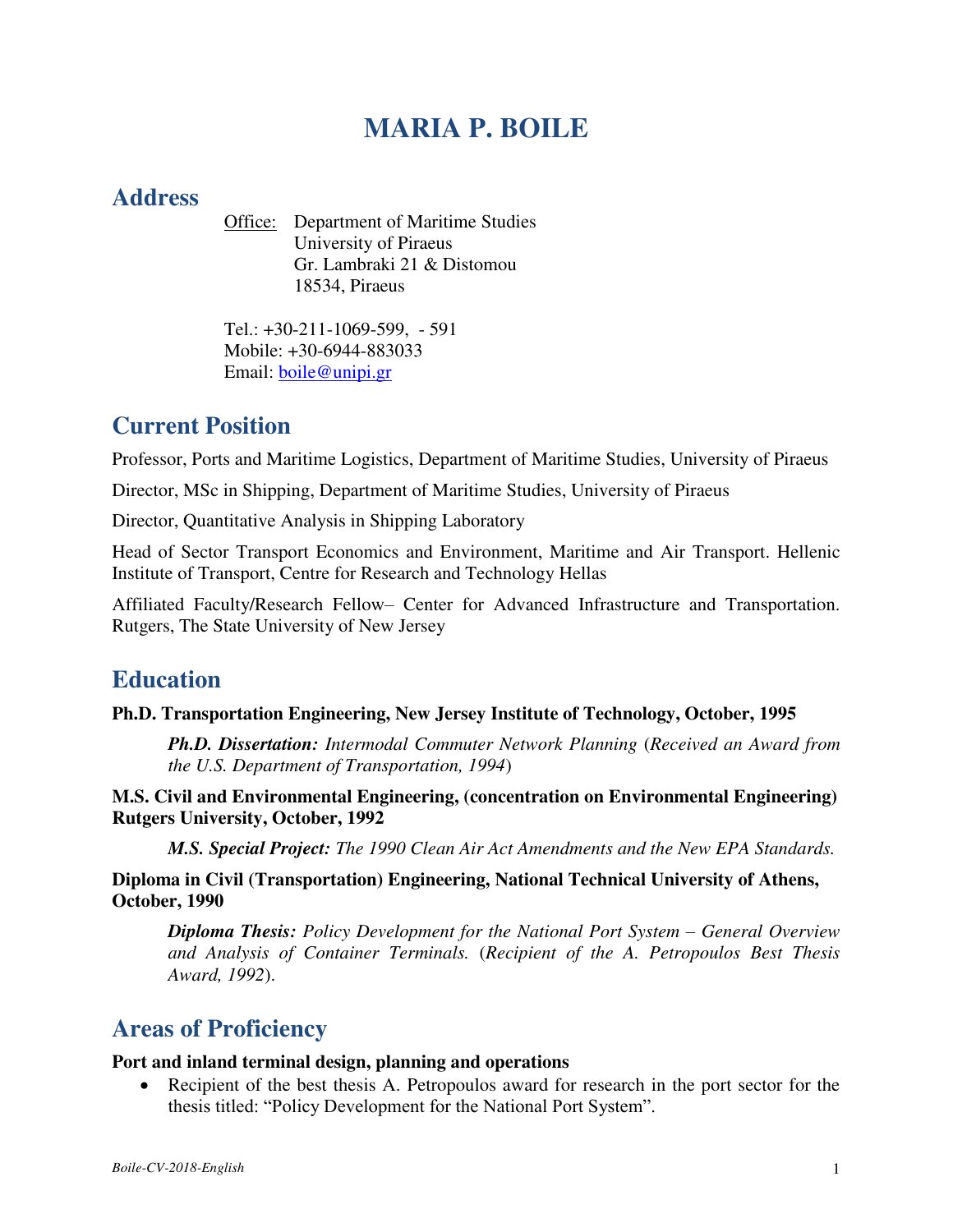- Recipient of the prestigious National Science Foundation (NSF) Partnerships for Innovation (PFI) award.
- Founder and co-Director of the Freight and Maritime Program (FMP) at the Center for Advanced Infrastructure and Transportation.
- Founder and co-Director of the Maritime Infrastructure Engineering and Management Program (MIEMP) at the Center for Advanced Infrastructure and Transportation
- Director of the Maritime Laboratory at Rutgers University.
- Advisor to the Port Authority of New York and New Jersey.
- External advisor to major consulting firms.
- Member and chair of relevant professional societies and committees.
- Leader in the area of port and terminal operations.

### **Transport Policy**

- Study and formulation of proposals for the implementation of the Road Equivalent Tariff (RET), Ministry of Development, and Ministry of Shipping.
- Formulation of proposals to the Ministry of Transport for the assessment of the minimum cost of road freight transport.
- Member of the Advisory Committee of the European Law Observatory on New Technologies.
- Inter American Development Bank consultant for the development of freight facilities in Latin America Countries.
- World Bank Advisor for the Analysis of Needs of the Logistics Sector in Greece.
- Member of the high-level group that formulated policy proposals for funding a federal freight program in the United States.
- Participation in the team of the European Commission, General Directorate of Research and Innovation that formulated proposals for the innovations of the future to formulate the 3rd strategic program "Horizon 2020".
- Member of the team of experts formulating policy proposals for freight transport, advising the Office of Planning and Sustainable Development of Mayor Bloomberg, New York.

### **Multimodal passenger transportation systems analysis, planning and operations**

- Member of the Eno Transportation Foundation's Board of Regents.
- Charter member of the ASCE Transportation and Development Institute.
- Recipient of the best paper award for the paper titled: "Intermodal Passenger Transportation".
- Faculty Member and Program Director at the Center for Advanced Infrastructure and Transportation.
- Highly proficient in the development and use of demand models for policy analysis and transportation system planning and major role in the development of state transportation plans for passenger transport systems, for three states.

### **Intermodal freight transportation modeling**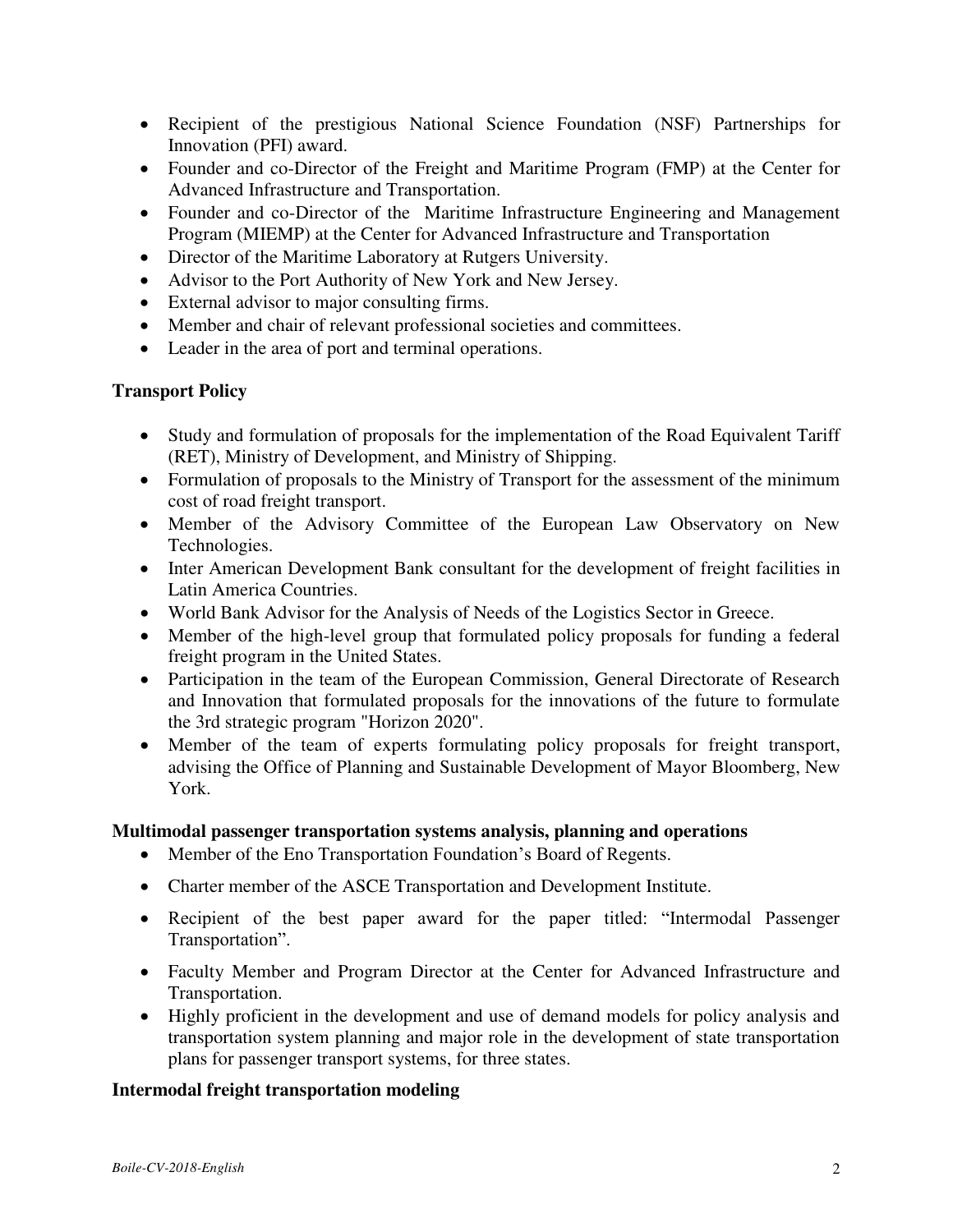- Invited expert participant in the EU-US Transportation Research Symposium on City Logistics Research – A Trans-Atlantic Perspective.
- Invited expert by the US Department of Transportation Bureau of Transportation Statistics Freight Data round table.
- Invited expert by the Eno Transportation Foundation and the US Department of Transportation – Bureau of Transportation Statistics Workshop on Statistical Indicators for Transportation.
- Member of the Advisory Board of the National Center for Transportation and Industrial Productivity.
- Consultant for major international companies and international institutions, including the Inter American Development Bank and the World Bank.
- National Cooperative Freight Research Program (NCFRP) Project Panel 03 Performance Metrics for Freight Transportation Productivity. National Academy of Sciences. November 2007

#### **Intelligent Transportation Systems**

- Co-founder of the first ITS America student chapter.
- Member of the Steering Committee developing Pennsylvania's ITS/CVO Business Plan.
- Member of research teams on:
	- o Enhancing the Development of Intelligent Vehicle-Highway Systems (IVHS) Technologies, for the US Department of Transportation, Federal Highway Administration.
	- o ATIS Study Pre-Implementation Market Analysis, for the New Jersey Department of Transportation;
	- o Enhancing the IVHS Content in the Transportation Program, from the AT&T Foundation.
	- o A Methodological Framework for Evaluating Benefits of Intelligent Transport Systems Technologies for the Raritan Valle Commuter Corridor.
	- o High Occupancy Vehicle lanes (HOV) Route I-80, for the NJ Department of Transportation.

# **Program Building**

#### **Director of the Quantitative Analysis in Shipping Laboratory – Univeristy of Piraeus**

- Director of the Laboratory since December 2018. She has attracted funding through several research projects that have been selected for funding.
- Received funding for large scale infrastructure and equipment
- Development of collaborations with the Hellenic Institute of Transport (HIT) of the National Center for Research and Technological Development (CERTH) and with the EXANTAS Port Training Institute.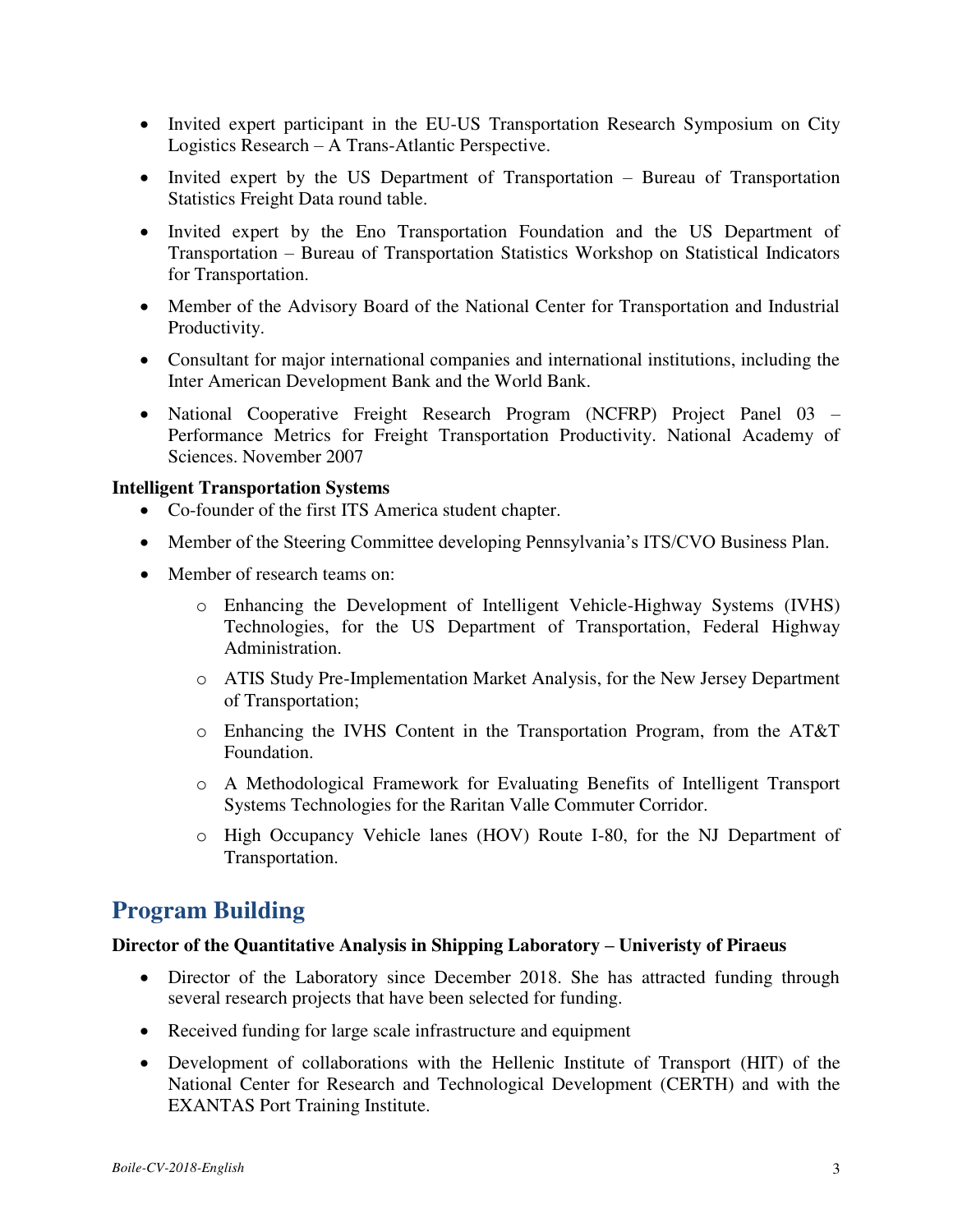- Organized a Scientific Event on "University Education, Scientific Research and Vocational Training in the Shipping Sector, Freight Transport and Logistics - A Combined Initiative" at the Piraeus Chamber of Commerce and Industry during which the University of Piraeus, CERTH/HIT and EXANTAS signed a Memorandum of Cooperation.
- Collaboration with other domestic and foreign Academic and Research Institutions: National Technical University of Athens; University of West Attica; Center for Advanced Infrastructure and Transportation (CAIT), Rutgers University, US; Galilee International Management Institute (GIMI), Israel.

### **Sector C – Transport Economics and Environment, Maritime and Air Transport – Center for Research and Technology Hellas (CERTH)**

- Director of Sector C, Hellenic Institute of Transport (HIT) of CERTH since its establishment (2010) until today (since 2016 as a collaborating faculty member).
- Received funding through competitive Research Programs (national and international) and studies. Participated in more than 30 research projects, coordinating more than half of them.
- Created synergies with academic and research institutions in Greece and abroad, many of which led to the signing of Memoranda of Cooperation.
- Responsible for the research teams of five laboratories (selected researchers, scientific, administrative, financial staff) in the offices of the Department in Thessaloniki, Athens and Piraeus.
- Represents EKETA in research and business bodies and associations at European level.

#### **Freight and Maritime Program – Rutgers University**

- Established and served as co-director of the Maritime Infrastructure Engineering and Management Program (MIEMP) in 2004 as an institution within the Center for Advanced Infrastructure and Transportation (CAIT). The program was restructured and renamed to Freight and Maritime Program (FMP) in 2007.
- Secured over \$5 million in program funding from major sponsors (NSF, USDOT, FHWA, NJDOT, NYSDOT, NJDEP, NYMTC, PANYNJ)
- Designed a specialised curriculum of eight (8) core graduate courses
- Obtained facilities and established the state-of-the-art Maritime Laboratory fully equipped with data, hardware and software
- Established the Program's Advisory Board with high-level executives from the greater NY metropolitan region. This model was subsequently followed by the Center for Advanced Infrastructure and Transportation (CAIT) and it is acknowledged as a "best practice" for the cooperation of the Research Community in Transportation with the Public Sector and Private Sector transport industry leaders.
- FMP is a program recognized internationally by the public sector and the freight, logistics, and port industry, as well as by other academic and research institutions.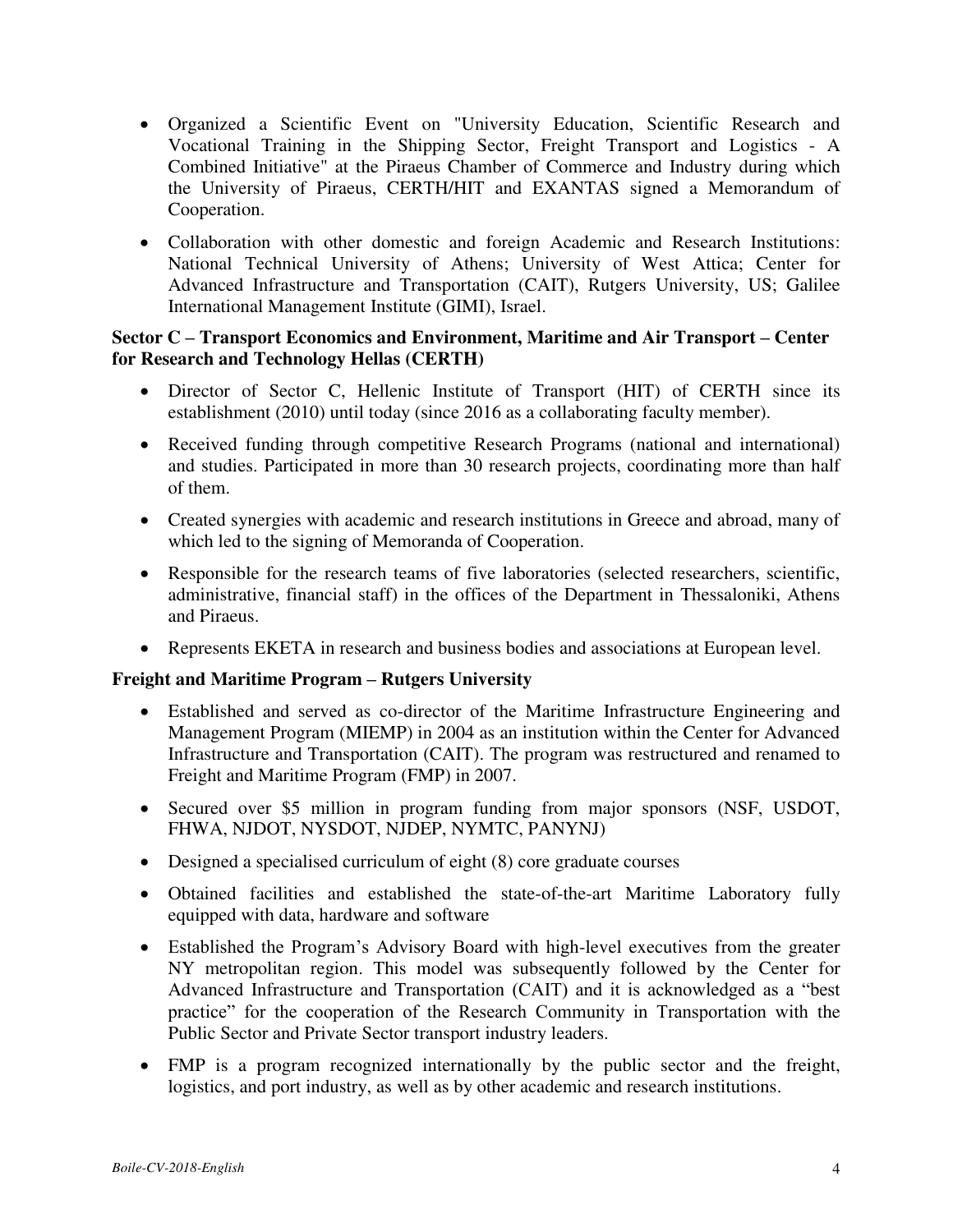### **Academic Excellence Interdisciplinary Freight Transportation Program – Rutgers University**

- Established an interdisciplinary freight transportation program at Rutgers for research and collaboration with the government and industry (Freight Transportation Center of Excellence- FTCE). The Program, supported directly by the Rutgers University President's Office, brought together members of the Rutgers University academic community from the schools of engineering, urban planning, and business. The research and education sector of Freight Transportation, through the Center of Excellence, was selected as a Priority Theme for Rutgers University, given its role in the New York-New Jersey Metro Area.
- Co-developed the "Graduate Certificate in Transportation" at Rutgers University, an inter-departmental and interdisciplinary graduate certificate program.
- Served as an academic advisor to students in this program.

### **Port Industry Partnership – Rutgers University**

- Established a region-wide port industry partnership through funding from the National Science Foundation, in 2006.
- Supported major industry initiatives in the NY/NJ region in partnership with the Port Authority of New York & New Jersey; US Department of Transportation Federal Highway Administration; NY, NJ and PA Departments of Transportation, NJ Department of Environmental Protection; New York Shipping Association, Maher Terminals, New York Metropolitan Transportation Council, North Jersey Transportation Planning Authority and other public and private sector institutions.
- Examined key industry issues and developed new research directions in Empty Intermodal Container Management; Management of Port Congestion; and Port Labour Issues, which are still today, at the forefront of research priorities for the region's and the international port industry.

#### **Executive Masters Program – Intermodal Transportation Institute, University of Denver**

- Member of the Committee of experts assisting in the development of the Intermodal Transport Institute Executive Masters Program at the University of Denver
- Assisted in the development of the Educational Curriculum of the Executive Masters Program at the Intermodal Transport Institute
- Invited visiting lecturer on Intermodal Freight Transportation Systems and Maritime and Intermodal Freight Terminal Planning and Design at the Executive Masters Program

### **Transportation Engineering Program at Lafayette College**

ABET, the Accreditation Board, introduced a requirement that all Civil Engineering Programs contain a specialization in transportation, which was not the case at Lafayette College at that time.

 Established the Transportation Engineering Program at Lafayette College, with the introduction of core and elective courses, as a new tenure track faculty, the only one within the Department with expertise in transportation.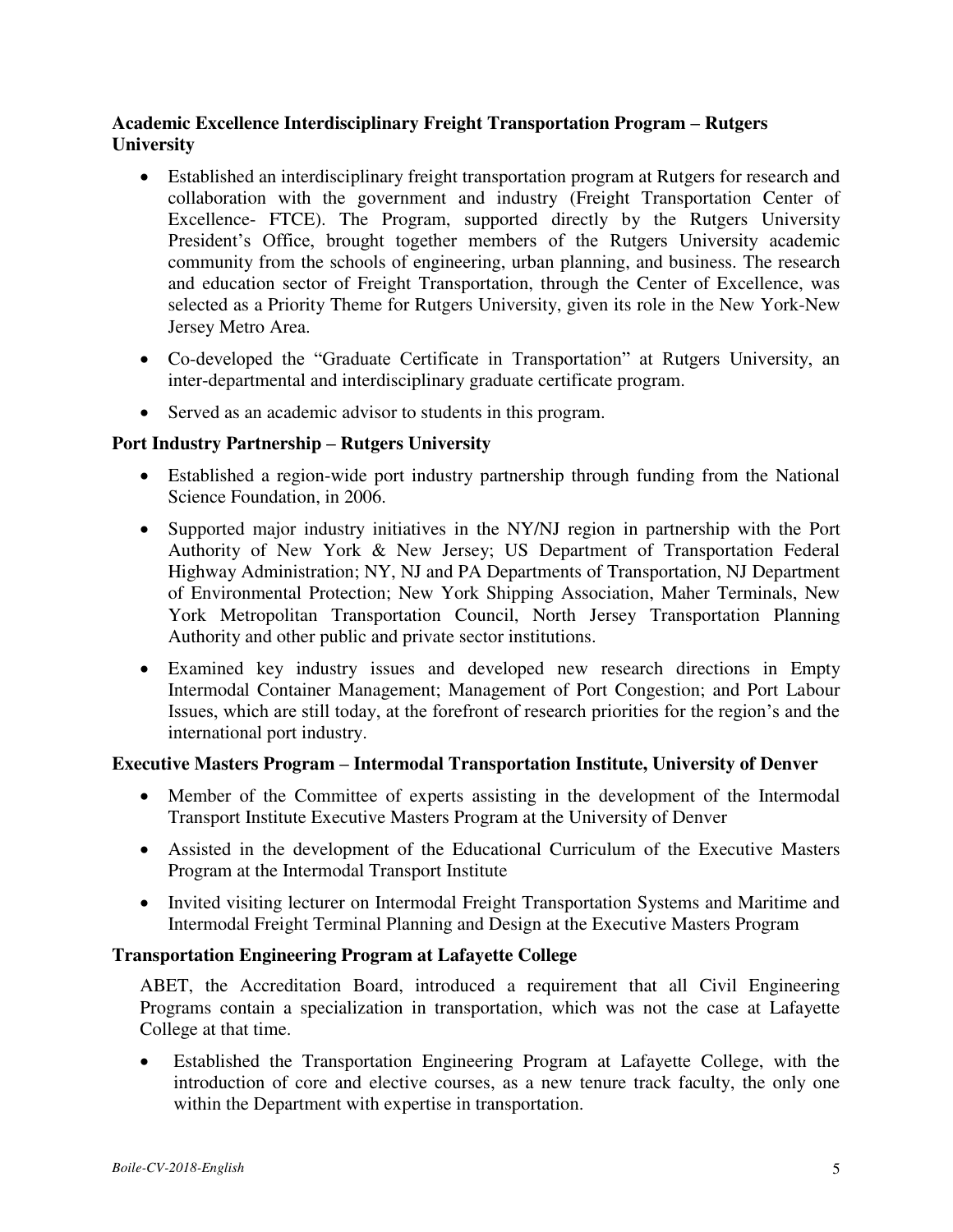Documented the program activities and progress and submitted the transportation related material for the ABET accreditation of the Civil and Environmental Engineering Department, which was completed successfully.

# **Academic Experience**

Associate Professor, Ports and Maritime Logistics, Department of Maritime Studies, University of Piraeus (2016-2020)

Associate Professor of Civil Engineering, Rutgers University, Piscataway, New Jersey – 2007- 2010

Assistant Professor of Civil Engineering, Rutgers University, Piscataway, New Jersey - July, 2000 to April 2007

Co-Director, Center for Advanced Infrastructure and Transportation (CAIT), Maritime Infrastructure Engineering and Management Program (MIEMP) and Freight and Maritime Program (FMP), Rutgers University, Piscataway, New Jersey - February, 2005-2010

Academic Fellow, Rutgers Business School, Center for Supply Chain Management, Rutgers University, Newark, New Jersey – 2005-2010

Affiliated Faculty/Research Fellow, Center for Advanced Infrastructure and Transportation  $(CAIT) - 2010$ -today

Visiting Assistant Professor of Transportation, New Jersey Institute of Technology, Newark, New Jersey – January 2000 to July 2000

Assistant Professor of Civil Engineering, Lafayette College, Easton Pennsylvania – July 1995 to July 2000

Visiting Lecturer, University of Denver, Intermodal Transportation Institute, Denver, Colorado, June 2002.

Visiting Lecturer, Institute of Transport and Maritime Management Antwerp (ITMMA), University of Antwerp, November 2007.

Visiting Lecturer, in Transportation Planning and Port Senior Management, Galilee International Management Institute, Israel, 2014

Visiting Lecturer, Arab Academy of Science, Technology and Maritime Transport (AASTM), Alexandria, Egypt, May 2018

Visiting Lecturer, National Technical University of Athens, Graduate Program in Port Management. Athens, Greece.

Visiting Lecturer, Aristotle University of Thessaloniki, Graduate Program in Design, Organisation and Management of Transport Systems. Thessaloniki, Greece

Graduate Research Assistant, New Jersey Institute of Technology, Newark, New Jersey – September 1992 to July 1995

# **Administrative Experience**

Member of the Appeals Committee of the University of Piraeus (2019-2020)

Director, Postgraduate Program in Shipping, Department of Maritime Studies, University of Piraeus (2019-present)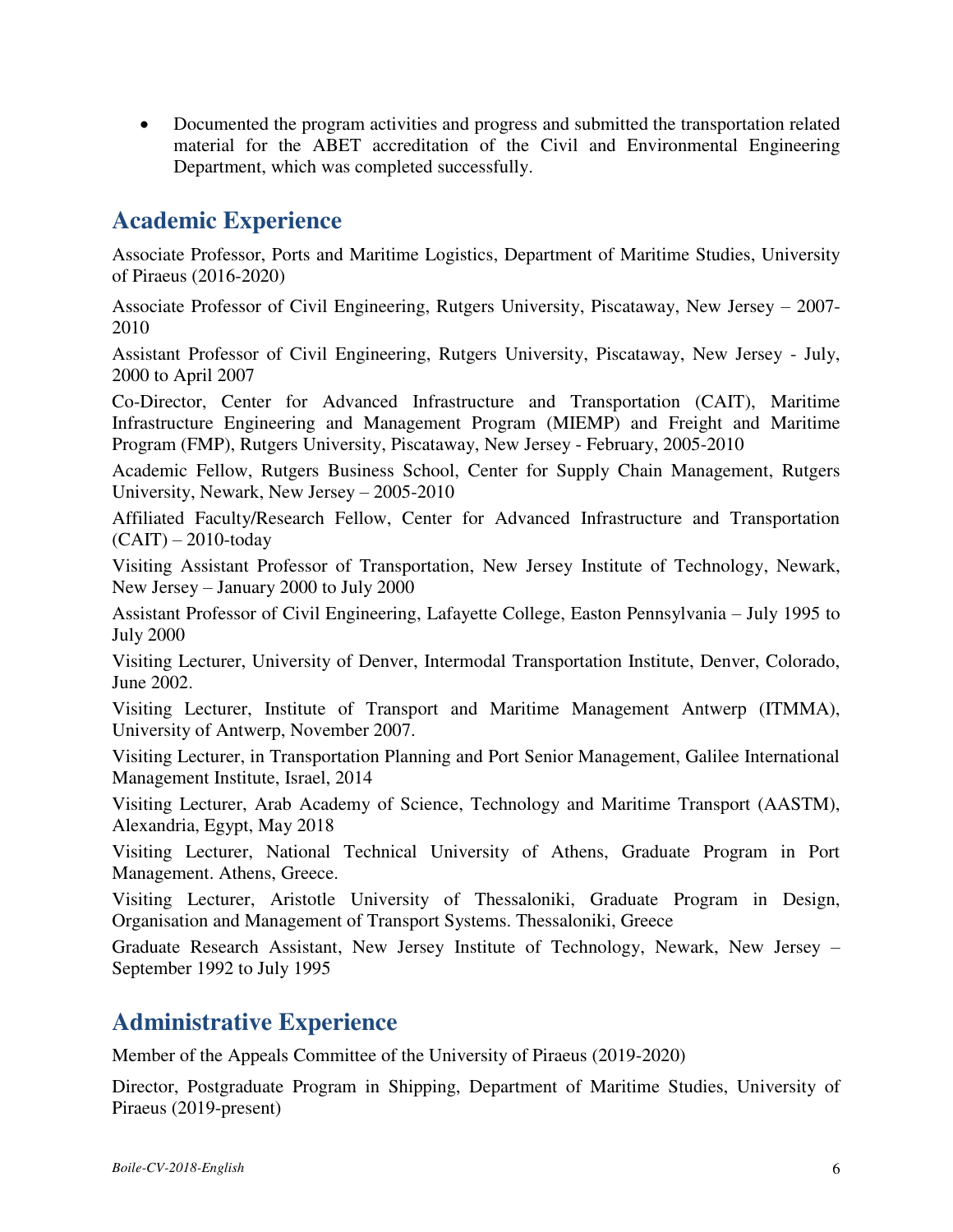Alternate member of the Greek Maritime Education Evaluation Committee for the year 2019.

Director, Laboratory of Quantitative Analysis in Shipping, Department of Maritime Studies, University of Piraeus (2018-present)

Alternate Member of the ERASMUS + Studies Committee, Department of Maritime Studies, University of Piraeus (2017-2019)

President of the Internal Evaluation Team (OMEA) of the Department of Maritime Studies, University of Piraeus (2018-present) (responsible for preparation for the certification of the department)

Member of the Internal Evaluation Team (OMEA) of the Department of Maritime Studies, University of Piraeus (2017 - 2018)

Representative of the Department of Maritime Studies at the Research Committee of the University of Piraeus (2018-present)

Representative of the School of Shipping and Industry for the Internationalization Committee of the University of Piraeus (2018-present)

Member of the Board of Directors of the Institute of History of Merchant Shipping (2018 present)

Research Director, Hellenic Institute of Transport, Centre for Research and Technology Hellas

Head of the Athens Office, Hellenic Institute of Transport, Centre for Research and Technology **Hellas** 

Head of Unit C – Transport Economy and Environment, Maritime and Air Transport. Hellenic Institute of Transport, Centre for Research and Technology Hellas

Member of the Research Committee, Representative of the Department of Maritime Studies, University of Piraeus

Member of the Research Council, Hellenic Institute of Transport, Centre for Research and Technology Hellas

Co-Director and Director of Research and Education, Freight and Maritime Program, Center for Advanced Infrastructure and Transportation (CAIT), Rutgers University.

Member of the New Faculty Evaluation Committee at Rutgers University

Chair of the Undergraduate Scholarship and Internship Committee at Rutgers University

Member of the Educational Advisory Board of the Center for Advanced Infrastructure and Transportation

Member of the Advanced Institute for Transportation Education Graduate Scholars Program in Transportation Committee, University Transportation Research Centers, Region II, US Department of Transporation

Member of the team preparing the Rutgers University, Civil Engineering Department's application for the Accreditation Board for Engineering and Technology (ABET) .

Member, Governance Committee, Lafayette College – elected by the Faculty Body

Member, Committee on Faculty and Student Diversity - appointed by the Provost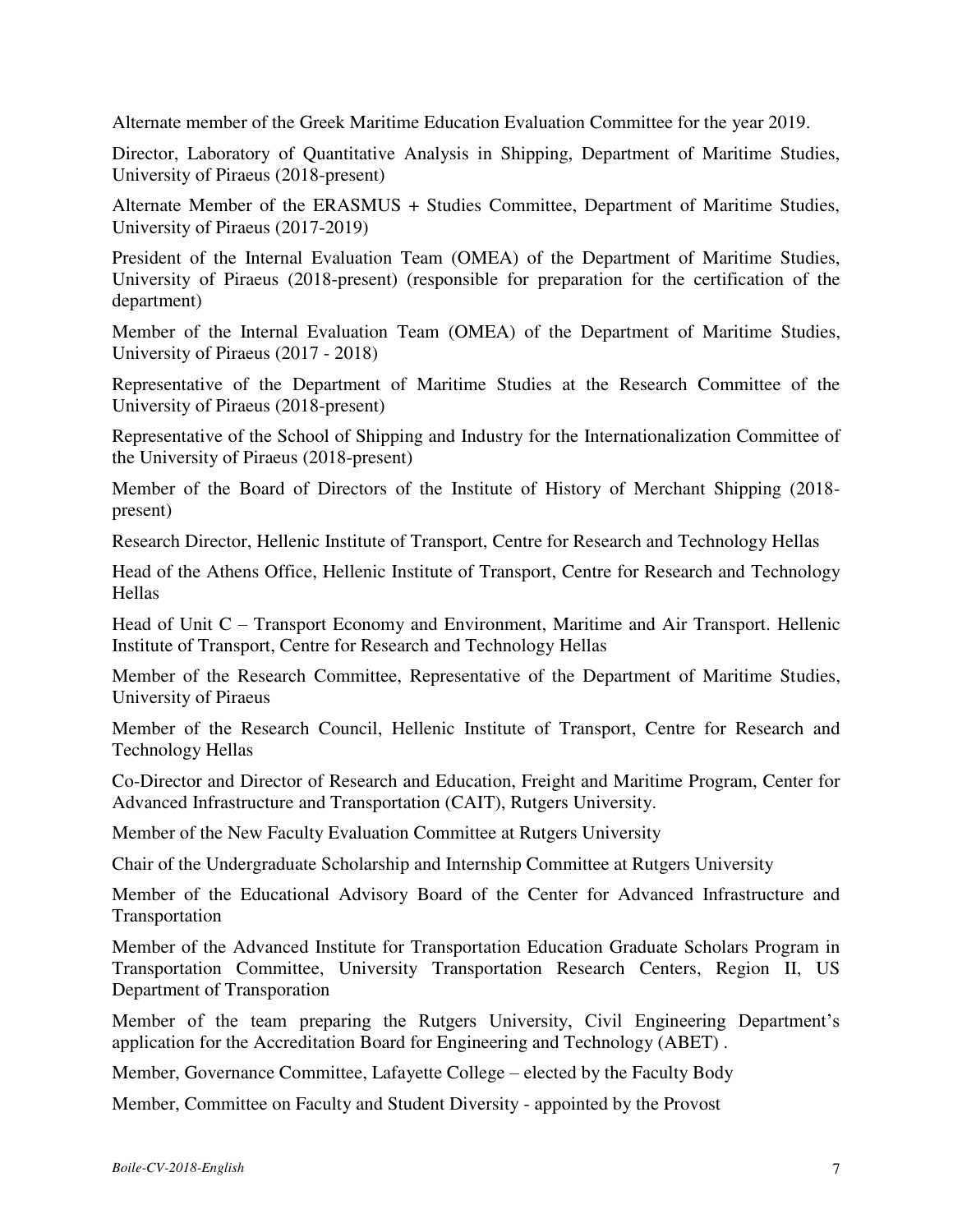# **Professional Experience**

Member, Technical Advisory Committee (TAC) of the Sustainable Energy Europe and ManagEnergy Awards 2013, 2014, 2015 Executive Agency for Competitiveness and Innovation (EACI).

Member, Team of Experts on Maritime Transport, "Study for the Implementation of the Road Equivalent Tariff Principle in the Ionian Sea Island Maritime Route Connections" Ministry for Development, Competitiveness, Infrastructure, Transport and Networks.

Consultant to the Interamerican Development Bank on intermodal terminal and freight facility development in Latin America Countries.

Consultant to the World Bank on the assessment of training needs of the logistics sector in Greece.

Advisor to the Port Authority of New York and New Jersey on the Virtual Container Yard (VCY) Demonstration Project.

Research Team Member, "Feasibility Study and Development of a Master Plan for the Container Terminal at the Port of Thessaloniki" Thessaloniki Port Authority, Greece.

External advisor to Qualco Business Systems Design and Implementation S.A. on the project: Port Security Decision Making Tool

External advisor to PLANET-ERNST & YOUNG S.A. on the project: Technical and Economic Feasibility Study for the Integration of VTMIS within the Framework of the Transportation Management Information System of the Hellenic Ministry of Merchant Marine.

Member of the committee developing the Educational Curriculum of the Executive Masters Program of the Intermodal Transportation Institute, University of Denver.

Member of the Committee organizing and monitoring the application of a Virtual Container Yard, in the Port of New York New Jersey, for the PANYNJ, NJDOT, NYDOT and I-95 Corridor Coalition.

External advisor to Qualco Business Systems Design and Implementation S.A. on the project: Process Decision Support Tool in Port Operations

External Advisor to the Study Team on the "Development of a Berth Planning Decision Support Tool for the Piraeus Port Authority Container Terminal".

Member of the external advisors panel to ADK S.A. on the project: Study on Specifications for the Master Plan and Land Side Equipment for the Port of Alexandroupolis

Member of the external advisors team to ADO S.A. on the project: Cost-Benefit Analysis for the Tripolis-Kalamata highway.

Member of the research team of the National Center for Transportation and Industrial Productivity on the project: "Multi-Modal Freight Transportation: Regional Data Development and Analysis" conducted for the NJ DOT.

Member of the research team of the National Center for Transportation and Industrial Productivity on the project: "Mobility and the Costs of Congestion in New Jersey" conducted for the NJ DOT.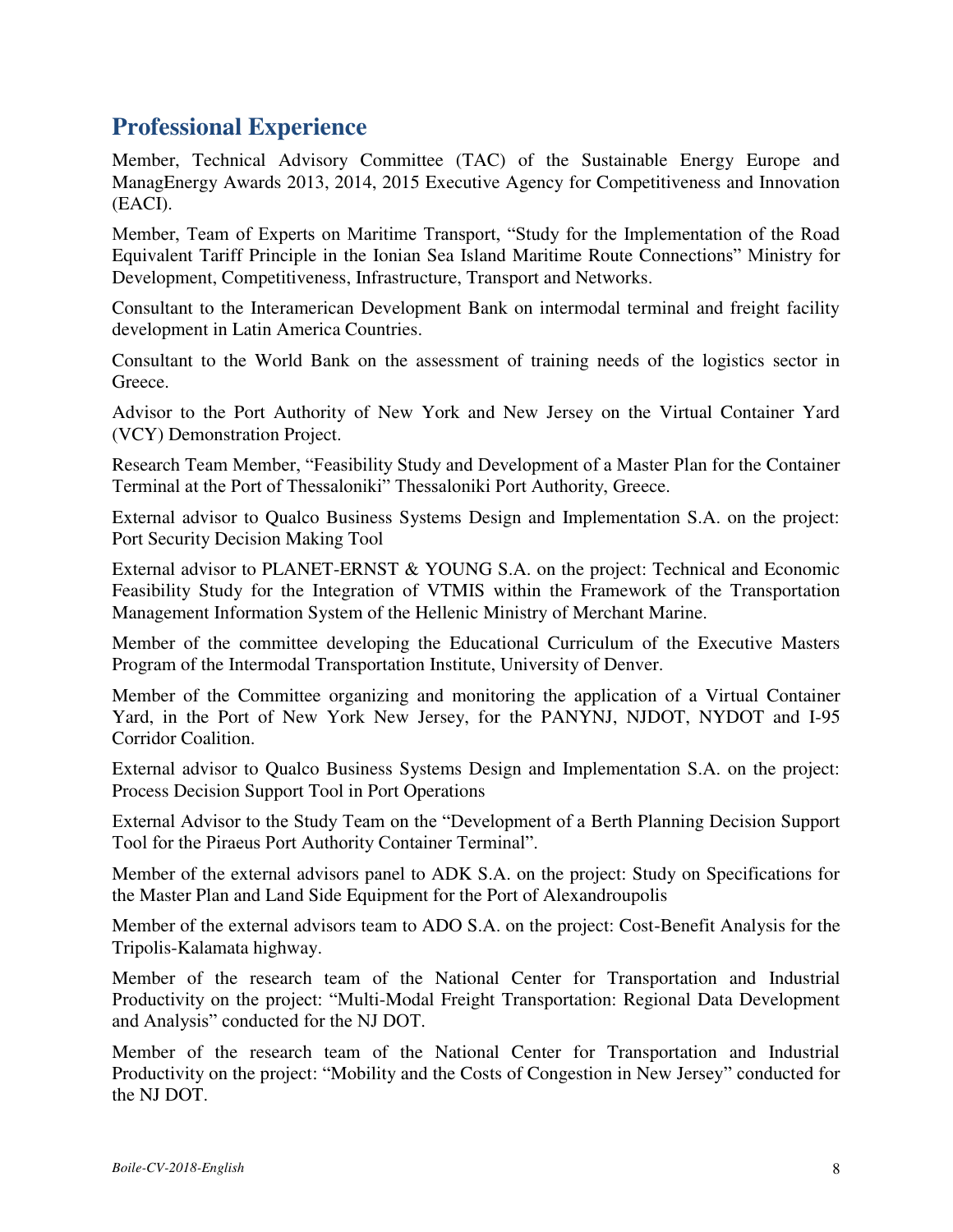# **Policy Support on Research and Education**

Eno Transportation Foundation - Freight Funding Working Group member (2014-2015). Produced Policy Recommendations for Funding a Federal Freight Program, documented in a volume titled: "Delivering the Goods". The group is co-chaired by Senator Norman Coleman, Governor James Florio and Majority Leader Richard Gephardt.

European Commission, Directorate General for Research and Innovation. Exploratory forwardlooking workshop in support of the 3rd Strategic Programme of Horizon 2020. 26 May 2015. Invited Expert.

Experts' Panel on Freight Transportation, advising the NY Mayor Bloomberg's Office of Long-Range Planning and Sustainability, 2030 Sustainability Initiative. February 2007

Advisor to the Port Authority of New York / New Jersey on the deployment of new initiatives (2007).

Secured funding from the National Science Foundation and worked with the New York – New Jersey port and port related industry and public sector representatives in developing a regionwide research agenda (2006).

Charter Member of the Transportation and Development Institute, American Society of Civil Engineers (2002)

Member of the Steering Committee developing Pennsylvania's ITS/CVO Business Plan (1998- 1999)

## **Awards and Recognitions**

Coordinator of Project EU-PORTRAItS which received the Silver Prize and a distinction as "Highly Commended" at the "2015 Health & Safety Awards"

Cooridnator of Project TEMR which received the Bronze Prize award in category "Reduction/Minimization Emissions" at the "2015 Energy Mastering Awards

Most cited Transportation Research Procedia articles published since 2013 (extracted from Scopus) for the article "Electric vehicle routing problem with industry constraints: trends and insights for future research" Transportation Research Procedia. Vol. 3, pp. 452-459. Co-authored by Anagnostopoulou, A., Boile M., Theofanis S., Sdoukopoulos E., Margaritis D. (2014)

Best Industrial Engineering paper finalist: "Scheduling Inbound Trucks at a Cross-Docking Facility: A Multi-objective and a Hierarchical Approach" with M. Golias, G. Saharidis, S. Theofanis, T. Zhang. IESM 2009, Montreal, Canada.

Institute of Transportation Engineers, 2008 Louis J. Pignataro Memorial Transportation Engineering Education Award (2009).

Engineering Governing Council's Excellence in Teaching Award nominee (2006)

Listed in Strathmore's Who's Who Worldwide since 2009

Listed in Strathmore's Who's Who 2007-2008 for demonstrated leadership and achievement in the profession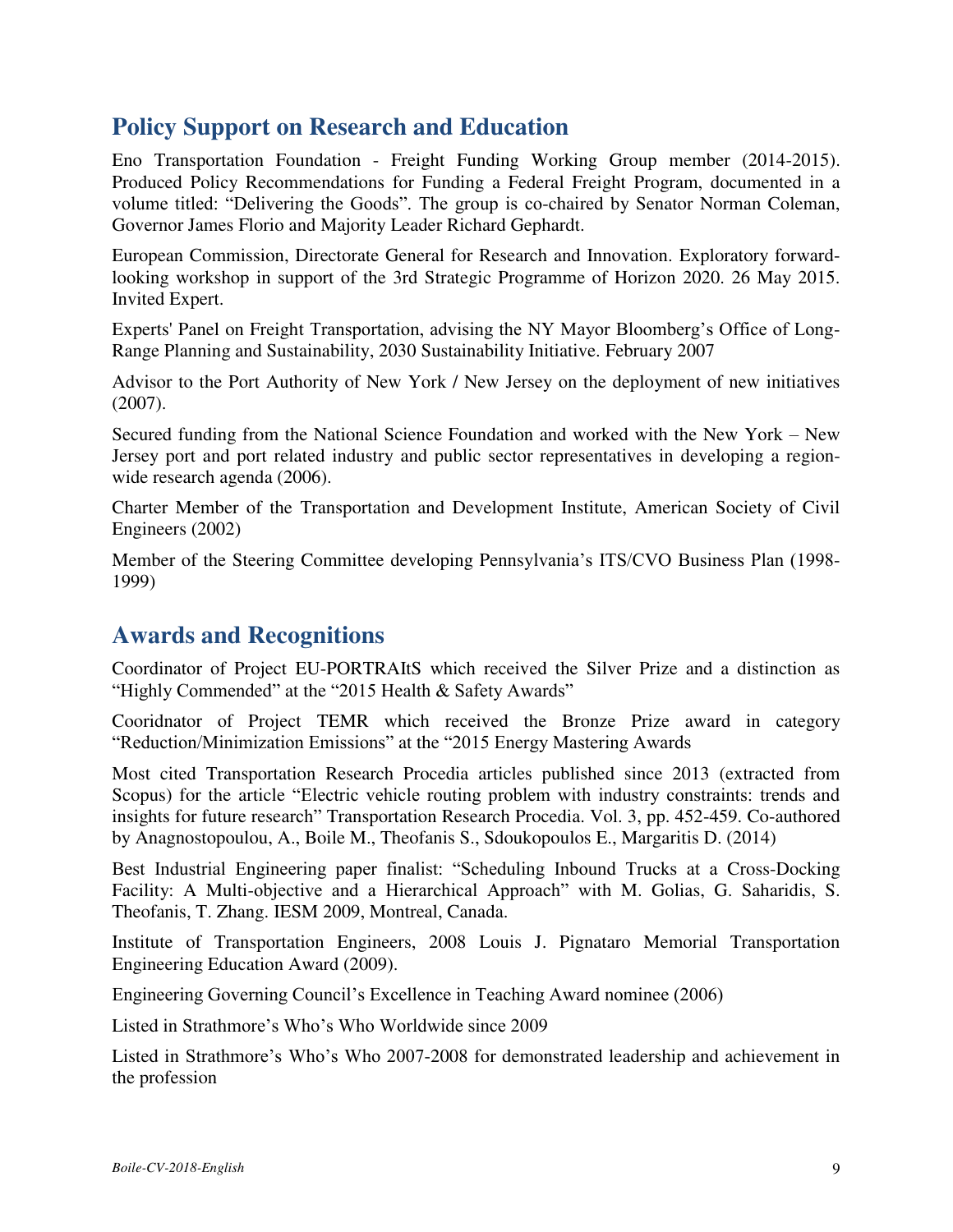Listed in Who's Who Among America's Teachers 2006-2007 for excellence as a distinguished educator

Transportation Research Forum and Eno Transportation Foundation - Award for the best paper, Intermodal Passenger Transportation Paper Contest (2000)

United States Department of Transportation -- Student of the Year Award. (1994)

Women's Transportation Seminar (WTS) -- Scholarship Award (1995)

Eno Transportation Foundation -- Eno Fellowship Award. Fellow in the 1995 Transportation Leadership Development Conference.

Intelligent Vehicle/Highway Society of America -- Scholarship Award (1994)

Charter Member of the first (Alpha) student chapter of the Intelligent Vehicle/Highway Society of America.

National Center for Transportation and Industrial Productivity – Research Scholarship (1992- 1995)

New Jersey Institute of Technology, Graduate Research Association, Student Achievement Award.

National Technical University of Athens – A. Petropoulos Best Undergraduate Thesis Award (1992)

# **Editorial Boards, Conference Chairmanship, Leadership Positions**

#### **Invited Expert and Professional Board Member:**

CIVINET Greece – Cyprus, Advisory Group member (2019 – to present)

CIVITAS Satellite Advisory Group on Game Changes (2018)

European Transport Research Review (ETRR) Advisory Board Chair (2016 – to present)

European Transport Research Review (ETRR) Advisory Board Co-Chair (2013 – 2016)

European Transport Research Review (ETRR) Advisory Board Member (2011- 2013)

Member of the Eno Transportation Foundation Board of Regents (2001 – to present)

European Commission, U.S. DOT, Transportation Research Board, Invited Expert. EU-US Transportation Research Symposium No. 1, City Logistics Research: A Trans-Atlantic Perspective. (2013)

Bank of Greece. Review of Report on the Impacts of Climate Change. (2011)

Eno Transportation Foundation and United States Department of Transportation - Bureau of Transportation Statistics. Invited expert. Workshop on Statistical Indicators for Transportation. (2001).

United States Department of Transportation - Bureau of Transportation Statistics Freight Data Round-Table. Invited expert. (2000)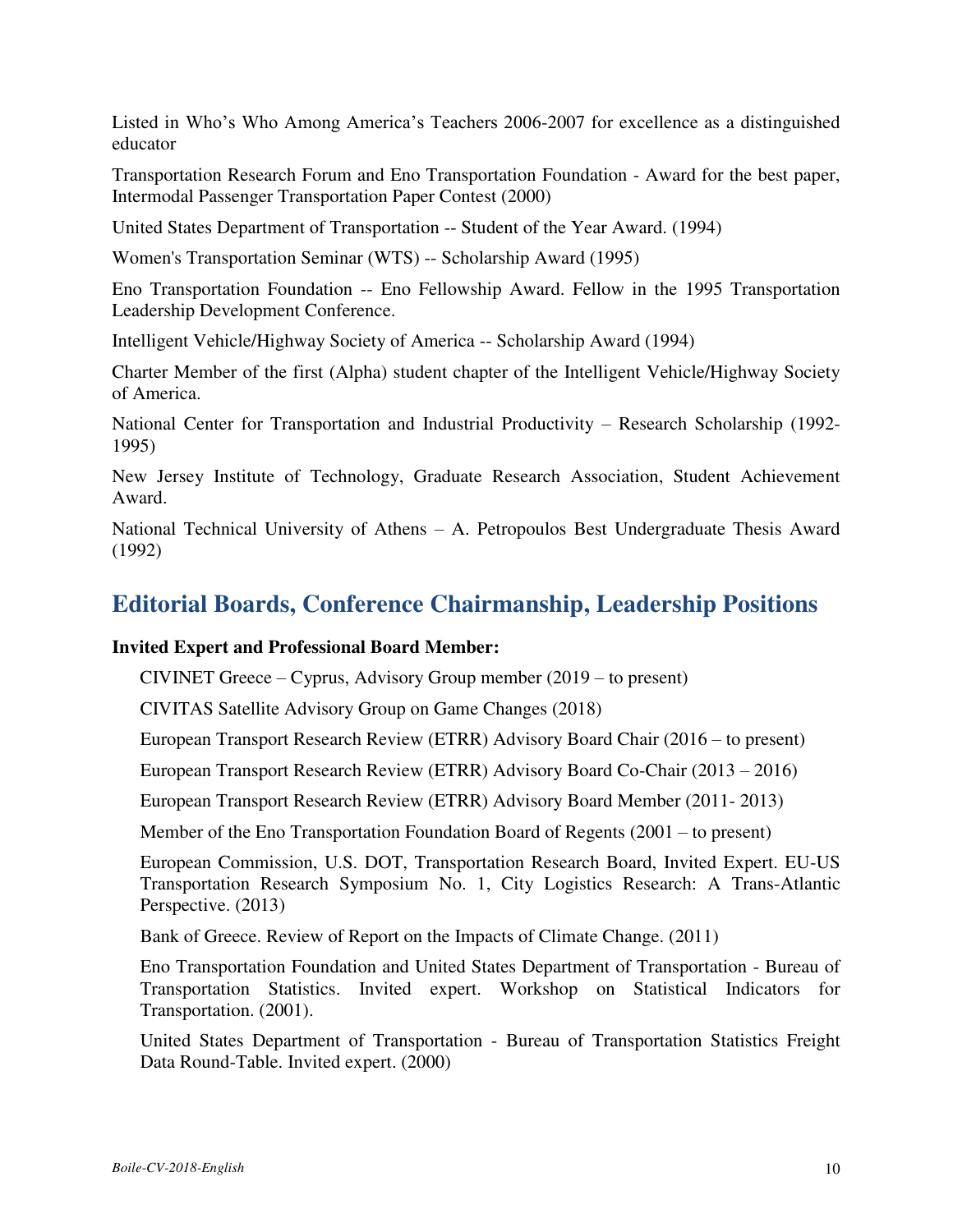Member of the Advisory Board of the National Center for Transportation and Industrial Productivity (1995-1998).

#### **Professional and Journal Editorial Boards:**

Member of the Editorial Advisory Board - Transportation Research Part B (1998-2009)

Member of the Review Committee for the Freight Transportation Planning and Logistics Committee (Transportation Research Board) (2007 – 2009)

Chair of the Review Committee for the International Trade and Transportation Committee (Transportation Research Board) (2012 – to present)

Reviewer for the following scientific journals: European Journal of Operational Research, Transportation Research Record, Transportation Research Parts A, B, C and E, Transportation Science, Journal of Transportation Engineering of the American Society of Civil Engineers, Journal of the Transportation Research Forum, Journal of Computer-Aided Civil and Infrastructure Engineering

#### **Professional Society Membership:**

International Association of Maritime Economists (IAME) 2009 – to present

Institute of Transportation Engineers (ITE), 1992-2010.

Transportation Research Forum (TRF), 1993-2010.

American Society of Civil Engineers (ASCE), 1997-2009.

Women's Transportation Seminar (WTS), 1995-2003.

Institute for Operations Research and the Management Sciences (INFORMS), 1995-2009.

American Society for Engineering Education (ASEE), 1996-2003.

Hellenic Institute of Transportation Engineers, 2000-to present.

Technical Chamber of Greece, 1990-to-present.

#### **Expert Evaluator:**

National Cooperative Freight Research Program (NCFRP) Project Panel 03 – Performance Metrics for Freight Transportation Productivity. National Academy of Sciences. November 2007

"Integrated Projects" proposals submitted to the European Commission Directorate G – Maritime Transport and Intermodality, FP6-2002-TREN-1. June 2003.

"Coordination Action" proposals submitted to the European Commission Directorate G – Maritime Transport and Intermodality, FP6-2004-TREN-3. February 2005.

"Research, Technological Development and Demonstration Activities" projects submitted to the European Commission Security Research Programme, FP7-ICT-SEC-2007-1. January 2008

#### **Scientific Conference Session Chair:**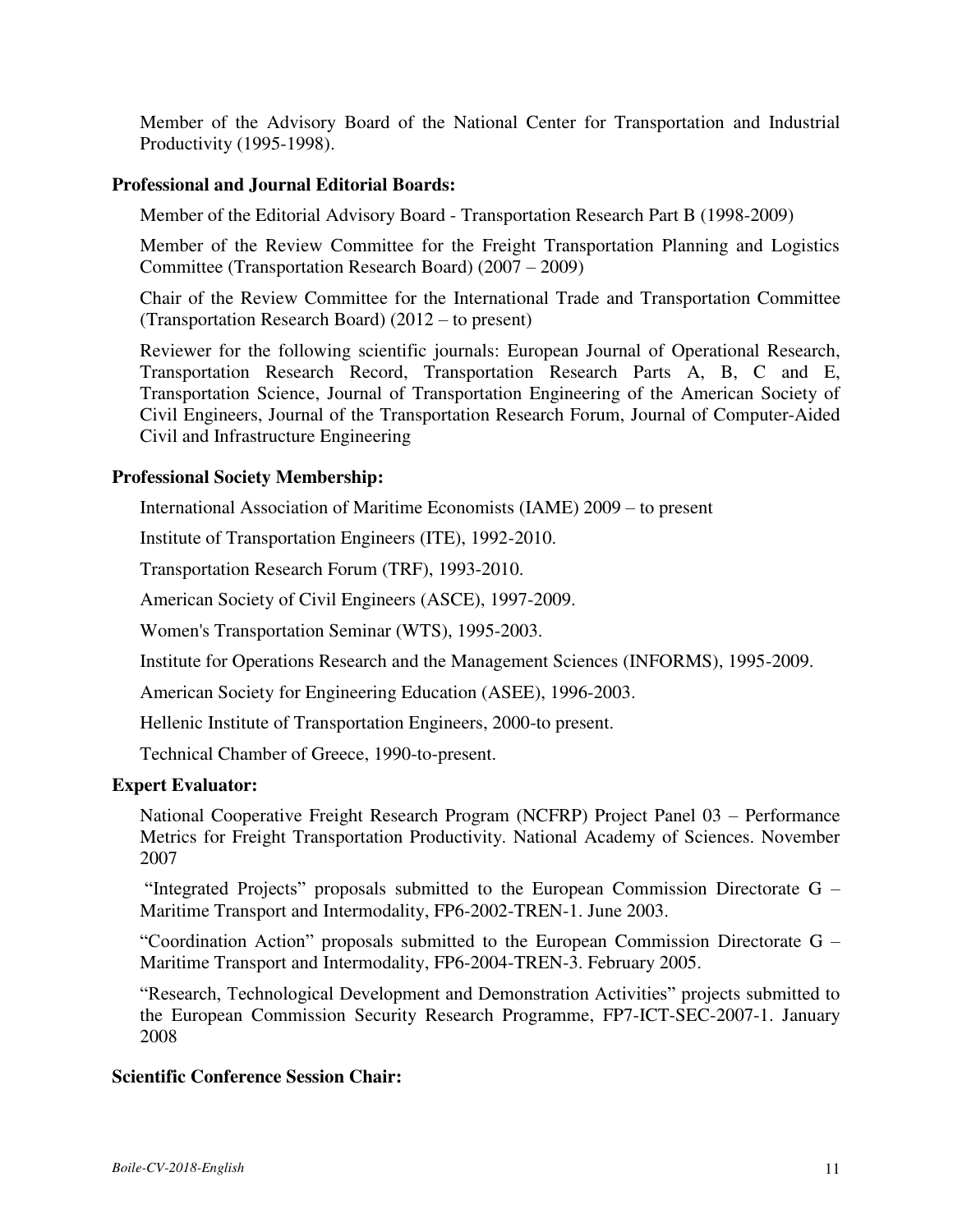ESPON South Europe, Chair, Session: Energy and Environmental Challenges in Ports: The Road to Blue Growth, 2014. Piraeus, Greece.

TRB Annual Meeting, Presiding Officer, Session 232 Recent Research on International Trade and Transportation, 2014. Washington, DC

World Conference on Transport Research (WCTR), Presiding Officer, Session on «Ports: Policy A2-1» Berkeley, California, 24-28 June 2007

Institute for Operations Research and Management Science (INFORMS), Presiding Officer, Session on «Berth Allocation, Berth Scheduling and Vessel Planning» Seattle, Washington, 4-7 Νοεμβρίου 2007.

International Conference "The Role of Ports in Regional Development" Presiding Officer, Session on «Maritime Transport – International Developments» Patra, 17-18 October 2003.

10th International Engineering Conference (MASE), Ohrid, Presiding Officer, Session PC-3. 25-27 September 2003.

Institute for Operations Research and Management Science, Presiding Officer, Session «Transportation II» SB20 San Diego, 4-7 May 1997.

## **Committee Work**

#### **International Board of Experts Evaluating National Research Centers and Programs**

Member of the International Committee of Experts conducting the Strategic Evaluation of Aircraft, Space and Transportation Research in Germany at the invitation of the Helmholtz Senate, Helmholtz Association of German Research Centers (2019 – 2024)

Chairman of the International Committee of Experts on the Scientific Evaluation of the German Aerospace Center (DLR) at the invitation of the Helmholtz Senate, Helmholtz Association of German Research Centers (2018)

#### **Scientific and Technical Committees:**

Member of the Advisory Board of the European Law Observatory on New Technologies (ELONtech) (2018-to date)

Vice Chair - Transportation Research Board (TRB) Committee on International Trade and Transportation (AT020) – Member (2017- 2020)

Member - Transportation Research Board (TRB) Committee on Marine Environment (AW030) – Member (2016 – 2019)

Scientific Committee, Maritime Technology and Engineering - MARTECH 2016. Lisbon, Portugal, 4-6 July 2016.

International Program Committee, International Scientific and Practical Symposium "EU-Ukrzaliznytsia: new technologies in transportation (EU-UZ'2015)". Lviv, Ukraine, October 15-16, 2015.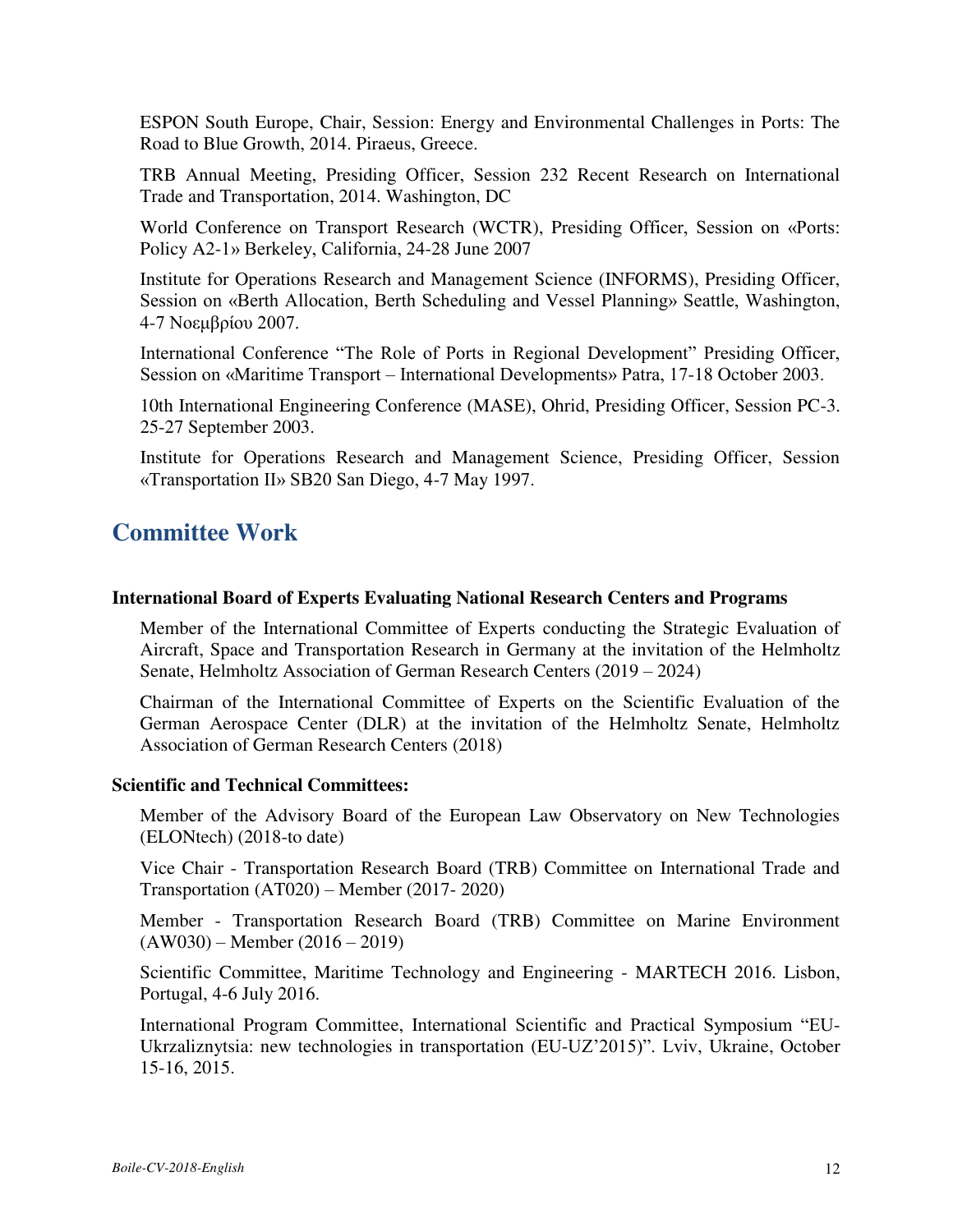Scientific Committee, ESPON South Europe. Integrated Development through Land-Sea Interaction: Dimensions and Prospects of Blue Growth in Europe and in Greece. Piraeus, Greece, November 2014.

Transportation Research Board (TRB) Committee on Transportation Network Modeling (ADB30) – Member (2012- 2015)

Transportation Research Board (TRB) Committee on Urban Freight Transportation (AT025) – Member (2012- 2018)

Transportation Research Board (TRB) Committee on International Trade and Transportation (AT020) – Member (2012- 2017)

Transportation Research Board (TRB) Freight Transportation Planning and Logistics Committee (AT015) – Member (2006-2009)

Transportation Research Board (TRB) Marine Environmental Committee (AW030) – Member (2006 – 2009)

Organizing Committee (Chair) International Conference on Transport Research (ICTR), 2013, Thessaloniki, Greece.

Scientific Committee, International Maritime Association of the Mediterranean Conference (2013), La Coruna, Spain, October 14-17.

Program Committee of the E-Freight Conference, Delft, May 2012.

Ship Operations Cooperative Program, Marine Highways committee – Member (2009 – to date)

Scientific Committee, Odysseus 2012, 5<sup>th</sup> International Workshop on Freight Transport and Logistics. May 2012. Mykonos, Greece.

Program Committee. IEEE, International Conference on Intelligence and Security Informatics. Vancouver, Canada, May 2010

Scientific Committee, International Conference on Transport Research in Greece. Volos, Greece, September 2010

International Program Committee Member. International Conference on Signal Processing, Robotics and Automation. University of Cambridge, UK, February 2010.

Program Committee. IEEE, International Conference on Intelligence and Security Informatics. Taipei, Taiwan, June, 2008

Scientific Committee. Education and Educational Technologies Conference. Venice, Italy, November 2007

Program Committee. IEEE, Intelligent and Security Informatics, ISI 2007. New Brunswick, US, May 2007.

Scientific Committee, 10<sup>th</sup> International Conference on Engineering (MASE) Ohrid, September 2003.

ASCE Transportation and Development Institute (T&DI)– Charter Member

ASCE National Committee on Environmental Issues (Highway Division) – Member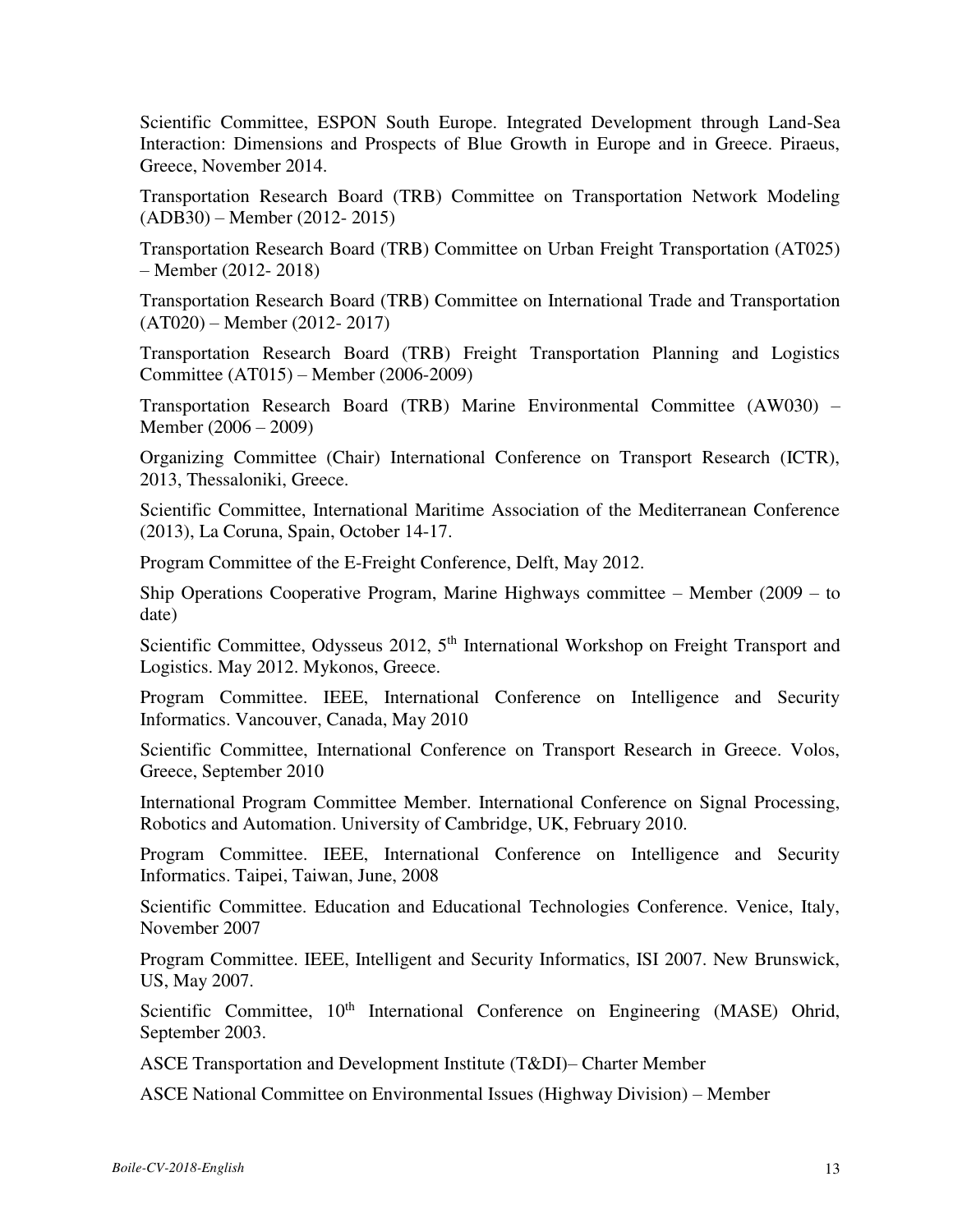#### ITE Transportation Education Council (TEC) – Member

### **Course and Curriculum Development**

#### **Graduate Courses Developed and Taught**

Port and Terminal Management Ports and Intermodal Transport Urban Goods Movement Freight Terminals and Distribution Facilities Transportation Systems Analysis Freight Transportation Environmental Management of Maritime Infrastructure Maritime Transportation Port Planning, Management and Operations Security and Safety in Maritime Transportation and Port Operations

#### **Undergraduate Courses Developed and Taught**

Policy and Management of Ports and Inland Terminals Ports and Intermodal Transport Ports and Spatial Planning Analytical Methods-Applications to Ports and Maritime Transport Introduction to Transportation Engineering Introduction to Transportation Planning Introduction to Transportation Systems Mass Transit Systems

## **Student Research Supervision and Doctoral Committees:**

#### **Doctoral Dissertation Advisor**

| Aggelos Aggelakakis     | "Resiliency of port infrastructure and operations (University of<br>Piraeus, $2020 -$ to date)                                                                                                                                       |
|-------------------------|--------------------------------------------------------------------------------------------------------------------------------------------------------------------------------------------------------------------------------------|
| Vasiliki-Maria Perra    | "Maritime Spatial Planning and Shipping" (University of Piraeus,<br>$2019 -$ to date)                                                                                                                                                |
|                         | Eleftherios Sdoukopoulos "International Freight Transport and Logistics – Port-Hinterland<br>Relations in the context of Global Supply Chains                                                                                        |
| Ya Wang (Chair)         | "Bi-Level programming approach for the shipper-carrier network<br>problem- Pricing and Investment Strategies at a Sea Port within the<br>Framework of a Freight Network" completed in 2001 (now with VTA,<br>Santa Clara county, CA) |
| Krunoslav Peric (Chair) | "A Bi-level model for Intermodal Transportation Network Analysis"<br>completed in 2005 (now Director and Head of Department, Institut<br>IGH, Croatia)                                                                               |
| Jihong Chen (Chair)     | "Using Microsimulation to Evaluate Conditional Transit Signal                                                                                                                                                                        |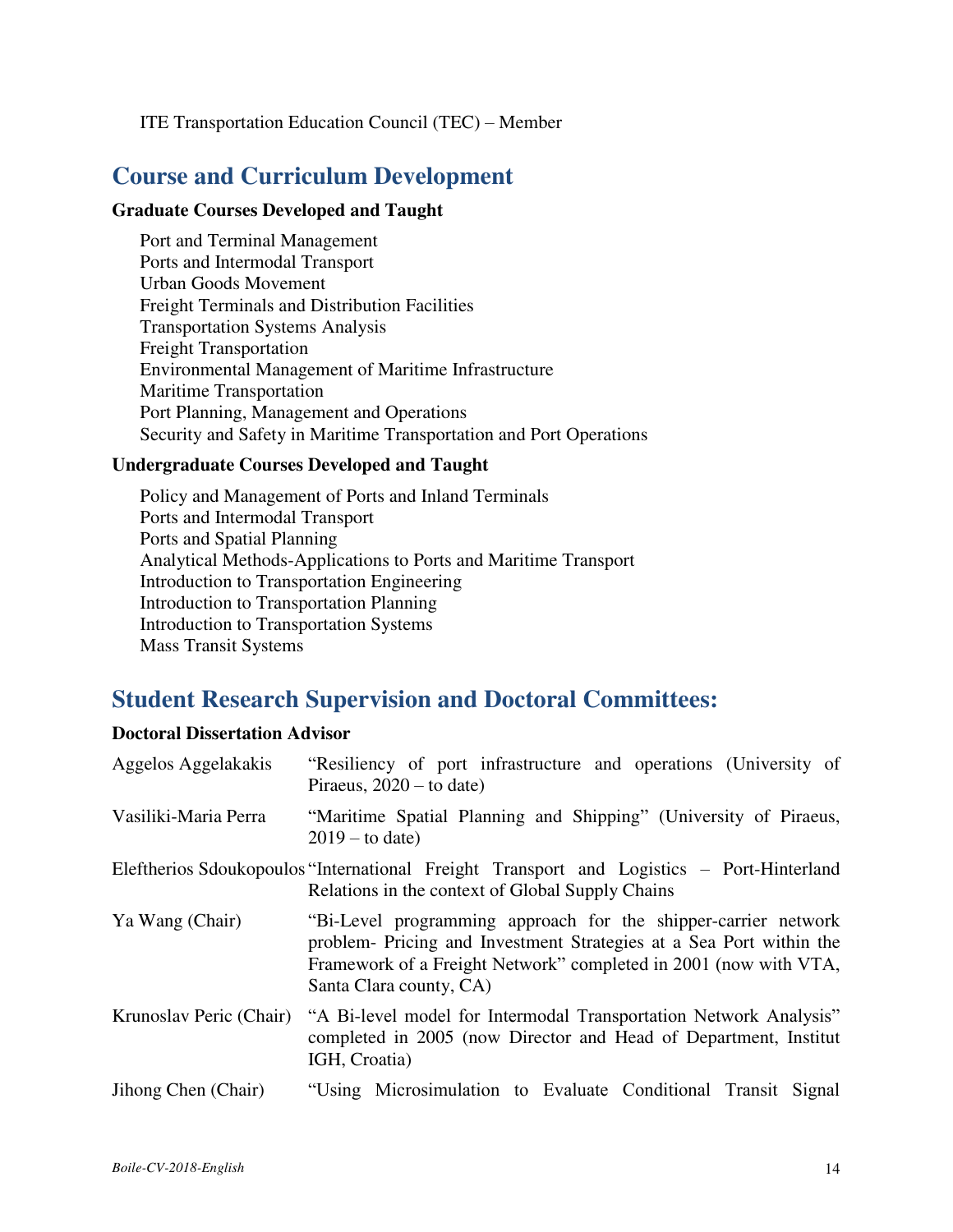|                                             | Priority Strategies on Corridor and Network Levels" completed in<br>May 2006 (now with Southern New Hampshire Planning Commission)                                                                                                      |
|---------------------------------------------|-----------------------------------------------------------------------------------------------------------------------------------------------------------------------------------------------------------------------------------------|
| Neha Mittal (Chair)                         | "Empty Intermodal Container Management" completed in 2008 (now<br>Assistant Professor at Temple University, Fox School of Business)                                                                                                     |
| Golias Michail (Chair)                      | "Berth Planning Models and Algorithms" completed in 2007 (now<br>Associate Professor with University of Memphis and Associate<br>Director for Research with the Intermodal Freight Transportation<br>Institute)                         |
| Nadereh Moini (Chair)                       | "Modeling the Interrelationship between Vessel and Truck Traffic at<br>Marine Container Terminals" completed in 2010 (now Research<br>Assistant Professor with the University of Illinois at Chicago)                                   |
| Hyangsook Lee (chair)                       | "Modeling Stakeholder Interactions in an International Freight<br>Transport System" completed in May 2011 (now with Hongik<br>University, Korea)                                                                                        |
| Heidi Arlene Taboada<br>Jimenez (co-chair): | "Practical Approaches to the Solution of Multiobjective Optimization"<br>completed in May 2007 (now Assistant Professor with the University<br>of Texas at El Paso, Department of Industrial, Manufacturing and<br>Systems Engineering) |
| <b>M.S. Thesis Supervisor</b>               |                                                                                                                                                                                                                                         |
| Ανδρέου Ελευθερία                           | «Δικτύωση των Σύγχρονων Λιμένων με Dry Ports στην Ενδοχώρα.<br>Μελέτη περίπτωσης: Διερεύνηση της Δικτύωσης του Λιμένα<br>Θεσσαλονίκης με Dry Ports στα Βαλκάνια» (MSc Thesis – ΕΜΠ)<br>Ιούνιος 2020                                     |
| Ορφέας Καρούντζος                           | "Greek islands and agricultural logistics management – Prospects of a<br>new agro-logistics hub) (M.S. Thesis - Πανεπιστήμιο Πειραιώς) -<br>2019                                                                                        |
| Σπυριδούλα Καντερέ                          | "Transshipment Hubs – Prospects for the Greek Ports" (M.S. Thesis –<br>Πανεπιστήμιο Πειραιώς) -2019                                                                                                                                     |
| Γιώργος Βισβάρδης                           | "Green Ports: the Case of Greek Ports" (M.S. Thesis – Πανεπιστήμιο<br>Πειραιώς) - 2019                                                                                                                                                  |
| Ελένη Αστερίου                              | «Αυτοματισμός στους τερματικούς σταθμούς λιμανιών. Τάσεις<br>και μελλοντικές προοπτικές» (M.S. Thesis-EMII) -2019                                                                                                                       |
|                                             | Αλέξανδρος Κώτσογλου «Μεταφέροντας την πύλη του λιμένα στην ενδοχώρα. Βέλτιστες<br>πρακτικές και διερεύνηση εφαρμογών σε Ελληνικά λιμάνια» (M.S.<br>Thesis-EMIT) $-2019$                                                                |
|                                             | Αριστοτέλης-Νικόλαος «Προσεγγίσεις επιλογής συστημάτων χειρισμού                                                                                                                                                                        |
|                                             | Παπαδόπολης-Δετζώρτζης εμπορευματοκιβωτίων σε λιμενικούς σταθμούς διακίνησης                                                                                                                                                            |
|                                             | Εμπορευματοκιβωτίων: Εφαρμογή στο λιμάνι της Θεσσαλονίκης»                                                                                                                                                                              |
| (M.S. Thesis-EMΠ) Οκτώβριος 2018            |                                                                                                                                                                                                                                         |
| Μαρία Καζάζη                                | «Ο Δρόμος του Μεταξιού - Στρατηγικές Ανάπτυξης για τη                                                                                                                                                                                   |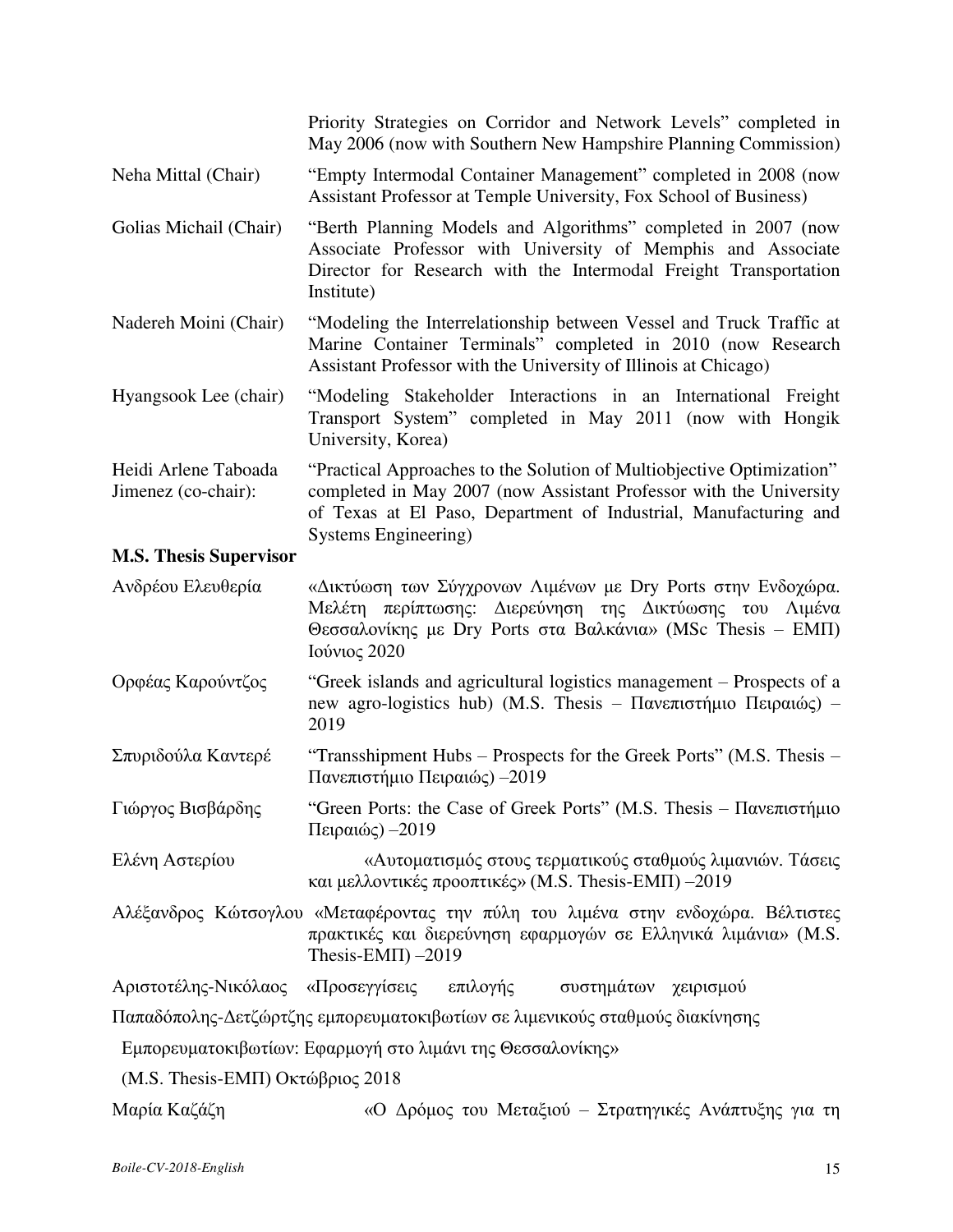|  | Μεσόγειο» (M.S. Thesis-EMΠ) Ιούνιος 2018 |  |  |  |  |  |
|--|------------------------------------------|--|--|--|--|--|
|--|------------------------------------------|--|--|--|--|--|

| Ευαγγελία Αντωνίου      | "Logistics Processes on Euro-Asian Transport Links" (M.S. Thesis-<br>ΕΜΠ) Σεπτέμβριος 2018                                                                                             |
|-------------------------|----------------------------------------------------------------------------------------------------------------------------------------------------------------------------------------|
|                         | Preethi Narayanan (chair): "Impact of Bus Transit Vehicles on Highway Infrastructure" (M.S.<br>Thesis) – December 2002                                                                 |
| Tejal Patel (chair):    | "Comparative Evaluation of Transportation Planning Tools" (M.S.<br>Thesis). January 2004.                                                                                              |
| Neha Mittal (chair):    | "A Statistical Approach for Estimation of Truck Volumes and Flows<br>in New Jersey" (M.S. Thesis) $-$ October 2004.                                                                    |
| Michael Golias (chair): | "Data Mining and Bayesian Inference in Truck Demand Modeling"<br>$(M.S. Thesis) - October 2004.$                                                                                       |
|                         | Srihari Janakiraman (chair): "Location-Routing Problems in Multi-Stage Supply Chains: A<br>Simultanous Solution with Macro and Micro-Scale Applications"<br>$(M.S.$ Thesis) – May 2006 |
| Sravan Krovidi (chair): | "Berth Allocation Planning Tool – Functional Usage" (M.S. Thesis).<br>May 2006.                                                                                                        |
| Ti Zhang (chair):       | "Modeling Cross-Docking Operation" (M.S. Thesis). May 2009                                                                                                                             |
|                         | Patrick Dougherty (chair): "Modeling Port Truck Drayage Operations" (M.S. Thesis). October<br>2010                                                                                     |

### **Doctoral Dissertation Committee Member**

Member of fourteen (14) Doctoral Dissertation Committees (Βασιλική Παράσχου, Στυλιανός-Μιλτιάδης Λιάκος, Νικολέτα Ελευθεριάδου, Μαριλένα Σανιδά, Dilruba Ertekin - 2003, Dima Jawad - 2003, Bekir Bartin – 2005, Ilgin Yasar – 2005, Jyot Desai 2005, Nebahat Noyan – 2006, Jung Beom Lee – 2006, Jeevanjot Singh - 2007, Ozlem Yanmaz Tuzel - 2008, Mustafa Anil Yazici - 2009)

### **M.S. Thesis Committee Member**

Member of nineteen (19) M.S. Thesis Committees (Βαϊα Λάμπρου, Κωνσταντία Καραγκούνη,Karen Yunk, Anne Marie Meehan, Bekir Bartin, Gaurav Jaiswal, Lu Ding, Jignesh Shah, Aleek Data, Manaar Ashara, Ankita Patel, Harsh Doshi, Neha Rathi, Thomas Bongiovani, Nebahat Noyan, Jyot Desai, Jeevanjot Singh, Ozlem Yanmaz-Tuzel, Andrew Ludasi)

### **Supervisor of 14 Independent Studies and Honors Theses**

Development and Application of a Transportation Planning Model (Fall 1997-Spring 1998), Honors Thesis, Annette Ellis

Integration of a Transportation Planning Model with a Geographic Information System (Fall 1998-Spring 1999), Honors Thesis, Michael Haynes

Development of a Combined Mode Choice-Traffic Assignment Model that Evaluates Rail Operating Regimes (Fall 1995), Independent study project, Matthew Weaver

Mode Choice Modeling for Access to Logan International Airport (Fall 1996-Spring 1997), Independent study project, Graham Briggs.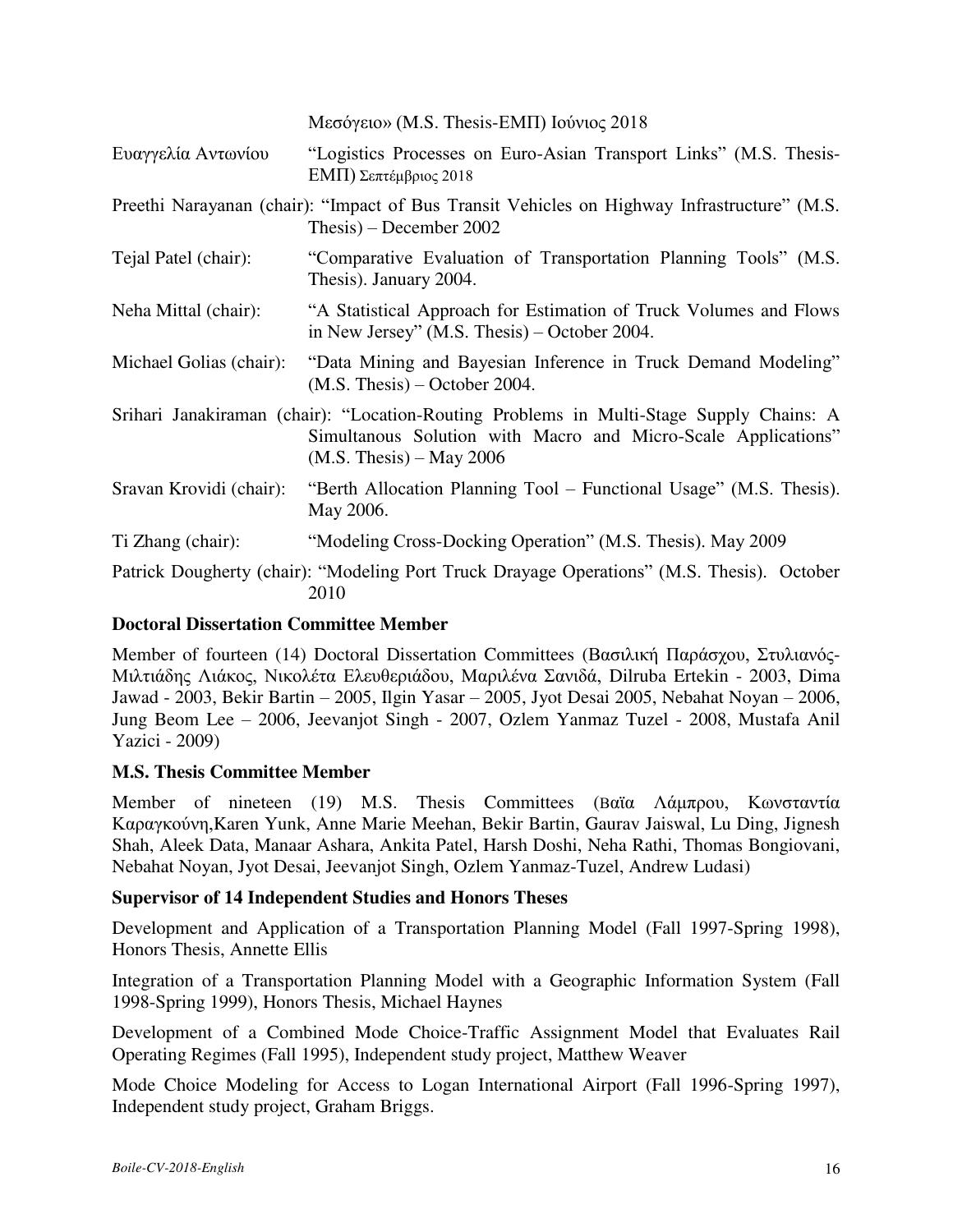Evaluation of US Bus Transit Systems: A Data Envelopment Analysis Approach (Fall 1997- Spring 1998), Independent study project, Wendy Birkhead

Using TransCAD to Develop a Model of Commodity Flows in Pennsylvania (Spring 1998), Independent study project, Alex Herr

Simulating a Commuter Network Using CORSIM (Spring 1998), Independent study project, Kate Detterline

Route Development for Mass Transit Systems - A Case Study of the Lehigh and Northampton Transit Authority (Spring 1998), Independent study project, Julie Gipps

Using GIS to Develop a Regional Truck Route Network (Spring and Summer, 1997), Research project, Sara Benson

Assignment of Freight Flows over New Jersey Highways (Summer 1997), Research project, Jakub Rowinsi.

Development of an Origin-Destination Matrix of Commodity Flows in Pennsylvania (Spring and Fall, 1998), Research project, Jeremy Brodney

Analysis and Evaluation of Intermodal Commuter Corridors in New Jersey (Fall 1999), Research project, Steven Sivak και Nancy Berrier.

# **Scientific Publications**

*The listed publications have received 1747 citations in Google Scholar (Boile, public profile, accessed Μay 2020) h-index 23 and i10-index 44. SCOPUS citations: 697, h-index: 16 (accessed May 2020)* 

#### *An "\*" marks papers with students as lead authors*

#### **Refereed Journal Publications (Published)**

- 1. \*Sdoukopoulos S., Perra V., Boile M. (2019) "Integration of Environmental Indices into Maritime Supply Chains: A Proposition for Addressing a Missing Link, Submitted for consideration for publication in the Transportation Research Record. (5-year Impact factor: 0.954)
- 2. Boile M., Theofanis S. (2019) "Large-scale freight facility development to support portrelated logistics activity in urban areas" submitted to Maritime Economics and Logistics (under review)
- 3. Aggelakakis A., Anagnostopoulou A., Tromaras A., Boile M. And Mantzinou N. (2019). Influence of Traffic Emissions on Urban Air Quality: A Case Study of a Medium Sized City. In: Nathanail E., Karakikes I. (eds) Data Analytics: Paving the Way to Sustainable Urban Mobility. CSUM 2018. Advances in Intelligent Systems and Computing, vol 879. Springer, Cham
- 4. \*Sdoukopoulos S., Boile M., Tromaras A., Anastasiadis N. (2019) "Energy Efficiency in European Ports: State-of-practice and insights on the way forward" Sustainability (Impact factor: 2.075)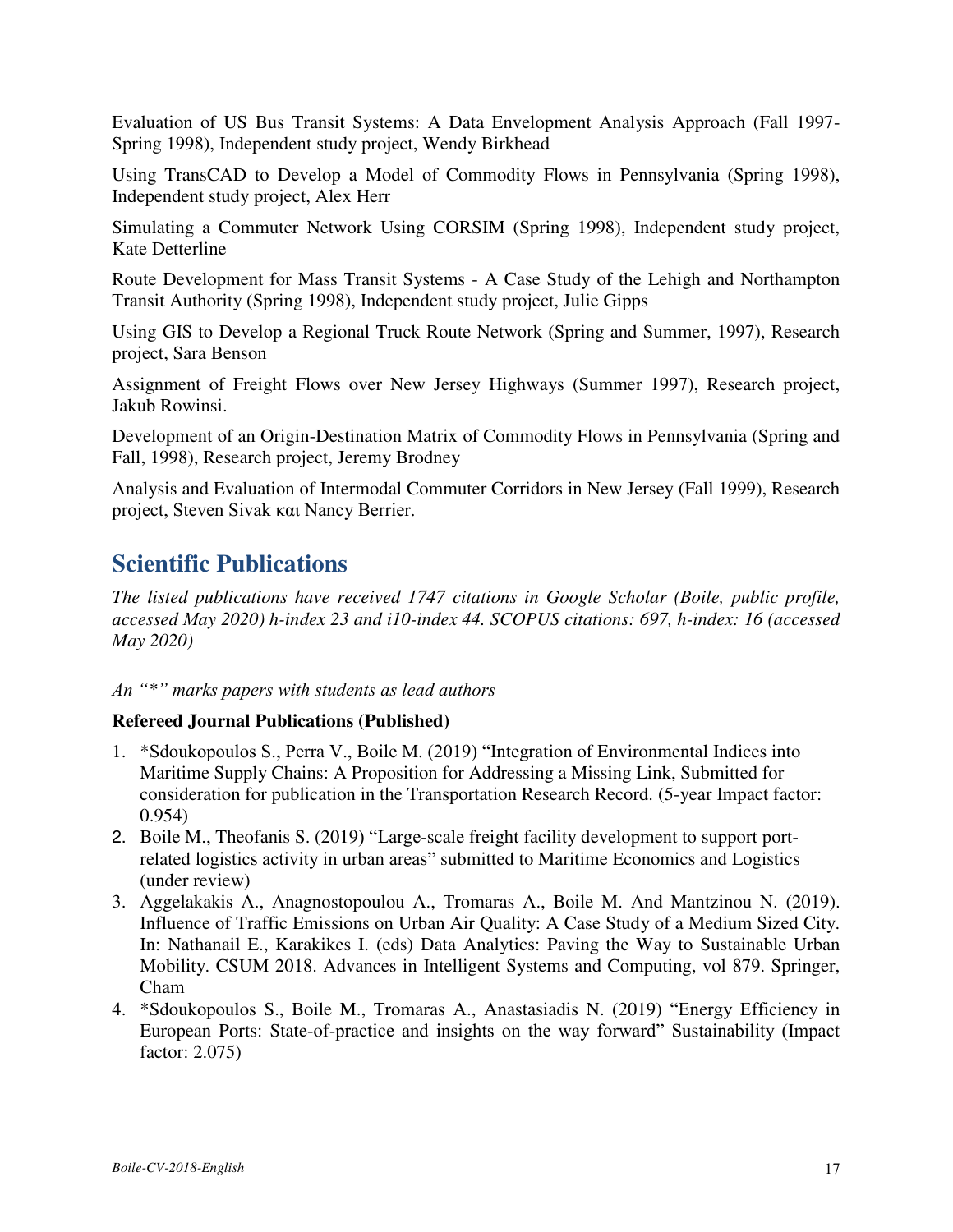- 5. Spyrou, E., Anagnostopoulou, A., Boile, M., & Mitrakos, D. (2019) Game Theoretic Algorithm for Vehicle Selection from Deployed Fleet, 6th International Conference on Control, Decision and Information Technologies (CoDIT). IEEE, 2019.
- 6. Anagnostopoulou, A., Spyrou, E., Mitrakos, D. & Boile, M. (2019) An advanced solution for efficient logistics management at both company and network level, Transportation Planning and Technology, DOI: 10.1080/03081060.2019.1600240
- 7. Anagnostopoulou, A., Aggelakakis, A., Boile, M., Hijdra, A., Werland, S., Shrestha, S., Lah, O. (2018). Comprehensive framework on asset management of transportation networks and resilience planning, Zenodo.<http://doi.org/10.5281/zenodo.1484890>
- 8. Anagnostopoulou A., Boile M., Papargyri E., Poulou M. (2017) An Advanced Solution Approach for Energy Efficient Garbage Collection Service. Transportation Research Procedia, 24, 362-369
- 9. Boile M., Theofanis S., Sdoukopoulos E., Plytas N. (2016) "Developing a Port Energy Management Plan: Issues, Challenges and Prospects" Transportation Research Record, Journal of the Transportation Research Board No. 2549, pp. 19 – 28, DOI: 10.3141/2549-03.
- 10. Sdoukopoulos E., Kose P., Glatzur A., Mezghani M., Boile M., Sheety E., Mitropoulos L. (2016) "Assessment of urban mobility needs, gaps and priorities in Mediterranean partner countries" Transportation Research Procedia. Vol. 14, 2016, pages 1211-1220.
- 11. Margaritis D., Anagnostopoulou A., Tromaras A., Boile M. (2016) "Electric commercial vehicles: Practical perspectives and future research directions" Research in Transportation Business & Management. Vol. 18. pp 4-10.
- 12. Moreno-Gutierrez, J., Calderay F., Saborido N., Boile M., Valero R., Duran-Grados V., (2015) "Methodologies for estimating shipping emissions and energy consumption: A comparative analysis of current methods" Energy. Vol. 86, pp 603-616.
- 13. Sdoukopoulos L., Boile M., Anagnostopoulou A., (2015) "Estimating truck operating costs for domestic trips – case studies from Greece" Logistics  $\&$  Sustainable Transport. Vol. 6, No. 1, pp 41-49.
- 14. Bernardino, J., Aggelakakis A., Reichenbach M., Vieira J., Boile M., Schippl J., Christidis P., Papanikolaou A., Condeco A., Garcia H., Krail M. (2015) "Transport demand evolution in Europe – factors of change, scenarios and challenges" European Journal of Futures Research. Vol. 3, Issue 1, Article 13.
- 15. Anagnostopoulou, A., Boile M., Theofanis S., Sdoukopoulos E., Margaritis D. (2014) "Electric vehicle routing problem with industry constraints: trends and insights for future research" Transportation Research Procedia. Vol. 3, pp. 452-459.
- 16. Boile, M., Sdoukopoulos E. (2014) "Supply Chain Visibility and Security the SMART-CM project solution" International Journal of Shipping and Transport Logistics. Vol.6, No. 3. Pp 280-292 (Impact Factor 1.340)
- 17. \*Lee, H., Boile, M. and Theofanis, S. (2014) "Modeling Carrier Interactions in an International Freight Transportation System", International Journal of Information Systems and Supply Chain Management, 7(1), pp. 15-39 (SJR Indicator 0.38)
- 18. \*Lee, H., Boile, M., Theofanis, S. and Choo, S. (2014) Game Theoretical Models of the Cooperative Carrier Behavior. KSCE Journal of Civil Engineering. Vol. 18, Issue 5, pp 1528- 1538 (Impact Factor 0.511)
- 19. \*Lee, H., Boile, M., Theofanis, S., Choo, S. and Lee, K. (2014) A freight network planning model in oligopolistic shipping markets. Cluster Computing, Vol. 17, Issue 3, pp. 835-847. (Impact Factor 0.78)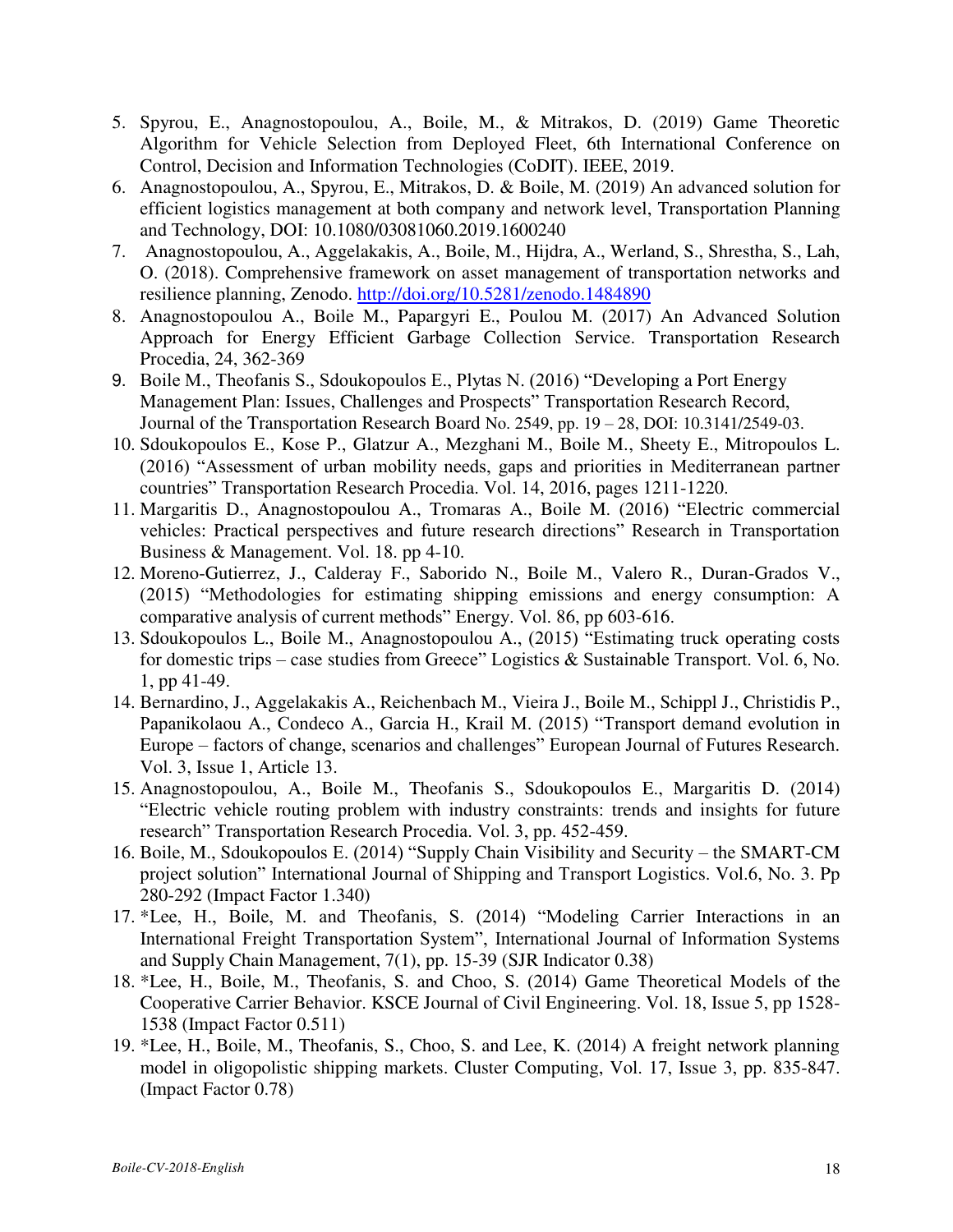- 20. \*Lee, H., T. Zhang, M. Boile, S. Theofanis, S. Choo (2013) "Designing an Integrated Logistics Network in a Supply Chain System" KSCE Journal of Civil Engineering 17(4), pp. 806-814 (Impact Factor 0.511)
- 21. \*Peric, K., M. Boile (2013) "A Bilevel Model for Transit Vehicle Allocation" Gradevinar, Vol. 65, Issue 3, pp. 213-222. (Impact Factor 0.216)
- 22. \*Mittal N., Boile M., Baveja A., Theofanis S. (2013) "Incorporating Maritime Stakeholder Perspectives for Implementing an 'Inland-Depots-for-Empty-Containers' System Using an Analytic Hierarchy Process" *International Journal of Information Systems and Supply Chain Management*. Vol. 6, Issue 1, pp. 1-23. (SJR Indicator 0.38)
- 23. \*Lee, H., M. Boile, S. Theofanis, S. Choo (2012) "Modeling the Oligopolistic and Competitive Behavior of Carriers in Maritime Freight Transportation Networks" Proceedings of EWGT2012 - Procedia-Social and Behavioral Sciences. Volume 54 pp. 1080-1094 (SJR Indicator 0.15)
- 24. \*Mittal N., Boile M., Baveja A., Theofanis S. (2012) "Determining Optimal Inland-Empty-Container Depot Locations under Stochastic Demand" *Research in Transport Economics* Freight Transportation and Sustainability. Vol. 42, Issue 1, pp. 50-60. (SJR Indicator 1.412)
- 25. Boile, M., H. Lee, S. Theofanis (2012) "Hierarchical Interactions between Shippers and Carriers in International Maritime Freight Transportation Networks" Transport Research Arena 2012 - *Procedia-Social and Behavioral Sciences*. Volume 48 pp. 3651-3660. (SJR Indicator 0.15)
- 26. \*Moini, N., M. Boile, S. Theofanis, W. Laventhal (2012) "Estimating the Determinant Factors of Container Dwell Times at Seaports" Maritime Economics and Logistics, Vol. 14, Issue 2, pp. 162-177 (Impact Factor 1.045)
- 27. Boile, M., Morrall T., Roland F., Sdoukopoulos E. (2012) Technology Gaps and Research Priorities to Support the EU Maritime Transport Policy. Transport Research Arena 2012 - Procedia-Social and Behavioral Sciences. Volume 48, p. 2433-2443 (SJR Indicator 0.15)
- 28. \*Golias M.M., Saharidis G.K.D., Boilé M., Theofanis S. (2012) Scheduling of inbound trucks at a cross-docking facility: Bi-objective vs bi-level modeling approaches. International Journal of Information Systems and Supply Chain Management. 5(1):20-37. (SJR Indicator 0.38)
- 29. Saharidis G., Boile M., Theofanis S. (2011) "Initialization of the Benders Master Problem using Valid Inequalities Applied to Fixed-Charge Network Problems" *Expert Systems with Applications* 38 (2011) 6627-6636. (Impact Factor 1.965)
- 30. \*Golias M.M., Boile M., Theofanis S., Taboada A.H. (2010) "A multi-objective decision and analysis approach for the berth scheduling problem". *International Journal of Information Technology Project Management* 1(1), 54-73 (Average Impact Factor 0.36)
- 31. \*Golias M., Boile M., Theofanis S. (2010) "The discrete berth scheduling problem: Towards a unified mathematical formulation" *Journal of the Transportation Research Board* 2168, 1- 8 (Impact Factor 0.556)
- 32. \*Golias M.M., Boilé M., Theofanis S., Efstathiou C. (2010) The berth scheduling problem: Maximizing berth productivity and minimizing fuel consumption and emissions production. Transportation Research Record: *Journal of the Transportation Research Board*, 2166, 20- 27. (Impact Factor 0.556)
- 33. \*Golias M.M., Boile M., Theofanis S. (2010) "A λ-opt based heuristic for the discrete berth scheduling problem". *Transportation Research Pt. C* 18(5), 794-806. (Impact Factor 2.820)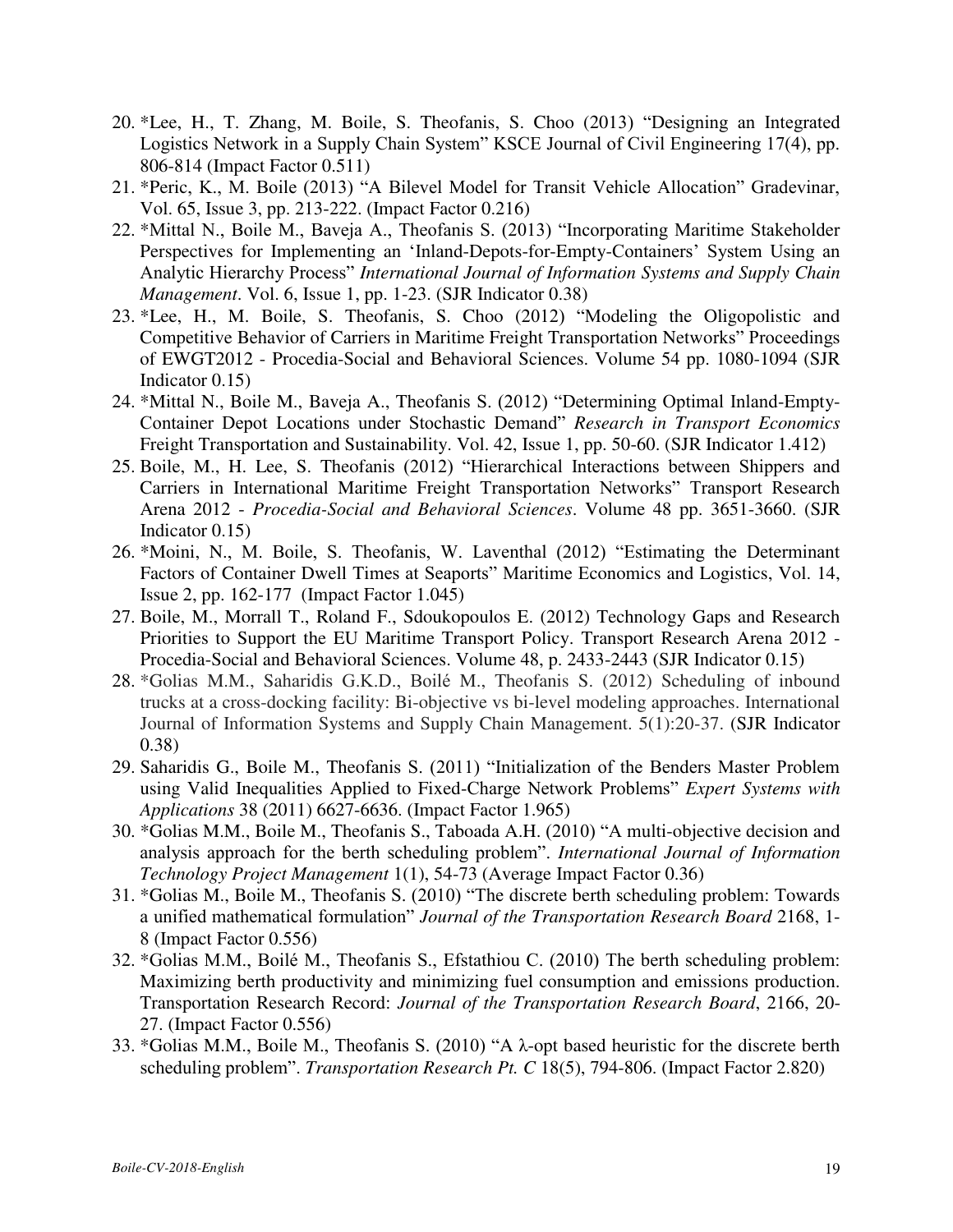- 34. \*Zhang T., Saharidis, G., Theofanis S. Boile M. (2010) "Scheduling of Inbound and Outbound Trucks at Cross-Docks – Modeling and Analysis" *Transportation Research Record: Journal of the Transportation Research Board* Vol. 2162, pp. 9-16. (Impact Factor 0.556)
- 35. Laventhal W., Theofanis S., Boile M (2010) "Trends in Global Port Operations and Their Influence on Port Labor: Challenges and Implications for US East Coast Longshoremen" *Journal of the Transportation Research Record* Vol. 2166 pp. 37-43. (Impact Factor 0.556)
- 36. Saharidis G.K.D., Golias M.M., Boile M., Theofanis S., Ierapetritou M. (2010). "The berth scheduling problem with customer differentiation: A new methodological approach based on hierarchical optimization". *International Journal of Advanced Manufacturing Technology*. Vol. 46, Numbers 1-4 pp. 377-393 (Impact Factor 1.779)
- 37. \*Golias M.M., Saharidis G.K.D., Boile M., Theofanis S., Ierapetritou M. (2009) "The berth scheduling problem: Optimizing vessel arrival times". *Journal of Maritime Economics and Logistics*. Vol. 11, issue 4, pp 358-37 (Impact Factor 1.045)
- 38. \*Golias M., Boile M., Theofanis S. (2009) "Berth Scheduling by Customer Service Differentiation – A Multi-Objective Approach". *Transportation Research Part E*. Volume 45, Issue 6, pp 878-892. (Impact Factor 2.193)
- 39. \*Golias, M., Boile M., Theofanis S. (2009) "Adaptive Algorithm Based on Time Window Partitioning for Discrete and Dynamic Berth Scheduling Problem" *Journal of the Transportation Research Board* Volume 2091 pp 21-30 (Impact Factor 0.556)
- 40. Theofanis S., Boile M., Golias M. (2009) "Container Terminal Berth Planning: Research Approaches and Practical Challenges – A Critical Review". *Journal of the Transportation Research Board* Volume 2100 pp 22-28 (Impact Factor 0.556)
- 41. Theofanis, S., Boile M. (2009) "Empty Marine Container Logistics: Facts, Issues and Management Strategies". *GeoJournal* Vol. 74, no. 1, pp. 51-65 (SJR Indicator 0.59)
- 42. Boile, M., Theofanis, S., Baveja A. and Mittal N. (2008) "Regional Repositioning of Empty Containers: A Case for Inland Depots" *Transportation Research Record: Journal of the Transportation Research Board*. Volume 2066 / 2008, pp. 31-40 (Impact Factor 0.556)
- 43. Camay S., Derman B., Bohn E., Ramasubramanian L., Milczarski W., Albrecht J., Boile M., Theofanis S. (2008) "Ferry Parking and Landside Access Study – Implementing Public Outreach and Impact Assessment" *Transportation Research Record: Journal of the Transportation Research Board.* Volume 2077 / 2008, pp. 39-45. (Impact Factor 0.556)
- 44. Lei, L., Fan C. X., Boile M., Theofanis S. (2007) "Collaborative vs. Non-Collaborative Vessel Scheduling in Liner Shipping Operations - A Modeling Approach and Empirical Results" *Transportation Research* - *Part E* Vol. 44, Issue 33, pp. 504-520. (Impact Factor 2.193)
- 45. Boile, M. and Theofanis, S. (2006) "Developing a Maritime Transportation and Port Operations Education and Research Program in the US-Experiences and Challenges", *WSEAS Transactions on Advances in Engineering Education*, Vol. 3, Issue 11, pp. 1010- 1015.
- 46. Boile, M. and Golias M. (2006) "Truck Volume Estimation via Linear Regression under Limited Data" *Journal of the Transportation Research Forum* Vol. 45, Number 1, pp. 41-59.
- 47. Boile, M., Theofanis S. and Mikiki F., (2005) "Oil Spills in Maritime Transport: Call for Actions" *Journal of the Transportation Research Board*, No. 1909, pp. 100-107. (Impact Factor 0.556)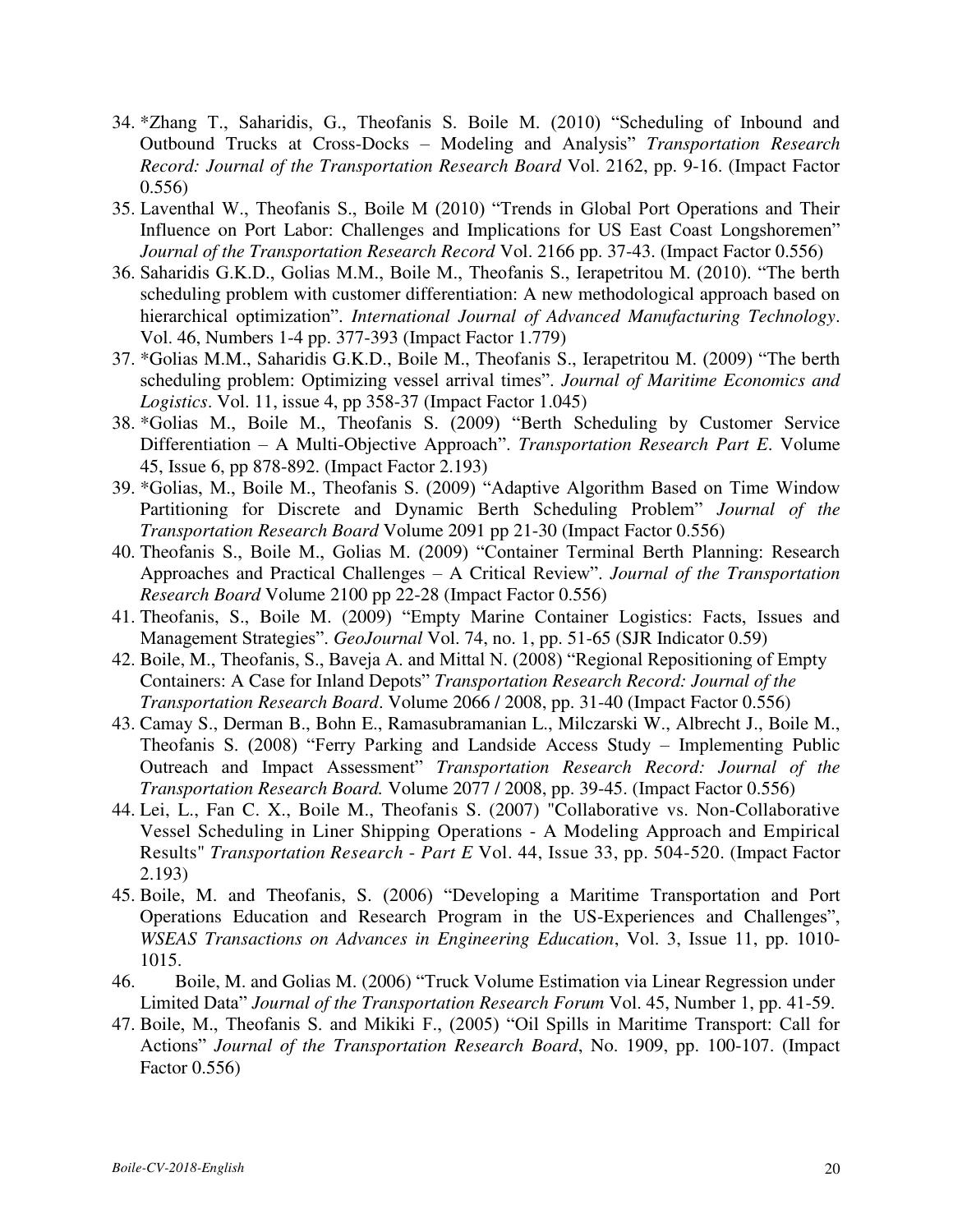- 48. Boile M. and Golias M. (2004) "A Dynamic GIS-based Tool for Truck Volume Estimation" *ITE Journal, Vol. 74(12),pp. 42-47.* (Impact Factor 0.147)
- 49. Boile M.P., Narayanan, P., and Ozbay K. (2003) "Impact of Buses on Highway Infrastructure – A Case Study for the State of New Jersey" *Transportation Research Record,* No. 1841, pp. 32-40. (Impact Factor 0.556)
- 50. Boilé, M.P. and Gaspard J.G. (2002) "A Combined Passenger/Freight Intermodal Transportation System" *Transportation Quarterly*, Vol. 56, No. 2, Spring 2002.
- 51. Boile, M.P. (2001). "Evaluating the Efficiency of Transportation Services on Intermodal Commuter Networks" *Transportation Quarterly*. Vol. 56, No.1, Winter 2002.
- 52. Profillidis V.A. and Boile M.P. (2001). "Evolutions et Restructurations au Transport de Frêt en Europe" *Transports,* no. 405, Janvier-Février.
- 53. Boile, M.P. (2001). "Estimating Technical and Scale Inefficiencies of Public Transit Systems." *ASCE Journal of Transportation Engineering*, Vol. 127, No. 3, May-June. (Impact Factor 0.877)
- 54. Boile, M.P., Benson S. and Rowinski J. (2000). "Freight Flow Forecasting An Application to New Jersey Highways." *Journal of the Transportation Research Forum*, Vol. 39, No. 2, pp. 159-170.
- 55. Boile, M.P. and Spasovic L.N. (2000). "An Implementation of the Mode Split -Traffic Assignment Method," *Computer-Aided Civil and Infrastructure Engineering*, Vol. 15, pp. 293-307. (Impact Factor 5.625)
- 56. Boile M. P., Spasovic L. N. (1997) "A Combined Mode Choice and Traffic Assignment Model for Evaluating Commuter Travel Options." *Advances in Business and Management Forecasting*, Vol. 2, pp. 17-37.
- 57. Boile M. P., Spasovic L. N., and Pignataro L. J. (1997) "Developing a Market Sensitive ITS Educational Program." *Transportation Research Record,* No. 1588, pp. 120-129. (Impact Factor 0.556)
- *58.* Spasovic L. N., and Boile M. P. (1996) "A Methodological Framework for Modeling Traffic Assignment on Intermodal Auto-Rail Commuter Networks." *Applications of Management Science: Engineering Applications,* Vol. 9.
- 59. Boile M. P., Spasovic L. N., and Bladikas A. K (1995) "Modeling Intermodal Auto-Rail Commuter Networks." *Transportation Research Record,* No. 1516, pp. 38-47. (Impact Factor 0.556)
- 60. Spasovic L. N., Boile M. P., and Bladikas A. K. (1995) "A Framework for Assessing the Benefits of Highway Traveler Information Services." *Transportation Research Record,* No. 1485, pp. 27-34. (Impact Factor 0.556)
- 61. Spasovic L. N., Boile M. P., and Bladikas A. K. (1993) "Bus Transit Service Coverage for Maximum Profit and Social Welfare." *Transportation Research Record,* No. 1451, pp. 12- 22. (Impact Factor 0.556)

#### **Refereed Conference Proceedings**

**1.** Akac, A., Anagnostopoulou, A., Tromaras, A., & Boile, M. (2019) Workflow of 3D prototype design & manufacturing process in automotive industry, Proceedings of the 6th Panhellenic Student Operational Research Conference, 28th February – 2nd March, Xanthi, Greece.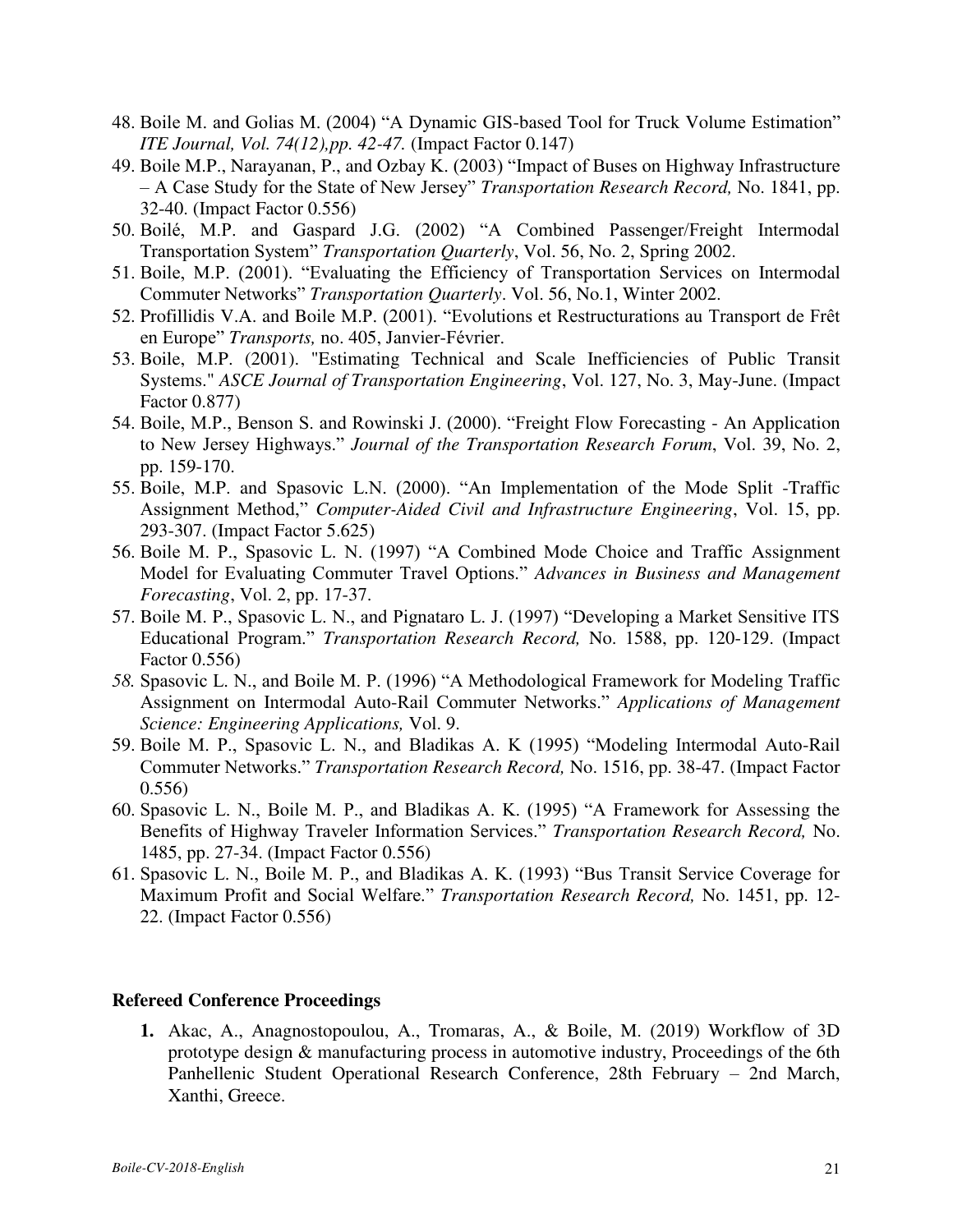- 2. Sdoukopoulos E., Boile M. (2019) "Regulating airborne shipping emissions: current status, future outlook and insights on industry responses", Proceedings of the 98th Annual Meeting of the Transportation Research Board (TRB), 13-17 January, Washington D.C., U.S.A.
- 3. Anagnostopoulou, A., & Boile, M. (2018). Challenges and opportunities of open science in transport research, Proceedings of the 6th QUAESTI Scientific Virtual Conference - Multidisciplinary Studies and Approaches, 10th – 15th December.
- 4. Anagnostopoulou, A., Aggelakakis, A., Tromaras, A., Mavropoulou, E., & Boile, M. (2018) Freight Transport Sustainability: Perspectives of Public and Private Sector, Proceedings of the 4th International Conference on Supply Chains, 14th – 15th Septermber, Katerini, Greece.
- 5. Anagnostopoulou, A., Aggelakakis, A., Boile, M., Hijdra, A., Werland, S., Shrestha, S., Lah, O. (2018). Comprehensive framework on asset management of transportation networks and resilience planning, Proceedings of the Transport Research Arena (TRA), 16th - 19th April, Vienna, Austria.
- 6. Theofanis S., Boile M., Sdoukopoulos E. (2018) "Key trends and developments in the European port sector: Main implications for the port labour industry", Transport Research Arena (TRA) Conference 2018, 16-19 April, Vienna, Austria.
- 7. Adesiyun A., Goger T., Hijdra A., Anagnostopoulou A., Aggelakakis A., Shrestha S., Werland S., and Boile M. (2017). Common framework for a life cycle based asset management approach for transport infrastructure networks, Proceedings of the IRF World Road Meeting, 14th – 17th November, Delhi, India.
- 8. Anagnostopoulou A., Aggelakakis A., Boile M. and Hijdra A. (2017). Building resilience and broad optimization of transportation networks, Proceedings of the 8th International Congress on Transport Research, 27th - 29th September, Thessaloniki, Greece.
- 9. Anagnostopoulou A., Boile M., Papargyri E., Poulou M. (2017) An Advanced Solutions Approach for Energy Efficient Garbage Collection Service. Transportation Research Procedia, Elsevier. Pp 362-369
- 10. Anagnostopoulou A., Sdoukopoulos E., Boile M. (2017) "Sustainable urban logistics for efficient and environmentally friendly port-cities", In: Developments in Maritime Transportation and Harvesting of Sea Resources (2-Volume set), Vol. 1, pp. 115-122, CRC Press - Taylor & Francis Group, Editors: Carlos Guedes Soares & Ângelo P. Teixera, ISBN: 9780815379935.
- 11. Sdoukopoulos E., Galtzur A, Kose P., Boile M., Sheety E. (2017) "A Euro-Mediterranean research cooperation agenda supporting sustainable urban mobility in Mediterranean Partner Countries", 8th International Congress on Transportation Research (ICTR), 27-29 September, Thessaloniki, Greece.
- 12. Boile M., Theofanis S., Sdoukopoulos E., Plytas N. (2016) "Developing a port energy management plan: issues, challenges and prospects", Transportation Research Record: Journal of the Transportation Research Board, No. 2549, pp. 19 – 28, DOI: 10.3141/2549-03.
- 13. Sdoukopoulos E., Kose P., Galtzur A., Mezghani M., Boile M., Sheety E., Mitropoulos L. (2016) "Assessment of urban mobility needs, gaps and priorities in Mediterranean Partner Countries", Transport Research Arena (TRA) Conference 2016, 18–21 April, Warsaw, Poland. Published in Transportation Research Procedia, Vol. 14, pp. 1211 - 1220, DOI:10.1016/j.trpro.2016.05.192.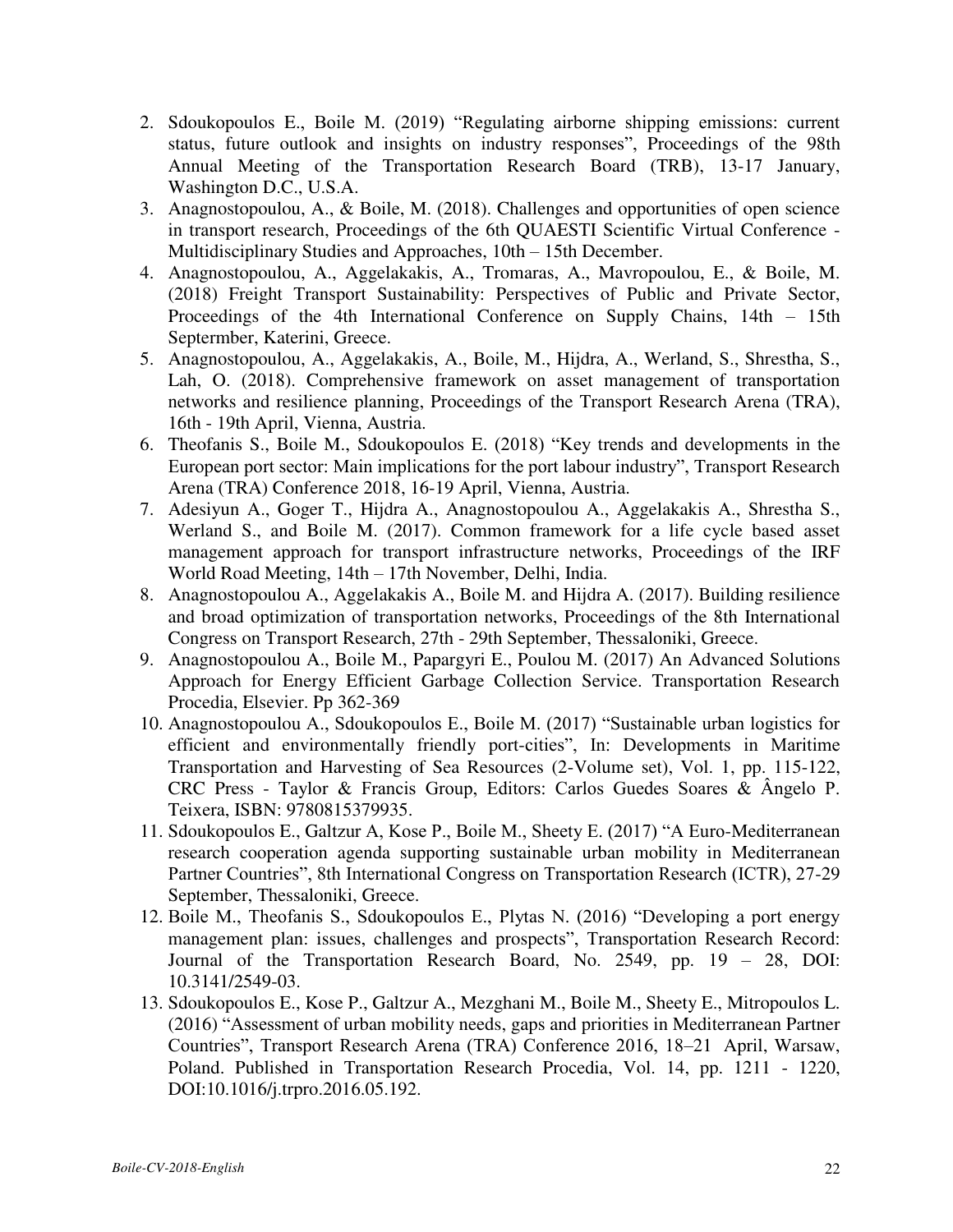- 14. Boile M., Theofanis S. (2016) "Large-scale facility development to support logistics activity in urban areas" 14th World Conference on Transport Research. Shanghai, China. 10-15 July 2016.
- 15. Theofanis S., Boile M. (2016) "Port Infrastructure Financing & Resources: Global and European Experiences. TRB Workshop: Funding Port and Freight Infrastructure Investments. Transportation Research Board Annual Meeting. Washington DC. 10-14 January 2016.
- 16. Boile M. Theofanis S., Betak J., Kortsari A. (2016) "The One-Belt-One-Road Chinese Initiative: Strategies Tactics and Challenges" Proceedings of the Transportation Research Board Annual Meeting. Washington DC. 10-14 January 2016.
- 17. Boile M., Anagnostopoulou A., Papargyri E. (2016) "Urban Mobility Management and Emissions Measurement System" European Conference on Mobility Management - ECOMM. Athens, Greece. 1-3 June 2016.
- 18. Anagnostopoulou A., Boile M., Sdoukopoulos E., Rikkou K., Theofanis S., Georgakopoulos Ch., Voulkas G., Pallis P., Todi Th., Eliadis G. (2016) "Προηγμένες Υπηρεσίες Μεταφοράς Εμπορευμάτων – Η Πλατφόρμα ACTIS" 3rd Technology Forum. Thessaloniki, Greece. 18 May 2016.
- 19. Anagnostopoulou A., Boile M., Papargyri E., Poulou M. (2016) "An Advanced Solution Approach for Energy Efficient Garbage Collection Service" 3rd Conference on Sustainable Urban Mobility. Volos, Greece. 26-27 May 2016.
- 20. Lah O., Shrestha S., Hüging H., Decker B., Gyergyay B., Marold K., Mendez G., Boile M., Sdoukopoulos L., Kressler F., Rizet C., Dablanc L. (2015) Transferability of Sustainable Urban Transport Solutions. Proceedings of the CODATU 2015-Energy, Climate and Air Quality Challenges: The Role of Urban Transport Policies in Developing Countries. February 2015, Istanbul, Turkey
- 21. Papargyri E., Anagnostopoulou A., Boile M. Papapanagiotakis G. (2015) "A smart and innovative solution for efficient and environmental friendly urban transportation" Proceedings of the 5<sup>th</sup> Multidisciplinary Academic Conference, pp. 271-278.
- 22. Boile M., Aggelakakis A., Papanikoloau A., Tromaras A. (2015) "The Future of Transport in Europe: Addressing the Challenges" 7<sup>th</sup> International Congress of Transport Research" From basic research to innovative applications. Athens, Greece, 5-6 November 2015.
- 23. Plytas N., Margaritis D., Boile M. (2015) "Viability of investments for the development of an electric vehicle charging network in Greece"  $7<sup>th</sup>$  International Congress of Transport Research" From basic research to innovative applications. Athens, Greece, 5-6 November 2015.
- 24. Sdoukopoulos E., Anagnostopoulou A., Boile M., Rikkou K., Theofanis S., Georgakopoulos C., Voulkas G., Pallis P., Todi T., Eliadis G. (2015) "An advanced freight transport information services platform". 7<sup>th</sup> International Congress of Transport Research" From basic research to innovative applications. Athens, Greece, 5-6 November 2015.
- 25. Papanikolaou A., Tromaras A., Aggelakakis A. and Boile M. (2014). Future transport scenario building and development for long term sustainable decision making, In the proceedings of the 2nd Conference on Sustainable Urban Mobility, 5th – 6th May, Volos, Greece. Access online at: [http://www.este.civ.uth.gr/2ndCSUM\\_2014.html#](http://www.este.civ.uth.gr/2ndCSUM_2014.html)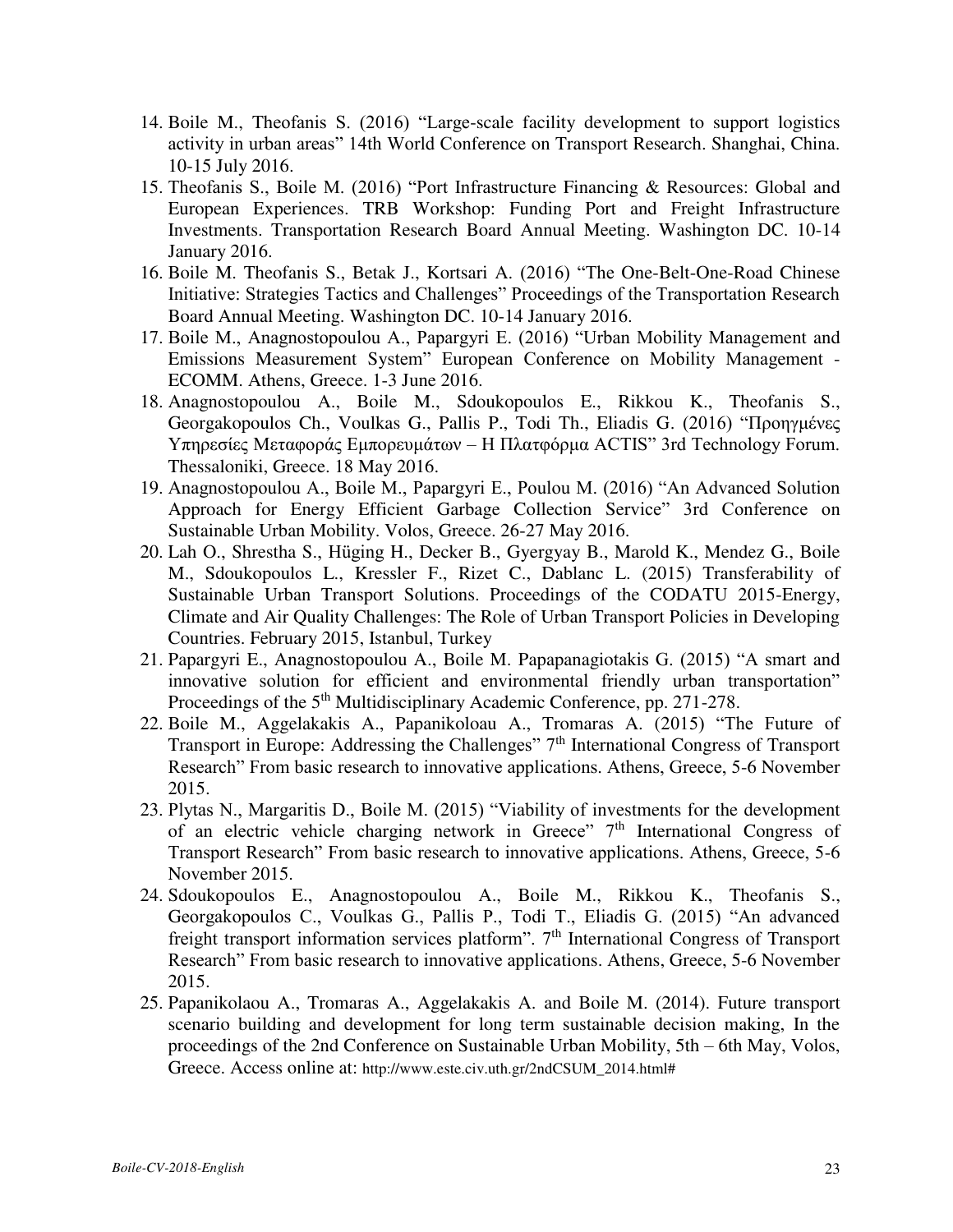- 26. Boile M., Sdoukopoulos E. and Anagnostopoulou A. (2014). Evaluating strategies to improve access to marine container terminals and streamline gate operations, In the proceedings of the 5th Transport Research Arena (TRA), 14th - 17th April, Paris, France. Access online at: <http://www.traconference.eu/papers/html/papers.html>
- 27. Sdoukopoulos E., Boile M. and Anagnostopoulou A. (2014). Estimating Truck Operating Costs for Domestic Trips – Case Studies from Greece, 11th International Conference on Logistics & Sustainable Transport, 19th – 21th June 2014, Celje, Slovenia.
- 28. Boile M., Anagnostopoulou A., Sdoukopoulos E. and Papapanagiotakis G. (2014). Public Transport Emissions Monitoring, 2nd Conference on Sustainable Urban Mobility, 5th – 6th May, Volos, Greece. Access online at: [http://www.este.civ.uth.gr/2ndCSUM\\_2014.html#](http://www.este.civ.uth.gr/2ndCSUM_2014.html)
- 29. Karafa, J., M. Golias, M. Boile, S. Theofanis (2013) "Evaluation of Gate Strategies at Marine Container Terminals" Proceedings Transportation Research Board Annual Meeting. Paper #13-2961. 13p
- 30. Anagnostopoulou A., Repoussis P., Tarantilis C. and Boile M. (2013). A multiple plan approach for the Vehicle Routing Problem with dynamic customer requests, Proceedings of the 6th International Congress on Transport Research, 16th -18th October, Thessaloniki, Greece.
- 31. Boile Μ., Theofanis S., Sdoukopoulos Ε., Moini N., Margaritis D. (2013) "Assessing the impacts of a marine container terminal gate appointment system using simulation" (in Greek), 6th International Conference on Transport Research (ICTR), 18 October, Thessaloniki, Greece.
- 32. Boile M., Theofanis S., Mann H., Betak J., Sdoukopoulos E. (2013) "Freight Facility Location Analysis to Support Port Related Activity – Economic and Transportation Drivers and Factors Affecting Site Selection", Proceedings of the International Association of Maritime Economists (IAME) Annual Conference 2013, 3 – 5 July, Marseille, France.
- 33. Boile M., Theofanis S., Golias M., Dougherty P., Sdoukopoulos E. (2013) "Gate Strategies' Impact on Marine Container Terminal Access Networks", Proceedings of the 13th World Conference on Transport Research (WCTR), 15-18 July, Rio de Janeiro, Brazil.
- 34. Μποϊλέ Μ., Θεοφάνης Σ., Σδουκόπουλος Ε., Moini N., Μαργαρίτης Δ. (2013) "Αξιολόγηση των Επιπτώσεων ενός Συστήματος Προγραμματισμένων Αφίξεων στις Πύλες Εισόδου ενός Λιμενικού Σταθμού Διαχείρισης Εμπορευματοκιβωτίων μέσω Προσομοίωσης", Πρακτικά του 6ου Συνεδρίου για την Έρευνα στις Μεταφορές στην Ελλάδα, 18 Οκτωβρίου, Θεσσαλονίκη, Ελλάδα.
- 35. Αναγνωστοπούλου Α., Ρεπούσης Π., Ταραντίλης Χ. και Μποϊλέ Μ. (2013). Επίλυση του Προβλήματος Δρομολόγησης Στόλου Οχημάτων με Δυναμικές Παραγγελίες Πελατών με τη Χρήση Πολλαπλών Σχεδίων, 6ο Συνέδριο για την Έρευνα στις Μεταφορές στην Ελλάδα, 16 – 18 Οκτώβριου, Θεσσαλονίκη, Ελλάδα.
- 36. Auvinen, H., M. Boile, V. Ehrler, O. Eidhammer, A. Lewis, and K. Mäkelä (2012) "Measuring the Carbon Footprint of Freight and Logistics Activity along Supply Chains" Proceedings of the 19th International Transport and Air Pollution Conference, Thessaloniki, Greece
- 37. Sdoukopoulos L., M. Boile, E. Gagatsi (2011) "European Maritime Transport Policy and Research Priorities" Proceedings of the International Association of Maritime Economists (IAME) Conference, Santiago de Chile, October 2011.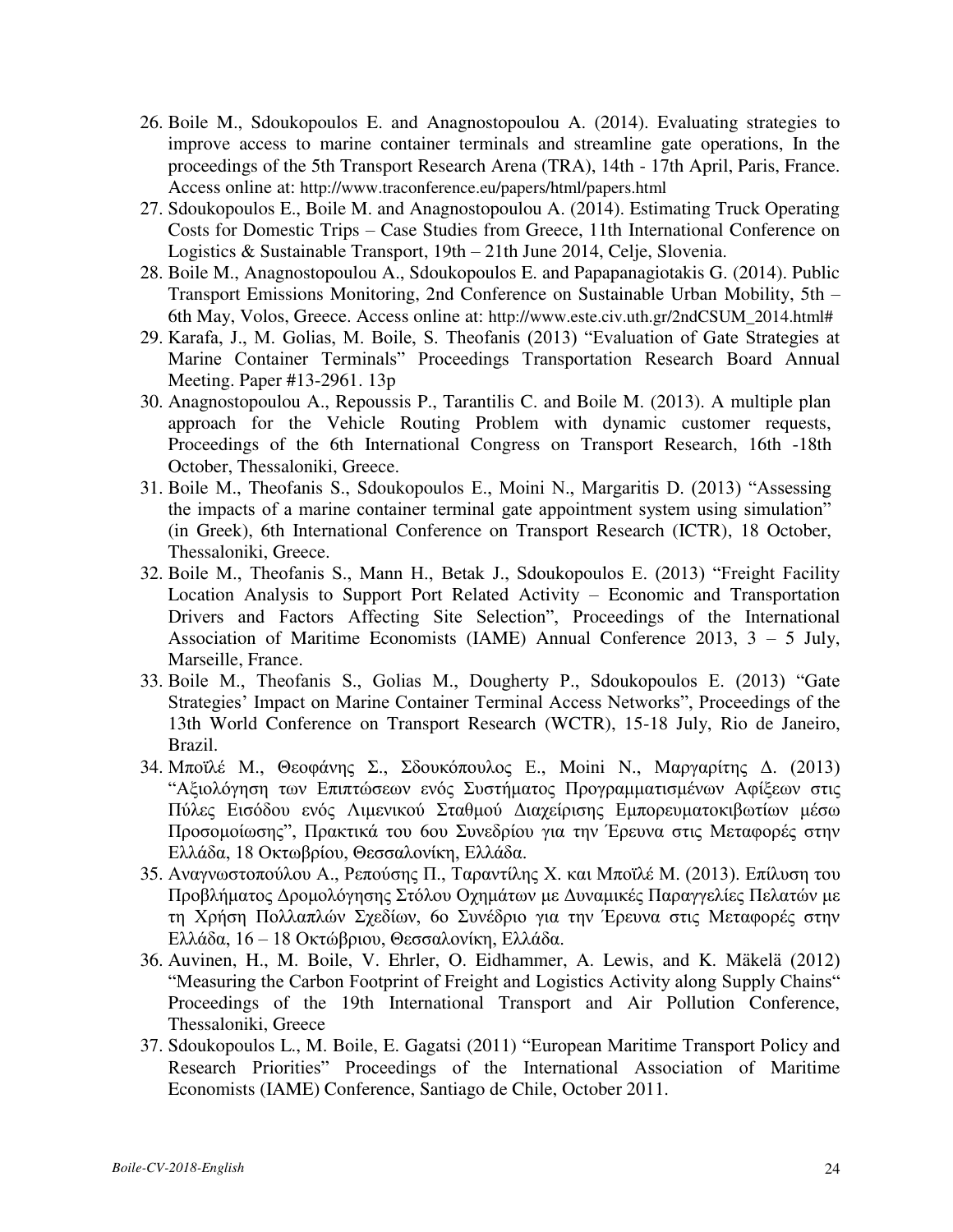- 38. Boile, M., S. Theofanis, G. Giannopoulos, Y. Tyrinopoulos (2011) "Training and Education Needs in Freight Transport and Logistics" Proceedings of the Xth International Transport Exhibition and Conference – Inter-TRANSPORT, Odessa, June 2011
- 39. Theofanis. S., M. Boile, G. Giannopoulos (2011) "Direct Empty Container Interchange Platforms as Electronic Marketplaces: Prospects, Challenges and Lessons Learned" Proceedings of the 8<sup>th</sup> ITS European Congress, Lyon, June 2011.
- 40. Theofanis, S., Dimitriadis D., Xiradakis G. M. Boile, (2011) "Financing Credit Risk Rating of Ro/Ro and RoPax Shipping Companies: An Application to the Greek Coastal Shipping Industry" *Proceedings of the Transportation Research Board* Annual Meeting.
- 41. \*Golias M., M. Boile, S. Theofanis, G. Saharidis (2010) "The Yard to Berth Operations Resource Allocation Problem at Marine Container Terminals" Proceedings of the 5<sup>th</sup> International Congress on Transport Research. Volos, Greece. September 2010.
- 42. Saharidis G., S. Theofanis, M. Boile "An Alternative Formulation for the Scheduling of Inbound Doors in Cross Docking Facilities" Proceedings of the 5<sup>th</sup> International Congress on Transport Research. Volos, Greece. September 2010.
- 43. Boile M., Golias M., Ivey S. (2010) "A Bayesian hierarchical network for truck demand modeling" Proceedings of the Innovations in freight demand modeling and data: A Transportation Research Board SHRP 2 symposium. Crowne Plaza Hotel – Dulles Airport, Washington D.C.
- 44. \*Golias M.M., Saharidis G.K.D., Boile M., Theofanis S., Zhang T. (2009) "Scheduling inbound trucks at a cross-docking facility: A multi-objective and a hierarchical approach". Proceedings of the *International Conference on Industrial Engineering and Systems Management (IESM)*, Montreal, Canada (Best Industrial Engineering paper finalist)
- 45. Theofanis S., Golias, M.M., Boile M. (2009) "A multi-objective berth scheduling policy to optimize vessel fuel consumption and schedule integrity". Proceedings of the *International Transport Economics Conference,* Minneapolis, Minnesota.
- 46. \*Zhang, T., G. Saharidis, M. Boile, S. Theofanis (2009) "Modeling and Analysis of Door Layouts at Crossdock Facilities" proceedings of the 3<sup>rd</sup> METRANS National Urban Freight Conference. Long Beach, California.
- 47. \*Golias M.M., Boile M., Theofanis S. (2009) "Maximizing opportunity for service upon arrival and minimizing delayed departures: A conceptual berth scheduling policy, model formulations and solution approaches". *Proceedings of the 50th Annual Transportation Research Forum*, Portland, Oregon.
- 48. Theofanis S., Boile M., Laventhal W. (2009) "Trends in global port operations and their influence on port labor: Challenges and implications for US East coast longshoremen" *Proceedings of the 50th Annual Forum of the Transportation Research Forum,* Portland, Oregon.
- 49. \*Golias M., Boile M., Theofanis S. (2009) " A Bi-Level Formulation for the Berth Scheduling Problem with Variable Vessel Release Dates to Reduce Port Emissions" Proceedings of the International Conference on Shipping, Port, Logistics Management. April 2-3, Incheon, Korea
- 50. Mastrogiannidou, C., Boile M., Golias M., Theofanis S., Ziliaskopoulos A. (2008) "Transit Assisted Emergency Evacuation of High Density Clusters in Urban Areas". *Proceedings of the 88th Annual Transportation Research Board meeting*, Washington D.C.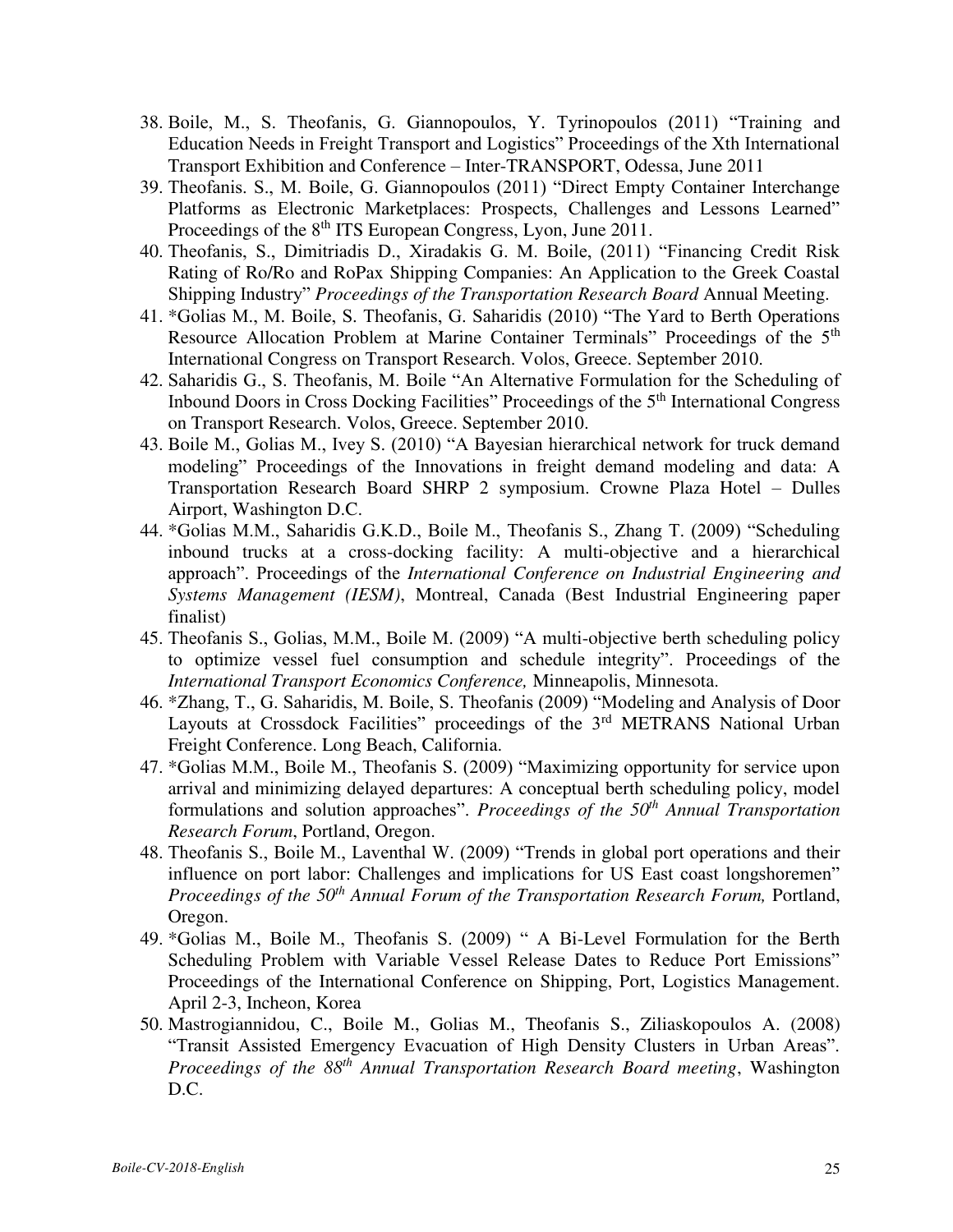- 51. \*Mittal, N., Boile M., Baveja A., Theofanis S. (2008) "A Two-Stage Stochastic Program with Recourse for Analyzing the Effect of Demand Uncertainty in the Inland-Depots-for-Empty-Containers System". *Proceedings of the 88th Annual Transportation Research Board meeting*, Washington D.C.
- 52. \*Golias M., Boile M., Theofanis S. (2008) "A conceptual bi-level formulation for the berth scheduling problem incorporating conflicting objectives". *Proceedings of the International Trade and Freight Transportation Conference*. Agia Napa, Cyprus.
- 53. Boile, M., Mittal N., Baveja A., Theofanis S. (2008) "Analyzing the effect of varying stochastic demand scenarios on an "Inland Depots for empty containers" System". *Proceedings of the International Trade and Freight Transportation Conference*, Agia Napa, Cyprus.
- 54. Boile, M., Mittal N., Theofanis S., Baveja A. (2008) "Inland Depots for Empty Containers (IDEC) Concept for Effective Regional Repositioning of Empty Containers". *Proceedings of the 55th Annual North American Meeting of the Regional Science Association International*. November 2008, Brooklyn, NY. 2008
- 55. Boile M., Theofanis S., Golias M. (2008) "A 2-opt based heuristic for the minimum service and minimum weighted service time berth allocation problem." *Proceedings of the 10th International Conference on Applications of Advanced Technologies in Transportation*, Athens, Greece.
- 56. Boile M., Theofanis S., Ziliaskopoulos A., Golias M, Mastrogiannidou C. (2008) "Using transit to evacuate high density clusters in urban areas– a microsimulation based integrated tool". *Proceedings of the 10th International Conference on Applications of Advanced Technologies in Transportation*, Athens, Greece.
- 57. Theofanis S., and Boile M. (2008) "Using DTA Based Microsimulation to Estimate Benefits from the Operation of a Virtual Container Yard (VCY)" *Proceedings of the 10th International Conference on Applications of Advanced Technologies in Transportation*, Athens, Greece.
- 58. \*Mittal, N., M. Boile, S. Theofanis, A. Baveja (2008) "Analyzing the Effect of Stochastic Demand for Empty Container Repositioning on Regional Depot Capacity". *Proceedings o the International Congress on Transport Research.* Athens, Greece.
- 59. Boile M., Theofanis S., Golias M. (2008) "A Conceptual Aprroach for the Yard-Berth Operations Asset Management and Resource Allocation at Container Terminals" *Proceedings of the 49th Annual Transportation Research Forum*, Texas A&M University, College Station, Texas.
- 60. \*Golias M., Theofanis S., Boile M., Taboada H.A. (2008) "A Post Pareto Analysis Approach for the Discrete and Dynamic Multiobjective Berth Allocation Problem" *Proceedings of the 87th Transportation Research Board,* Washington D.C., 2008.
- 61. Matrogiannidou C., Theofanis S., Ziliaskopoulos A., Boile M. (2008) "The Intraterminal Transport Problem: System Description, Literature Review and Research Recommendations" *Proceedings of the 87th Transportation Research Board*, Washington D.C.
- 62. Theofanis, S., Boile, M. and Naniopoulos, A. (2007), "The Role of a Virtual Container Yard (VCY) in Reducing Unproductive Trucking Moves Around Marine Container Terminals", *Proceedings of the 10th International Maritime Conference "MARDCON 10",* November 4-5, Ain Sokhna, Egypt.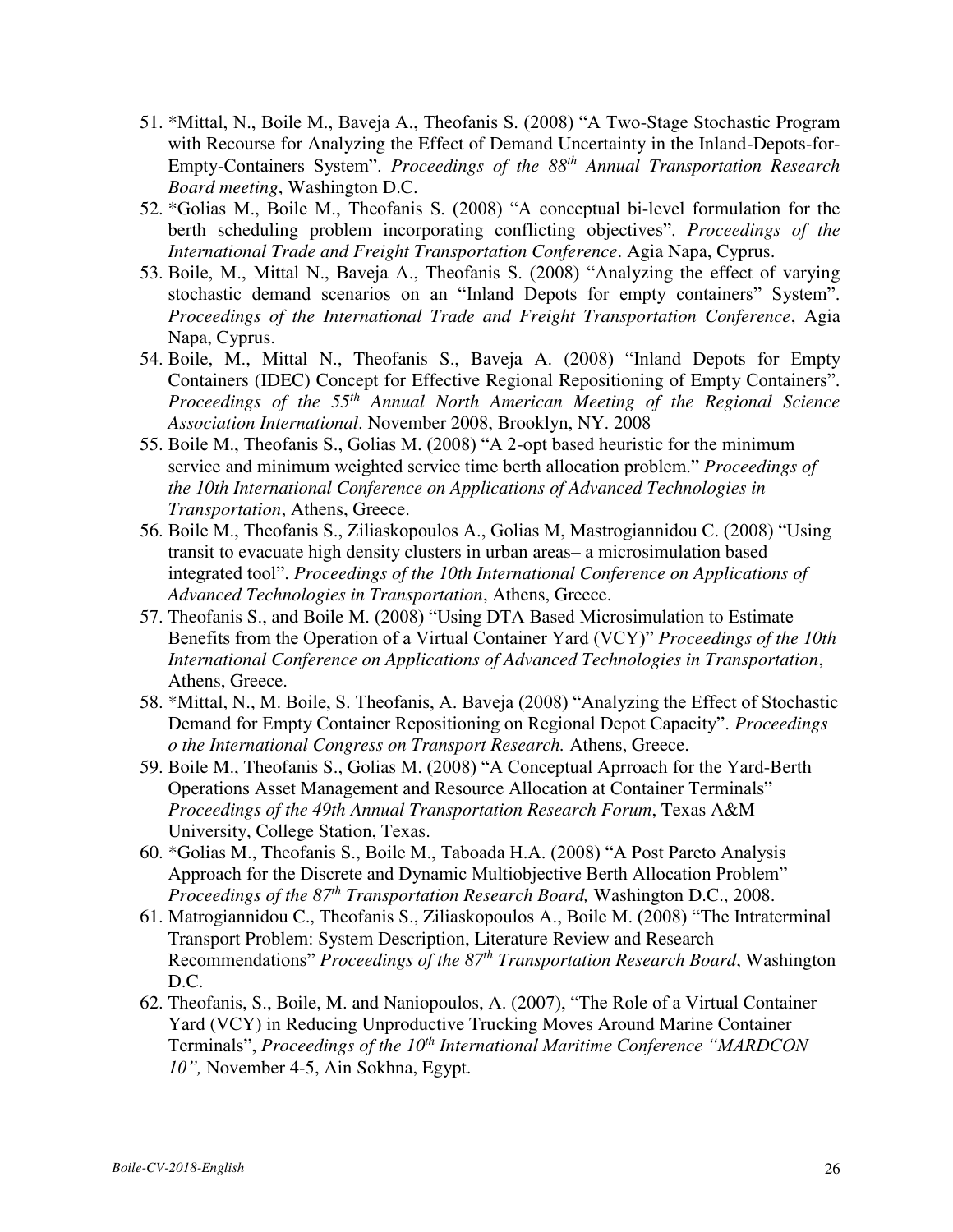- 63. Naniopoulos, A., Theofanis, S., Boile, M. and Palantzas, G. (2007), "Advances in Containerization: Demand, Supply and Challenges Ahead", Proceedings of the  $10<sup>th</sup>$ *International Maritime Conference "MARDCON 10*", November 4-5, Ain Sokhna, Egypt.
- 64. Boile, M., Theofanis S., Baveja A., Mittal N. (2007) "Evaluating the Effectiveness of Inland Depot for Empty Containers (IDEC) Concept in Empty Container Management" *Proceedings of the 2nd Annual National Urban Freight Conference*. Long Beach, CA
- 65. \*Golias M., Theofanis S., Boile M. (2007) "Berth and Quay Crane Scheduling A Formulation Reflecting Start and Finish of Service Deadlines and Productivity Agreements." *Proceedings of the 2nd Annual National Urban Freight Conference*. Long Beach, CA.
- 66. Theofanis S., Golias M., Boile M. (2007) "An Adaptive Local Search Heuristic for the Discrete Berth Allocation Problem." *Proceedings of the 2nd Annual National Urban Freight Conference*. Long Beach, CA
- 67. \*Janakiraman S., Boile M., Theofanis S. (2007) "Addressing a Global Transshipment Hub Location Routing Problem by Using a Multi-Stage Model Formulation Approach", *Proceedings of the IAME 2007*, Athens, Greece.
- 68. Theofanis S., Boile M., Janakiraman S., Naniopoulos A. (2007) "Reducing unproductive empty container movements around marine container terminals: the role of a Virtual Container Yard", *Proceedings of the IAME 2007*, Athens, Greece.
- 69. Theofanis S., Boile M., Golias M. (2007)"An optimization based genetic algorithm heuristic for the berth allocation problem" *Proceedings of the IEEE Congress on Evolutionary Computation*, Singapore
- 70. Theofanis, S., Golias, M., Boile, M. (2007) "Berth and Quay Crane Scheduling: A Formulation Reflecting Service Deadlines and Productivity Agreements", *Proceedings of the TRANSTEC 2007 Annual Conference*, Prague, Czech Republic.
- 71. \*Golias, M., Boile, M., Theofanis, S. (2007) "The Stochastic Berth Allocation Problem", *Proceedings of the TRANSTEC 2007 Annual Conference*, Prague, Czech Republic.
- 72. Boile, M., Theofanis, S., Jamakiraman, S. (2007) "A Multi-Stage Model Formulation Approach to Address the Global Transshipment Hub Location Routing Problem", *Proceedings of the TRANSTEC 2007 Annual Conference,* Prague, Czech Republic.
- 73. Theofanis, S., Boile, M., Golias, M. (2007) "Continuous and Dynamic Berth Allocation with Simultaneous Quay Crane Scheduling" *Proceedings of the MODSIM World 2007*, Virginia Beach, VA
- 74. Boile, M., Theofanis, S., Golias, M. (2007) "The Berth Allocation Problem: a Formulation Reflecting Service Priority Arrangements With Time Windows", *Proceedings of the 2nd International Conference on Transportation Logistics*, 4-6 July 2007, Shenzhen, P.R. China.
- 75. \*Golias M. and Boilé M (2007) "Truck trip Estimation by Facilities Using ArcInfo". *2007 ESRI International User Conference*, San Diego, California
- 76. Boile, M., Theofanis, S., Golias, M. and Coit, D. (2007) "Berth Planning by Customer Service Differentiation: A Multi-Objective Approach", *Proceedings of the 2007 World Conference on Transportation Research,* June 24-28, University of Berkeley, California.
- 77. \*Golias, M., Boile, M., Theofanis, S. (2007) "The Berth Allocation Problem: A Formulation Reflecting Time Window Service Deadlines", *Proceedings of the 48th Annual Meeting of Transportation Research Forum*, Boston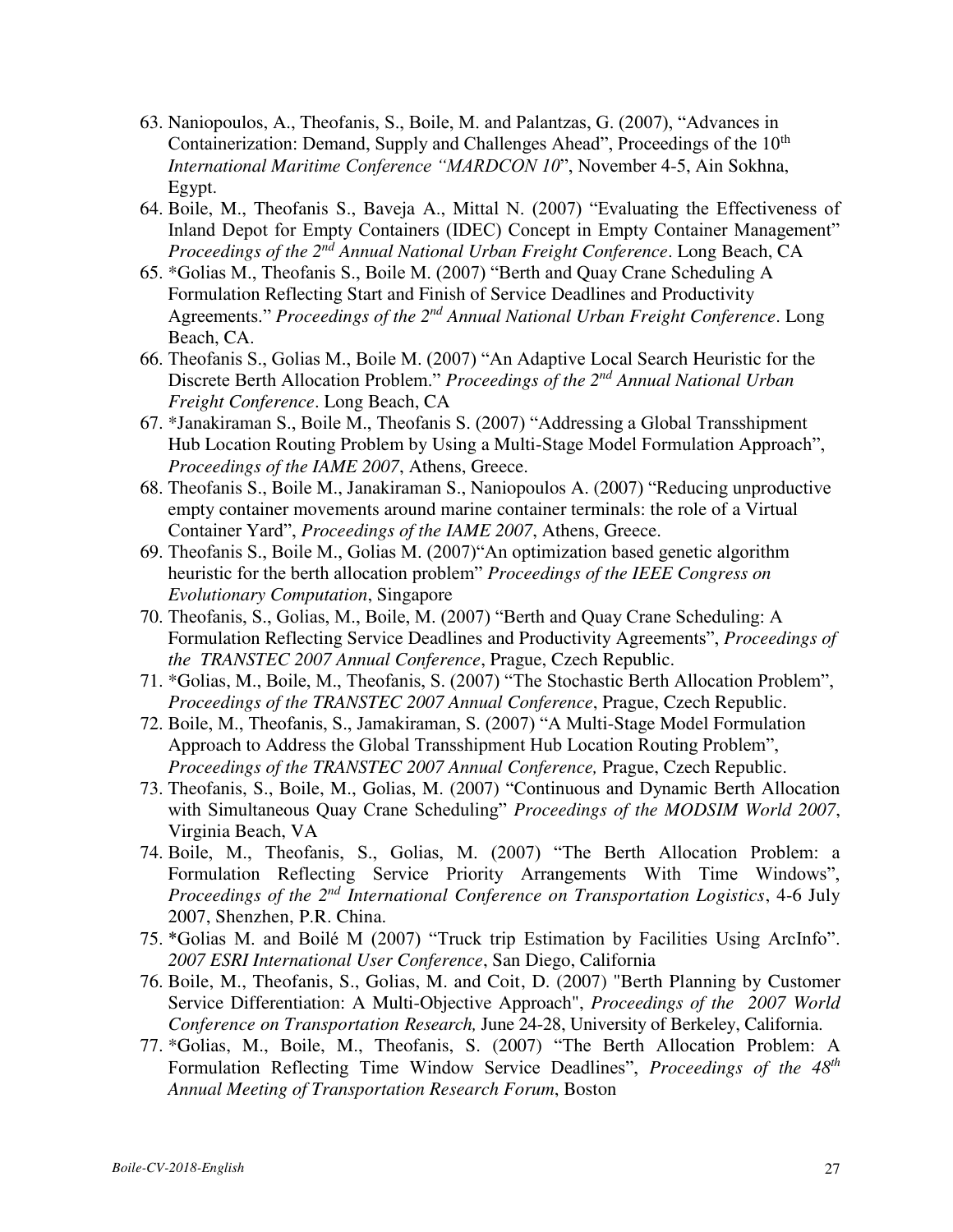- 78. Theofanis, S., Boile, M., Janakiraman, S., Naniopoulos, A. (2007) "Modeling Empty Container Matching Opportunities Through a Virtual Container Yard", *Proceedings of the 48th Annual Meeting of Transportation Research Forum*, Boston
- 79. Theofanis, S., Boile, M., Golias M. (2007) "Container Terminal Seaside Operations Scheduling: Does Current Research Address the Practical Challenges of Berth Planning?- A Critical Review", *Proceedings of the 48th Annual Meeting of Transportation Research Forum*, Boston
- 80. \*Janakiraman, S., Theofanis, S., Boile, M., Naniopoulos, A. (2007) "Virtual Container Yard: A Simulation-Based Feasibility Perspective", *Proceedings of the 86th TRB Annual Meeting*, Washington D.C.
- 81. \*Golias, M., Boile, M., Theofanis, S. (2007) "The Berth Allocation Problem: A Formulation Reflecting Service Delay Penalties and Early Premiums", *Proceedings of the 86th TRB Annual Meeting*, Washington D.C.
- 82. \*Peric, K. and Boile M. (2006) "Combined Model for Intermodal Networks with Variable Transit Frequencies" *Journal of the Transportation Research Board* Issue Number: 1964 pp 136-145
- 83. Boile, M and Theofanis, S., Golias, M. (2006) "Berth Allocation with Service Priorities: A Linear Reformulation", *Proceedings of the 5th WSEAS/IASME International Conference on System Science and Simulation in Engineering (ICOSSSE 2006) Tenerife*, Canary Islands, Spain.
- 84. Boile, M. and Theofanis, S. (2006) "Education Innovations in Maritime Transportation and Port Operations", Proceedings of the *5 th ASEE Global Colloquium on Engineering Education*, Rio de Janeiro, Brazil.
- 85. Boile, M., Theofanis S. and Spasovic L. (2006) "The Role of Various Players in the Port Industry – Theory and Practice" *Proceedings of the 47th Annual Forum of the Transportation Research Forum*, New York, NY.
- 86. Boile, M., Theofanis S. and Baveja A. (2006) "Stakeholder Collaboration in Maximizing Port Industry Performance – A Conceptual Approach" Proceedings of the *47th Annual Forum of the Transportation Research Forum*, New York, NY.
- 87. Theofanis, S., Boile M., Palantzas G., Wooldridge C., and Naniopoulos A. (2006) "Applying Environmental Management Systems in European Ports: Application of Port-Environmental Review System in Ports of Piraeus and Thessaloniki" *Proceedings of the 85th Annual Meeting of the Transportation Research Board*, January 23-26, Washington, DC
- 88. Boile, M., Theofanis S., Golias M. and Mittal N. (2006) "Empty Marine Container Management: Addressing Locally a Global Problem" *Proceedings of the 85th Annual Meeting of the Transportation Research Board*, January 23-26, Washington, DC
- 89. \*Doshi, H., Ozbay, K., Chen, J., Boile, M. (2006) "Evaluation of Three Distinct Adaptive Control Strategies for NJ State Highways Using Paramics" Proceedings of the *85th Annual Meeting of the Transportation Research Board*, January 23-26, Washington, DC
- 90. \*Golias, M., and Boile M. (2005) "Truck Demand Modeling with ArcInfo 9" *Proceedings of the 2005 ESRI International User Conference*, July 25-29, San Diego, California
- 91. Boile, M. and Golias M., (2005) "Freight Demand Statistical Modeling: A Classification and Review" Proceedings of the *2005 Transportation Research Forum Annual Forum,*  Washington, DC., 6-8 March.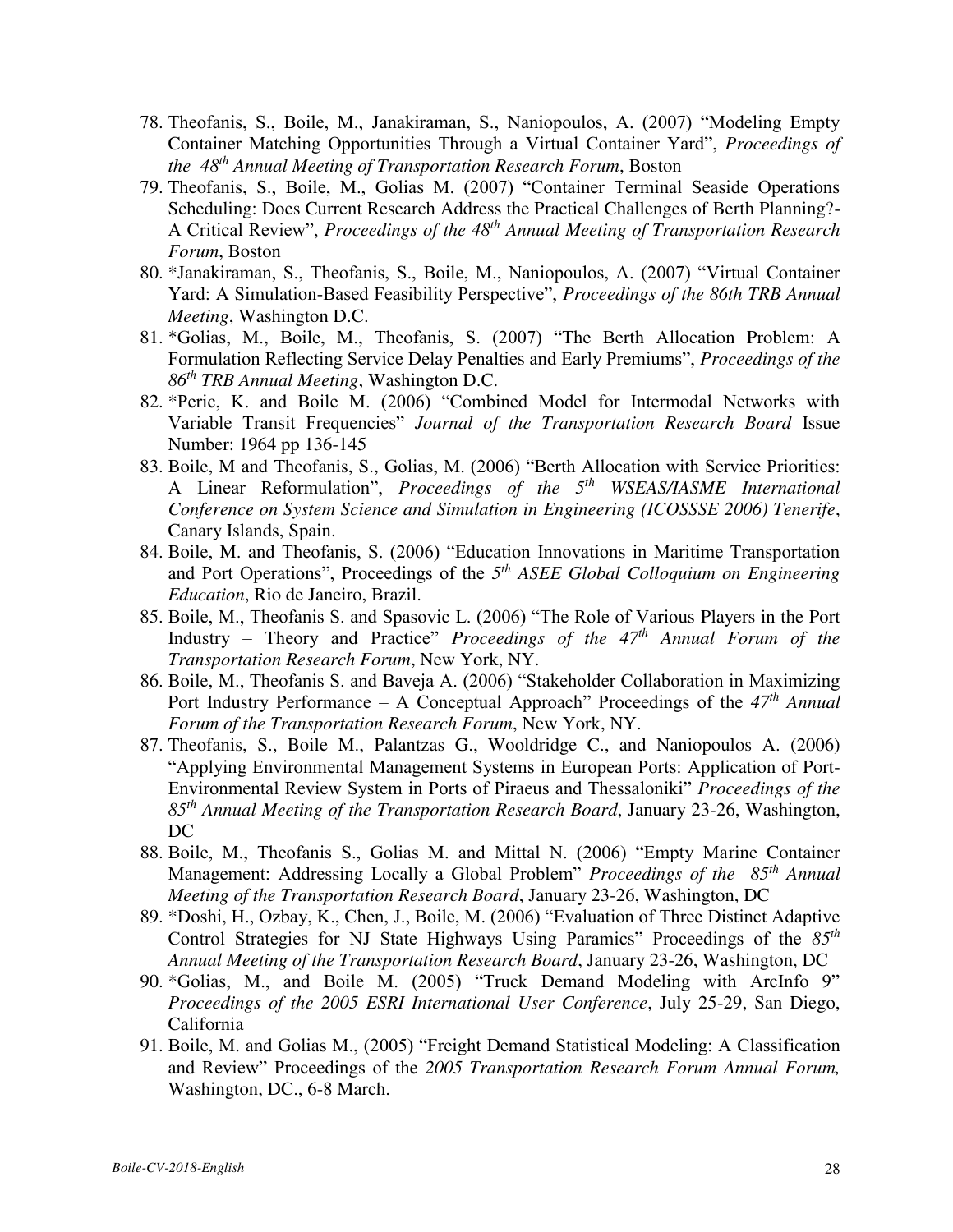- 92. \*Peric, K., Boile M. and Mouskos K. (2005) "Adding Intermodal Capabilities in Transportation Planning Applications" Proceedings of the *84th Annual Meeting of the Transportation Research Board*, Washington, DC., 9-13 January.
- 93. \*Mittal, N., Golias M., Boile M., Spasovic L., Ozbay K. (2005) "Estimation of Truck Volumes – A Statistical Approach" Proceedings of the 84th *Annual Meeting of the Transportation Research Board*, Washington, DC., 9-13 January.
- 94. Ozbay, K., Chen J., Boile M. (2004) "Simulation Based Evaluation of Improved SCOOT and SCATS Adaptive Signal Control Algorithms" Proceedings of the *XIII Panamerican Conference of Traffic and Transportation Engineering*. Albany, New York, 26-29 September
- 95. Boile M., Theofanis S., and Mittal N. (2004) "Empty Intermodal Containers A Global Issue" Proceedings of the *Transportation Research Forum 2004 Annual Forum.* Northwestern University, Transportation Center, Evanston, Illinois.
- 96. Boile M.P. (2004) "Analyzing Port Authority Investment Policies within the Framework of an Intermodal Transportation System" *Proceedings of the 2nd International Conference on Transport Research in Greece*. Athens, Greece.
- 97. Boile M.P. Morfoulaki M. και Mikiki F. (2004) "Develop a Training Programme to Improve Work Zone Safety" *Proceedings of the 2nd International Conference on Transport Research in Greece*. Athens, Greece.
- 98. Boile M.P., Golias M. (2003) "NY City Tunnels and the Path Exchange Cross Over" *Proceedings of the 10th International Conference of the Engineering Society (MASE),*  Ochrid, FYROM
- 99. Boile M.P., Mittal N. and Necevska-Cvetanovska G. (2003) "Effect of Earthquakes on Transportation Facilities – Post Earthquake Traffic Management" *Proceedings of the 10th International Conference of the Engineering Society (MASE*), Ochrid, FYROM
- 100. Boilé, M.P. and Wang Y. (2002) "Intermodal Freight Network Modeling" *Proceedings of the 1st International Conference on Transport Research in Greece,* Athens, Greece.
- 101. Sideris, A., Boilé M.P. and Spasovic L. (2002) "Using On Line Information to Estimate Container Movements for Day-to-Day Marine Terminal Operations" Proceedings of the *81ου Transportation Research Board annual meeting,* Washington, DC.
- 102. Theofanis, S. and Boilé M.P. (2001) "Institutional Framework and Market Deregulation in the United States and Western Europe Port Industry – A Comparative Analysis" Proceedings of the *43ου Annual Meeting of the Transportation Research Forum.*
- 103. Sideris, A., Spasovic L.N., and Boilé M.P. (2001) "Development of a Logistics information Tool for Marine Terminal Operations" Proceedings of the *43ου Annual Meeting of the Transportation Research Forum.*
- 104. \*Rowinski, J., Boile M.P., Spasovic L.N. and Wang Y. (2001). "A Multi-Commodity, Multi-Class Generalized Cost User Equilibrium Assignment Model" Proceedings of the *80th Transportation Research Board annual meeting,* on CD-ROM.
- 105. Sideris, A., Boile M.P. and Spasovic L.N. (2000) "Operational Planning of Intermodal Marine Terminals" Proceedings of the *42nd Annual Meeting of the Transportation Research Forum*.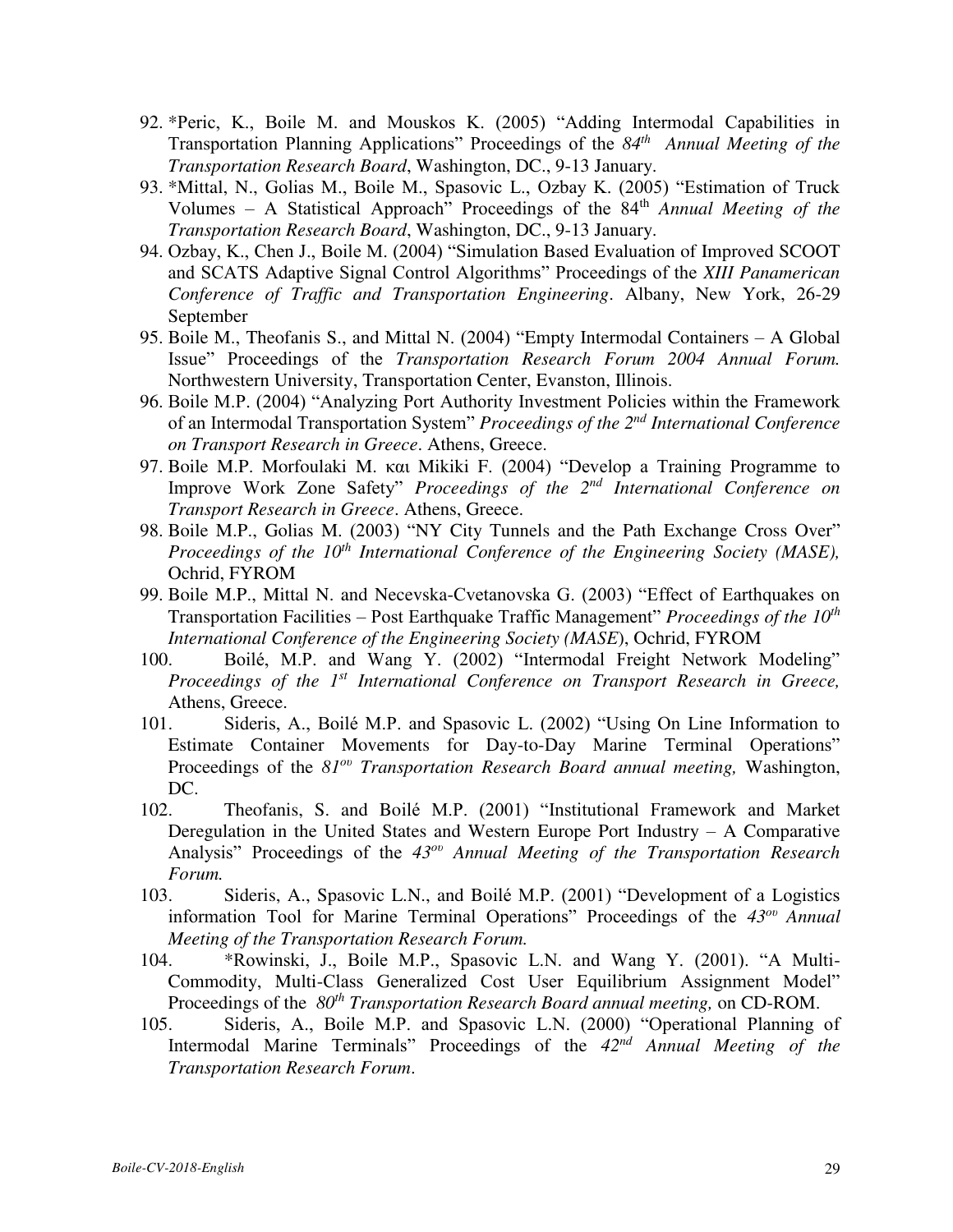- 106. Boile, M.P. (2000). "Intermodal Transportation Network Analysis A GIS Application" Proceedings of the 10<sup>th</sup> *Mediterranean Electrotechnical Conference*, *Information Technology and Electrotechnology for the Mediterranean Countries*, Vol. II, pp. 660-663.
- 107. Boile, M.P. and Birkhead W. (2000). "Evaluating the Efficiency of Bus Transit Systems in the U.S.: An Application of Data Envelopment Analysis." Proceedings of the *Transportation Research Board annual meeting*, paper number 000859, on CD-ROM.
- *108.* Boile, M.P. and Haynes M. (1999). "Development of a Visualization Tool and its Application in Transportation Engineering Education." Proceedings of the *International Conference on Simulation and Multimedia in Engineering Education (ICSEE 2000)*, Simulation Series, Vol. 32, No. 1*.*
- 109. Boile, M.P. and Brodney J. (1999). "Analysis of Commodity Flows at a County Level." Proceedings of the 41<sup>st</sup> *Annual Meeting of the Transportation Research Forum*, pp 267-298.
- 110. Boile, M.P., Benson S. and Rowinski J. (1998). "Assignment of Commodity Flows Over the New Jersey Highway Network." Proceedings of the 40<sup>th</sup> *Annual Meeting of the Transportation Research Forum*, Vol. I, pp 186-211.
- 111. Boile M. P., Roth M. J., and Ruggles R. (1997) "Students Attaining a Totally Inspirational and Successful First Year." *Contributed Paper Proposals of the 17th Annual Lilly Conference on College Teaching*, Oxford, OH.

### **Non Refereed Trade Journal Publications**

- 1. Sdoukopoulos E., Perra V., Tsafonias G., Boile M. (2019) Maritime Alliance for Fostering the European Blue Economy by a Marine Technology Skilling Strategy. Supply Chain and Logistics Magazine. Issue April 2019 pp 68-69.
- 2. Τρομάρας Α., Αγγελακάκης Α., Μαυροπούλου Ε. και Μποϊλέ Μ. (2018). Οι μελλοντικές τεχνολογίες στον τομέα των μεταφορών της Ε.Ε.: Μια προοπτική με χρονικό ορίζοντα το 2020-2050. Ενημερωτικό Δελτίο Συλλόγου Ελλήνων Συγκοινωνιολόγων, Τεύχος 206, Ιούνιος – Αύγουστος 2018, Αθήνα, σελ. 8 – 13
- 3. Sdoukopoulos E., Boile M., Anastasiadis N. (2018) "Sustainable and low carbon ports in the Adriatic – Ionian region" (in Greek), Supply Chain and Logistics Magazine, Vol. 98, pp. 90- 91.
- 4. Boile Μ., Anagnostopoulou A. and Aggegakakis A. (2017). Asset Management of Transport Networks. Hellenic Institute of Transport Column, Supply Chain & Logistics magazine. Issue 89.Pages 76-77.
- 5. Boile M. and Anagnostopoulou A. (2017). Trends and Drivers Affecting the Port Industry
- 6. Health, Safety, Education and Training in Port Working. Hellenic Institute of Transport Column, Supply Chain & Logistics magazine. Issue 86. Pages 72-73.
- 7. Sdoukopoulos E., Theofanis S., Boile M. (2016) "Ανάπτυξη Σχεδίων Ενεργειακής Διαχείρισης για "Πράσινα" και Ενεργειακά Αποδοτικά Λιμάνια". Supply Chain & Logistics Magiazine. 2016
- 8. Sdoukopoulos E., Kose P., Gal-Tzur A., Mezghani M., Chesterton V., Boile M., Sheety E. (2016) "Urban mobility needs, policy barriers and uptake of sustainable solutions in Mediterranean partner countries", SOLUTIONS in the Mediterranean regional publication, SOLUTIONS project.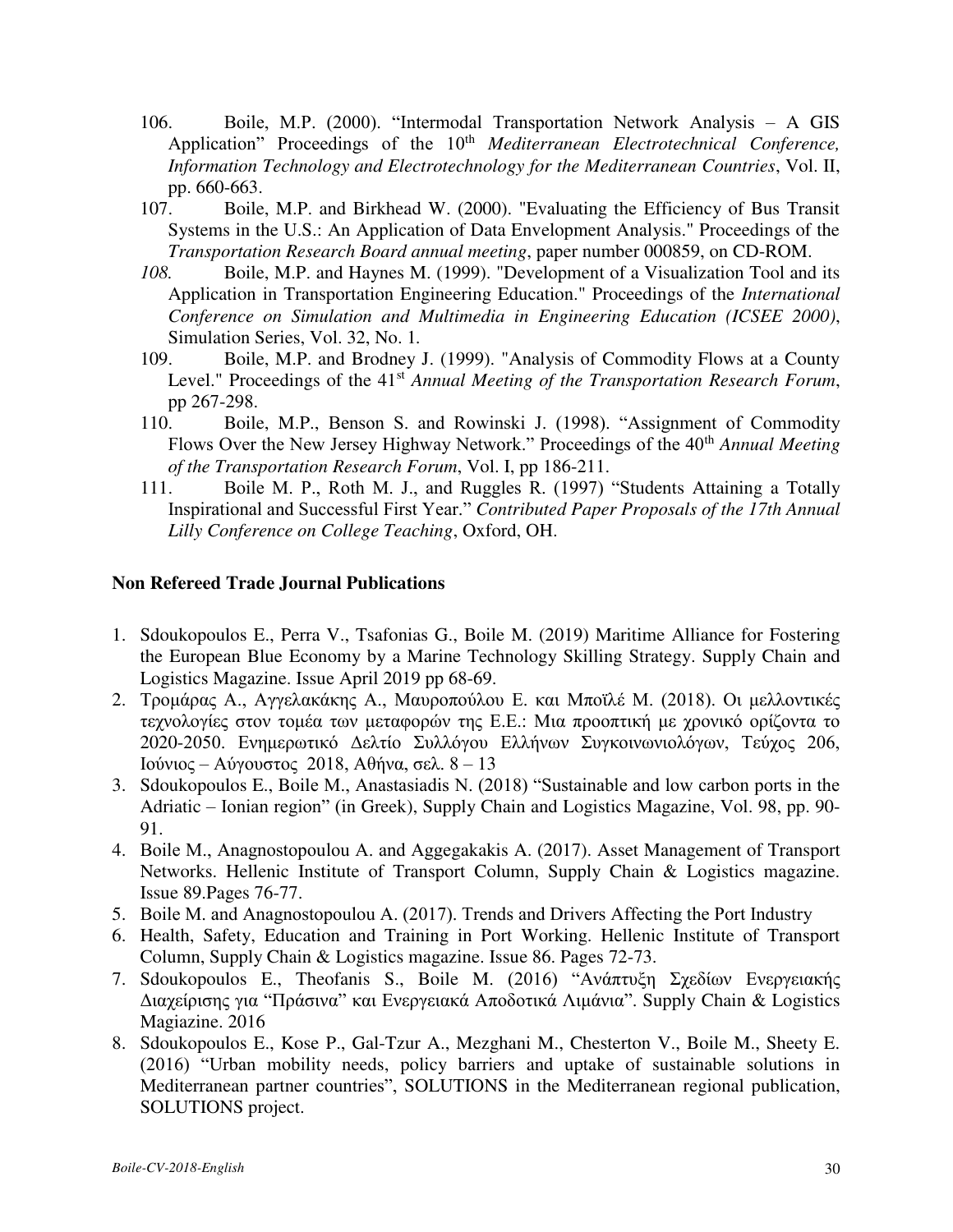- 9. Theofanis S., Boile M. (2016) "The Importance of the Agreement Reached on European Port Policy – The EU Port Regulation" Shipping (forthcoming)
- 10. Theofanis S., Boile M. (2016) "Container Shipping: Getting into troubled waters" Shipping, June 2016.
- 11. Θεοφάνης Σ., Μποϊλέ Μ. (2016) "Πρώτη Φορά Συμφωνία για την Ευρωπαϊκή Λιμενική Πολιτική" Supply Chain & Logistics Magiazine. 2016.
- 12. Θεοφάνης Σ., Μποϊλέ Μ. (2016) "Η Πρωτοβουλία του Θαλάσσιου Δρόμου του Μεταξιού και η Μεσόγειος – Στρατηγικές, Τακτικές και Προκλησεις" Supply Chain & Logistics Magiazine. Τεύχος 77. Φεβρουάριος – Απρίλιος 2016.
- 13. Μποϊλέ Μ., Αγγελακάκης Α., Τρομάρας Α., Παπανικολάου Α., (2015) "Το μέλλον των μεταφορών στην Ευρώπη: Οι προκλήσεις και η αντιμετώπισή τους" Σύλλογος Ελλήνων Συγκοινωνιολόγων, Ενημερωτικό Δελτίο. Τεύχος 195, σελ. 2-8.
- 14. Πλυτάς Ν., Μαργαρίτης Δ., Μποϊλέ Μ. (2015) "Ποιοί Παράγοντες Επηρεάζουν τη Βιωσιμότητα Φορτιστών Ηλεκτρικών Αυτοκινήτων σε μια Αστική Περιοχή" Σύλλογος Ελλήνων Συγκοινωνιολόγων, Ενημερωτικό Δελτίο. Τεύχος 196, σελ. 2-5.
- 15. Μητρόπουλος Λ., Μποϊλέ Μ. (2015) "TRI-VALUE: Πολυκριτηριακή αξιολόγηση έργων στον τομέα των μεταφορών στο 7ο Πρόγραμμα Πλαίσιο της ΕΕ" Σύλλογος Ελλήνων Συγκοινωνιολόγων, Ενημερωτικό Δελτίο. Τεύχος 195, σελ. 21-25.
- 16. Theofanis S., Boile M. (2015) "The New Era of Ports in Cyprus: Prospects and Challenges" Shipping. September 2015.
- 17. Μποϊλέ Μ., Αναγνωστοπούλου Α. (2015) "Η πλατφόρμα ACTIS Προηγμένες Υπηρεσίες Μεταφοράς Εμπορευμάτων" Supply Chain & Logistics Magiazine. Τεύχος 74. Οκτώβριος – Νοέμβριος 2015, pp. 98-99.
- 18. Theofanis S., Boile M. (2015) "The Maritime Silk Road Initiative and the Mediterranean: Strategies, Tactics and Challenges". Shipping. May 2015. Pp. 20-22.
- 19. Theofanis S., Boile M. (2014) "The use of LNG in seaside and landside operations: Challenges and prospects". Shipping. June 2014. Pp 48-49.
- 20. Theofanis S., and Boile M. (2013) "Liner Shipping Network Restructuring, the P3 Alliance and the Effect on the Mediterranean Ports" Shipping, December 2013
- 21. Theofanis S., Boile M. (2013) "The effect of the Economic Adjustment Programmes (EAP) on the Port Restructuring Policies of the Southern European Countries – A Preliminary Overview" Shipping. November 2013. Pp 22-23
- 22. Μποϊλέ Μ., Θεοφάνης Σ. (2012) "Η Χρήση του Υγροποιημένου Φυσικού Αερίου στις Ναυτιλιακές Μεταφορές και τις Λιμενικές Δραστηριότητες" Supply Chain
- 23. Μποϊλέ Μ., (2011) «Η πρόσφατη «απελευθέρωση» των εμπορευματικών Μεταφορών στη χώρα μας κάνει πιο άμεση την ανάγκη για ένα Εθνικό Παρατηρητήριο Μεταφορών» Supply Chain, February 2011
- 24. Γιαννόπουλος Γ., Μποϊλέ Μ., (2011) «Μετά τον νόμο για τις εμπορευματικές μεταφορές, τι?» Supply Chain, March 2011
- 25. Μποϊλέ Μ., (2011) «Διακίνηση και Διανομή Φορτίων σε Πόλεις-Λιμάνια: Ένα Παγκόσμιο Πρόβλημα που απαιτεί «Τοπικές» Λύσεις» Supply Chain, May 2011
- 26. Μποϊλέ Μ., (2011) «Μορφές Συνεργασίας στην Αγορά Εμπορευματικών Μεταφορών και Εφοδιαστικής –Διεθνές Περιβάλλον» Supply Chain, November 2011
- 27. Μποϊλέ Μ., (2011) «Νέες Τάσεις και Προοπτικές Συνεργασιών στην Αγορά Εμπορευματικών Μεταφορών και Εφοδιαστικής στην Ελλάδα – Ένα ακόμα όπλο για την αντιμετώπιση της οικονομικής κρίσης» Supply Chain, November 2011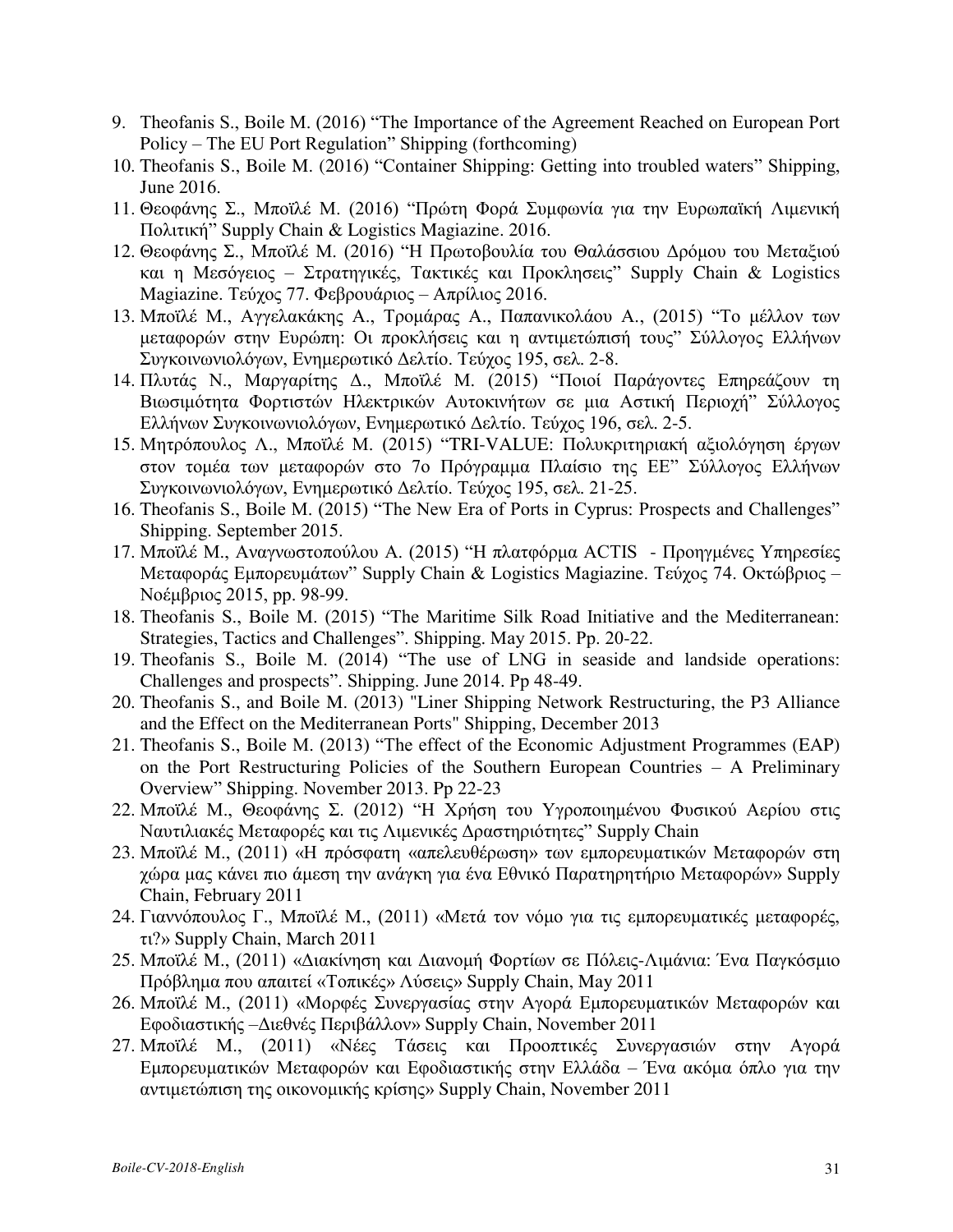- 28. Boile, M. (2006) "Empty Marine Container Management Global trends and Challenges" *Shipping*, No 418, Vol. 264
- 29. Gaspard J.G. and Boile M.P. (2001) "A New Intermodal Transportation Paradigm" in *Writing the Wrongs*, a volume on current transportation issues, presented to the honorable Norman Mineta, Secretary, U.S. Department of Transportation, by the Women in Transportation Seminar.

#### **Books and Monographs**

International Trade and Transportation Infrastructure Development – Infrastructure Development in North America and Europe. Co-authors: Juan Carlos Villa, Maria Boile, Sotiris Theofanis. Paperback ISBN: 9780128157411 Imprint: Elsevier, Date: April 2020 Page Count: 304

Consolidation of Technical, Safety and Human Resources in Eurasian Railway Transport Corridors. Co-authors: G. Bureika, M. Boile, Ch. Pyrgidis, A. Kortsari, N. Ivanova, T. Titova, S. Tsykhmistro. eISBN 978-609-457-978-3. Doi: 10.20334/2375-M. VGTU Press TECHNIKA book No 2375-M. 2016.

Delivering the Goods – Recommendations for Funding a Federal Freight Program. Freight Working Group, Eno Center for Transporation. May 2016 (Maria Boile, Member of the Freight Working Group)

Europe-Asia Railway Transport: Issues and Prospects. Project NEAR<sup>2</sup>. Co-authors: Maria Boile, Annie Kortsari. November 2014. Editing Services: Brands Communication. ISBN: 978-618-80673- 3-2

#### **Book Chapters**

Anagnostopoulou, A., & Boile, M. (2018) Environmental aspects of urban freight movement in private sector, in Nathanail, E., and Karakikes, I. (Eds.) Data Analytics: Paving the Way to Sustainable Urban Mobility, Springer, vol. 879, pp 607-613.

Aggelakakis, A., Anagnostopoulou, A., Tromaras, A., & Boile, M. (2018) Influence of traffic emissions on urban air quality: a case study of a medium sized city, in Nathanail, E., and Karakikes, I. (Eds.) Data Analytics: Paving the Way to Sustainable Urban Mobility, Springer, vol. 879, pp 323-329.

Intelligent Transportation and Planning: Breakthroughs in Research and Practice. Chapter 11: Modeling Carrier Interactions in an International Freight Transport System. Pp 234 – 263. Co-authors: Hyangsook L., Boile M., Theofanis S. (2018) IGI Global

ISBN13: 9781522552109|ISBN10: 1522552103|EISBN13: 9781522552116|DOI: 10.4018/978-1-5225-5210-9

Anagnostopoulou A., Sdoukopoulos E. and Boile M. (2017). Sustainable urban logistics for efficient and environmentally friendly port-cities in Soares, C. G., and Teixeira, A. P. (Eds) Developments in Maritime Transportation and Harvesting of Sea Resources (2-Volume set): IMAM 2017, CRC Press - Taylor & Francis Group, vol. 1, pp. 625 – 632. ISBN: 9780815379935

Σδουκόπουλος Ε., Μποϊλέ Μ. (2016) "Το ερευνητικό έργο GREENBERTH: ανασκόπηση, στόχοι και ενδιάμεσα αποτελέσματα", Θαλάσσια Χωρικά Ζητήματα: Θαλάσσια διάσταση της εδαφικής συνοχής – Θαλάσσια Χωροταξία – Βιώσιμη γαλάζια ανάπτυξη, Εκδόσεις Κριτική, ISBN: 9789605861124.

Towards Green Marine Technology and Transport – Chapter 79. The New Wave of Port Congestion and the Impact of Ultra Large Container Vessels. Co-author: Theofanis S. Edited by Carlos Guedes Soares, Roko Dejhalla and Dusko Pavletic. ISBN: 978-1-138-02887-6 pp. 683-693. eBook ISBN: 978-1-315- 64349-6. DOI: 10.1201/b18855-90. CRC Press 2015.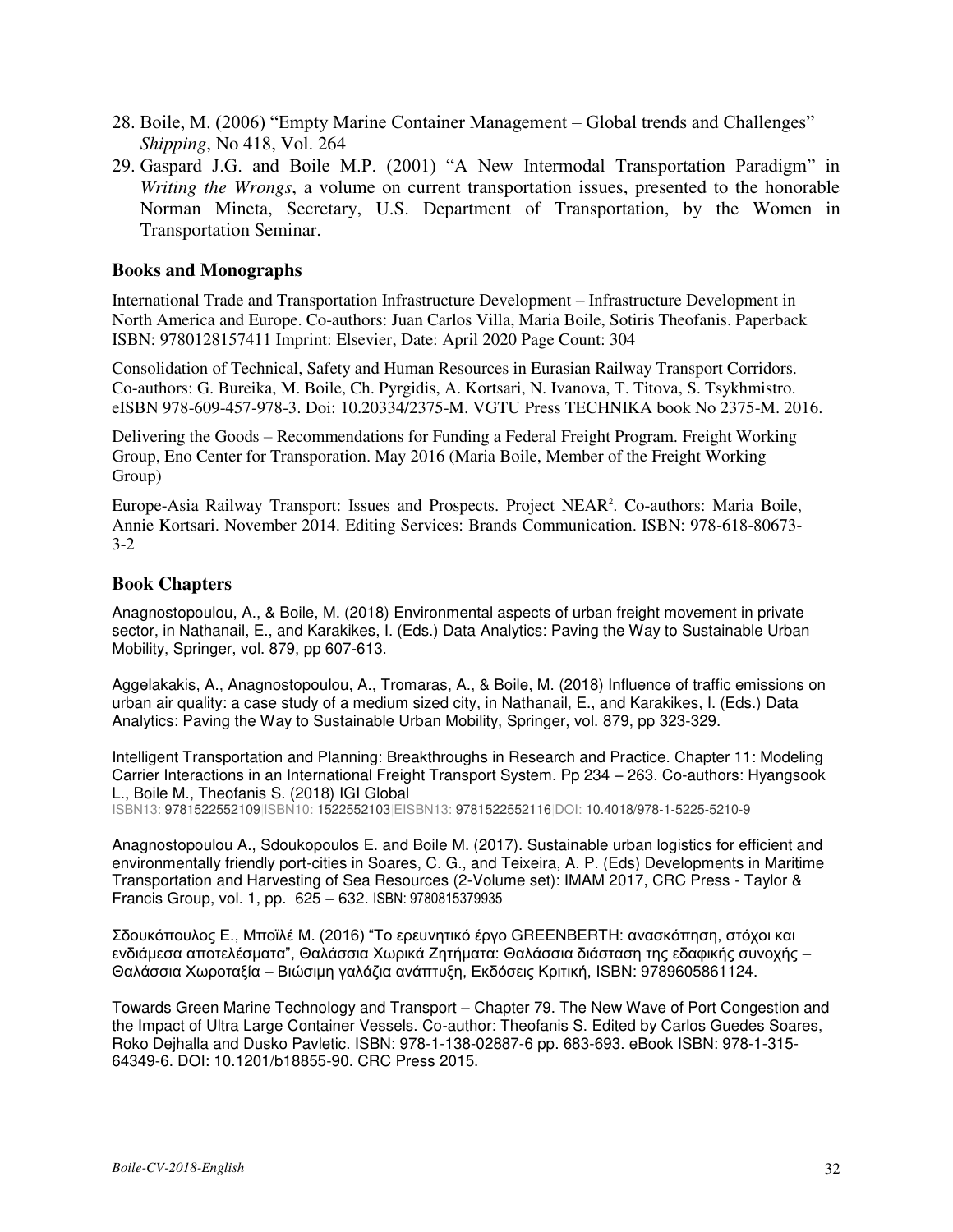The Future of the Transport Industry. JRC Technical Report, EUR 27085 EN. Co-Authors: A. Aggelakakis, J. Bernardino, M. Boile, P. Christidis, A. Condeco, M. Krail, A. Papanikolaou, M. Reichenbach, J. Schippl. ISBN: 978-92-79-45246-8 (PDF), ISSN: 1831-9424 (online), DOI: 10.2791/904866. European Union, 2015.

Future Prospects on Transport Evolution and Innovation Challenges for the Competitiveness of Europe. Co-authors: A. Aggelakakis, J. Bernardino, M. Boile, P. Christidis, A. Condeco, M. Krail, A. Papanikolaou, M. Reichenbach, J. Schippl, J. Vieira. ISBN: 978-618-81668-0-6. Dynamic Brands Communication. September 2014. Available online at: http://issuu.com/dbcpressoffice/docs/futre.teliko 9

Europe – Asia Railway Transport: Issues and Prospects. Co-authors: M. Boile, A. Kortsari. ISBN: 978- 618-80673-3-2. Dynamic Brands Communication. November 2014.

Port Infrastructure Finance – Chapter 8: Experiences with Bond Financing and Innovative Transport Project Financing in the United States – Some Evidence from Port and Port Related Projects. Co-author: Theofanis S. Book edited by: H. Meersman, E. Van de Voorde, T. Vanelslander. ISBN 978-0-415-72006- 9. Informa Law from Routledge, June 2014.

Developments in Maritime Transportation and Exploitation of Sea Resources - Volume 2 Maritime Transportation: Assessing the impact of marine terminal gate operational and infrastructure improvements. Co-authors: Anagnostopoulou A., Sdoukopoulos E. Book edited by: G. Guedes Soares and F. Lopez Pena. ISBN: 978-1-138-00162-6. pp. 625, CRC Press Taylor & Francis Group. 2014. Access online at: [http://www.crcpress.com/product/isbn/9781138001244#](http://www.crcpress.com/product/isbn/9781138001244) ISBN: 978-1-138-00124-4

Project Management Techniques and Innovations in Information Technology. Chapter 1: "A Multi-Objective Decision and Analysis Approach for the Berth Scheduling Problem" Co-Authors: Goliaw M., Boile M., Theofanis S., Taboada H. (2012) pp 1-20. Book edited by: John Wang. ISBN: 978-1-466-0930-3 Information Science Reference (an imprint of IGI Global)

Evolutionary computation – Chapter Title: Scheduling of Berthing Resources at a Marine Container Terminal via the use of Genetic Algorithms: Current and Future Research. Co-authors: Golias M. and Theofanis S. Book edited by: Wellington Pinheiro dos Santos, ISBN 978-953-307-008-7, pp. 572, October 2009, I-Tech, Vienna, Austria

Transport Science and Technology – Chapter Title: The Role of Liner Shipping within an Intermodal System – The Port Community Case and the Port Authority Investment Problem. Co-authors: S. Theofanis and L. Spasovic. Publisher: Elsevier. K. Goulias Editor. 2007.

Transport Science and Technology – Chapter Title: Infrastructure Development to Support the Floating Accommodation Program of the Athens 2004 Olympic Games – Prospects and Challenges. Co-author: S. Theofanis. Publisher: Elsevier. K. Goulias Editor. 2007.

#### **Book Reviews**

Marcel Dekker, Inc., Publishers. Review of Civil Engineering Systems by P. McDonald (1999).

Eno Transportation Foundation Intermodal Transportation: Moving Freight in a Global Economy by Hoel, Lester A., Giuliano, Genevieve, and Meyer, Michael D., eds*. ISBN 978-0- 9718175-5-5* review published in the *Journal of the Transportation Research Forum* Vol. 51, No. 1 (Spring 2012) p. 139-140

## **Research Projects**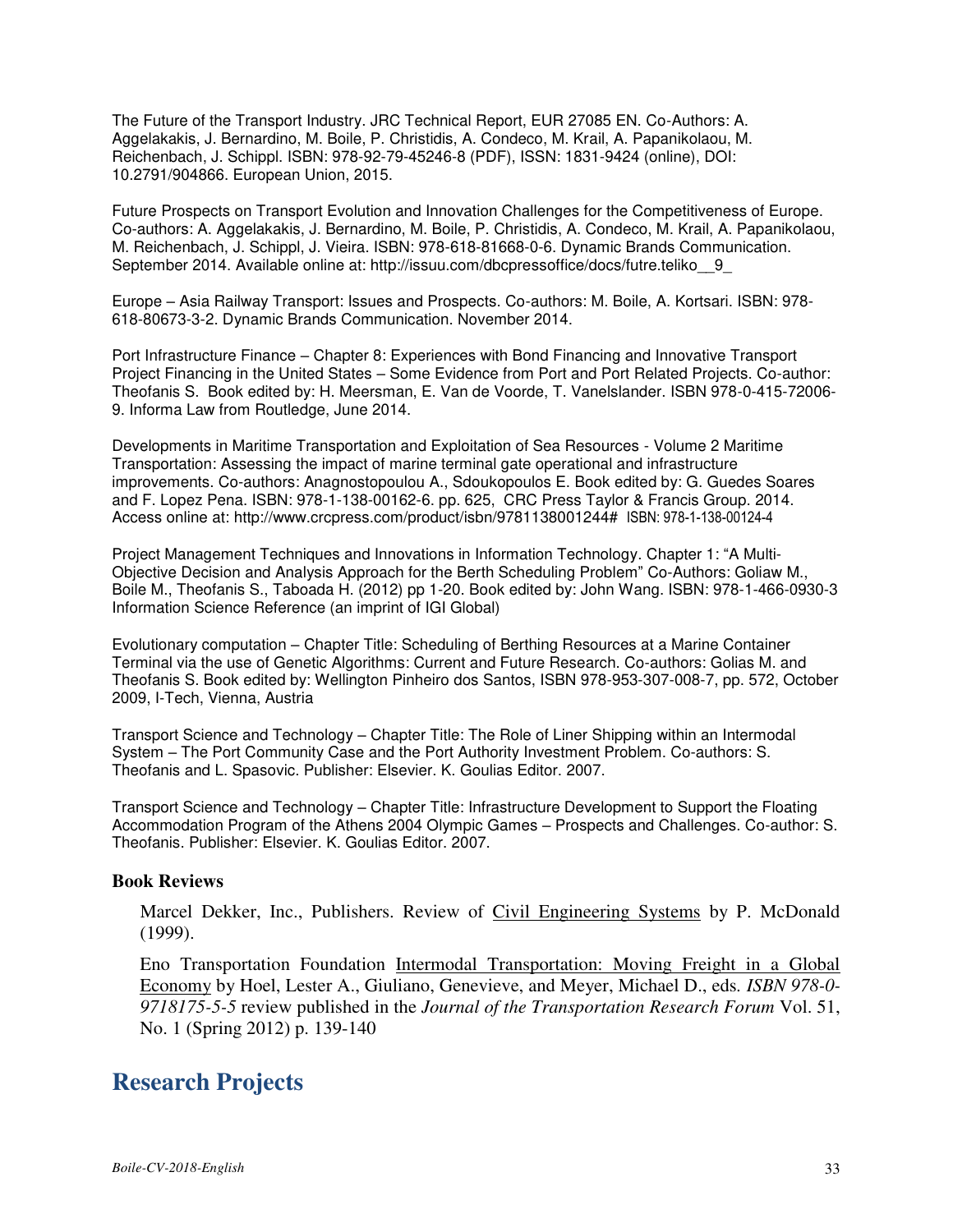| Project Partner        | 'Maritime Logistics Engineering and Management – MarLEM. EMFF,<br>Budget: 812000 euro. October 2019 – September 2022                                                                                                |
|------------------------|---------------------------------------------------------------------------------------------------------------------------------------------------------------------------------------------------------------------|
| Project Manger         | 'Proposal for a Sectoral Study on the potential of Agro logistics in<br>Greece'. Budget: 50.020 euro Sectoral Study in the context of a Stavros<br>Niarchos Foundation project.                                     |
| Project Manager        | 'Port IoT for environmental Leverage- PIXEL' support to the<br>Thessaloniki Port Authority SA. on a H2020 project. Budget:<br>38.700euro July 2019                                                                  |
| Project Partner        | 'SAFEMODE' H2020 Budget: 1.6M ευρώ January 2019-May 2022                                                                                                                                                            |
| Project Partner        | 'Cluster Act'. EMFF, Budget: 735.000 ευρώ January 2019-December<br>2021                                                                                                                                             |
| Project Partner        | 'AW DRONES' H2020. Budget: 2.6M ευρώ January 2019-December<br>2021                                                                                                                                                  |
| Project Partner        | "Sustainable Ports in the Adriatic-Ionian Region - SUPAIR" ADRION<br>INTERREG V-B TRANSNATIONAL. Budget: 1.2M euro<br>January<br>2018 – December 2019                                                               |
| Project Partner        | "Maritime Alliance for fostering the European Blue economy through a<br>Marine Technology Skilling Strategy- MATES" EU Sector Skill<br>Alliances ERASMUS+, Budget: euro 5M. January 2018 – December<br>2021.        |
| Project Partner        | "Μελέτη λειτουργίας της Πύλης 16 του Οργανισμού Λιμένος<br>Θεσσαλονίκης ΑΕ» ΟΛΘ Α.Ε Budget: euro 15000. August 2018 -<br>February 2019.                                                                             |
| Project Partner        | "Intentify future transport research needs - INTEND" EU H2020.<br>Budget: euro 1M. August 2017 – September 2018.                                                                                                    |
| Project Partner        | «Ευφυή και Αυτοματοποιημένα Συστήματα για<br>τη Σχεδίαση,<br>και Ανάπτυξη ολοκληρωμένων<br>Προϊόντων<br>Προσομοίωση<br>και<br>Διεργασιών – ODYSSEAS» ΕΣΠΑ. Budget: euro 1.9M. 2017 - 2020                           |
| Project Partner        | "Δυναμική Δρομολόγηση Διασυνδεδεμένων Οχημάτων και Εξυπνων<br>Φαναριών Κυκλοφορίας - DRIVE-IT" ΕΠΑΝΕΚ Ερευνώ-Δημιουργώ-<br>Καινοτομώ. Budget: euro 535300. September 2018 - August 2020.                            |
| Project Partner        | "Common framework for a European Life Cycle based Asset<br>Management Approach for transport infrastructure networks -<br>AM4INFRA" EC H2020. Budget: euro 1.4M. September 2016 – August<br>2018.                   |
| <b>Project Partner</b> | "Optimal fuel consumption with predictive power train control and<br>calibration for intelligent truck – OptiTruck" EC H2020. Budget: euro<br>4.4M. September $2016 -$ August 2019.                                 |
| Project Manager        | "Παροχή συμβουλευτικής υποστήριξης στο Δήμο Δελφών<br>για<br>τεκμηρίωση προτάσεων βιώσιμων μεταφορών" Σύμβαση Παροχής<br>Υπηρεσιών, Δήμος Δελφών. Προϋπολογισμός 20000 ευρώ. Μάρτιος<br>2016 – Δεκέμβριος 2017.     |
| <b>Project Partner</b> | "Study on accident causation for traffic accidents involving powered two<br>wheelers and bicycles in the European Union – SaferWheels" EC<br>Tender, DG MOVE. Budget: euro 989300. January 2015 - December<br>2017. |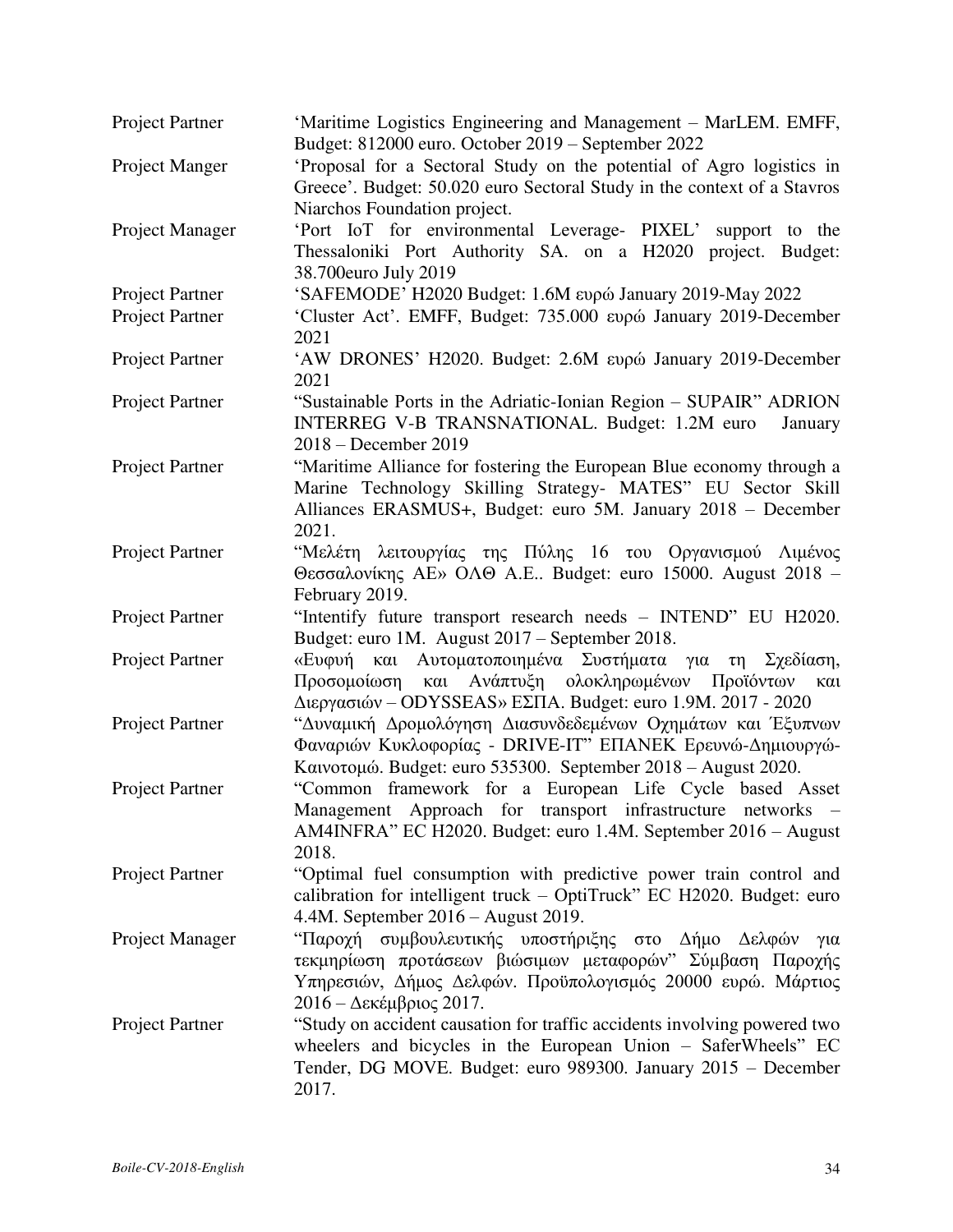| Project Partner        | "New cooperative business models and guidance for sustainable city<br>logistics - NOVELOG" EC H2020 Budget: euro 4.4M. June 2015 -<br>May 2018.                                                                                                                                                                       |
|------------------------|-----------------------------------------------------------------------------------------------------------------------------------------------------------------------------------------------------------------------------------------------------------------------------------------------------------------------|
| Scientific Coordinator | "Σύστημα Περιβαλλοντικής Διαχείρισης Κυκλοφορίας σε Αστικό<br>Περιβάλλον- TEMR" Budget: euro 93,250. June 2014 – Sept 2015                                                                                                                                                                                            |
| Project Manager        | "European PORTWorkers TRAIning Scheme - EUPORTRAITS" EC<br>FP7, CSA-CA. Budget: euro 1,4 M. 2013 - 2016                                                                                                                                                                                                               |
| Project Manager        | "Cargo Ferry Operations Between Thessaloniki,<br>Greece,<br>and<br>Novorossiysk, Russia. Budget: euro 11,800. April 2014 – June 2014.                                                                                                                                                                                 |
| Project Partner/       | "Support the Uptake of Innovative Sustainable Urban Mobility                                                                                                                                                                                                                                                          |
| Team Leader            | SOLUTIONS - SOLUTIONS" EC FP7, CSA-SA. Budget: Euro 2M                                                                                                                                                                                                                                                                |
|                        | 2013-2016                                                                                                                                                                                                                                                                                                             |
| Project Partner/       | "Ex-Post Evaluation of Transport Research and Innovation in the FP7                                                                                                                                                                                                                                                   |
| Team Leader            | 'Cooperation' Programme - Tri-Value" EC FP7, CSA-SA. Budget: Euro<br>498,211.2013-2014                                                                                                                                                                                                                                |
| Team Leader            | "Strategic Study on Transport for the Development of the National<br>Strategic Reference Framework" Ministry of Development, Greece.<br>Budget: Euro 15000. Dec. 2012 - March 2013.                                                                                                                                   |
| Project Manager        | "Application of the Road Equivalent Tariff Concept" Ministry of<br>Development, Greece. Budget: Euro 42250. Dec 2011 – April 2013                                                                                                                                                                                     |
| Project Manager        | "Estimation of RoadTransport Costs" Hellenic Syndicate of Land Goods<br>Transport. Budget: Euro 15000. Dec. 2012-Feb. 2013.                                                                                                                                                                                           |
| Project Partner        | "ERA NET Transport III - ENT III" EC-FP7, CSA-CA. Budget: Euro<br>2.3M. Nov. 2012-Nov. 2015.                                                                                                                                                                                                                          |
| Project Manager        | "Advanced Cargo Transport Information Services - ACTIS" National<br>Programme SYNERGASIA" Budget: Euro 499075. September 2013 -<br>May 2015.                                                                                                                                                                          |
| Project Manager        | "Education and Training Requirements and Certification Procedures of<br>the Logistics Sector in Greece". (budget and project details, confidential)<br>World Bank, Nov - Jan 2013.                                                                                                                                    |
| Project Manger         | "Recommendations and Policies to Enhance Airport Environmental Co-<br>Modality - AEC for Passenger and Freight Transport through Research<br>Clusters and SMEs Participation - CARE" Contract through the Clean<br>Aerospace Regions (CARE) Project, Aerospace Valley. Budget: Euro<br>25000. Feb. 2013 - April 2013. |
| Project Partner/       | "Interdisciplinary Research Collaboration in the field of Energy and                                                                                                                                                                                                                                                  |
| <b>Team Leader</b>     | Environment<br>- Collaboration-CERTH" Ministry of Education,                                                                                                                                                                                                                                                          |
|                        | Programme KRIPIS. Budget: Euro 1.13M. Jan. 2013 - July 2015.                                                                                                                                                                                                                                                          |
| Project Partern/       | "Promotion of Port Communities SMEs role in Energy Efficiency and                                                                                                                                                                                                                                                     |
| <b>Team Leader</b>     | GREEN Technologies for Berthing Operations - GREENBERTH" STC<br>Programme MED. Budget: Euro 1.616M. Nov. 2012 - May 2015                                                                                                                                                                                              |
| Project Partern/       | "Smart Green Innovative Urban Logistics for Energy Efficient                                                                                                                                                                                                                                                          |
| <b>Team Leader</b>     | Mediterranean Cities - SMILE" STC Programme MED. Budget: Euro<br>1.872M. Nov. 2012 – April 2015                                                                                                                                                                                                                       |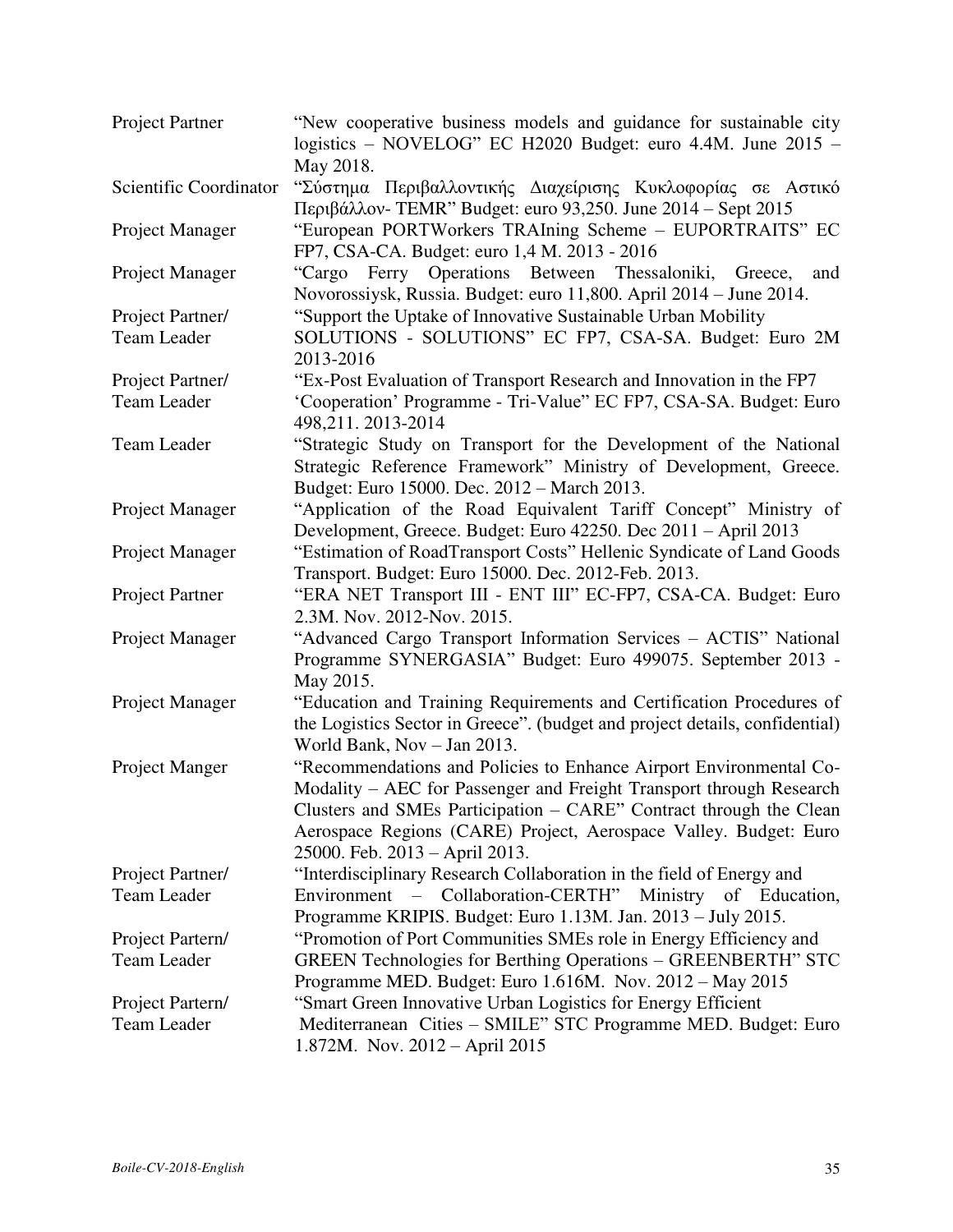| Project Manager        | "Future Prospects on Transport Evolution and Innovation Challenges for<br>the Competitiveness of Europe - FUTRE" EC-FP7. CSA-SA. Budget:                                                                                                                 |
|------------------------|----------------------------------------------------------------------------------------------------------------------------------------------------------------------------------------------------------------------------------------------------------|
| Project Manager        | Euro 877000. Nov 2012 – Oct 2014.<br>" Network of European - Asian Rail Research Capacities - NEAR2"<br>EC-FP7, CSA-CA. Budget: Euro 887000. Dec 2012 – Nov 2014                                                                                         |
| Project Manager        | "Development of an optimization-based simulation platform for<br>modeling and analysis of freight transport operations through marine<br>container terminals - COMPETE" National Program "Thalis". Budget:<br>Euro 415,000. October 2011 – October 2014. |
| <b>Team Leader</b>     | "Carbon Footprint of Freight Transport - COFRET" EC FP7<br>Collaborative Project. June 2011 - November 2013                                                                                                                                              |
| Project Manager        | "Road Safety Campaign" National Project. Budget: Euro 22,000.<br>September 2010 - December 2013                                                                                                                                                          |
| <b>Team Leader</b>     | "European Transport Research Area International cooperation activities<br>- EUTRAIN" (EC FP7 TPT.2011.3-1) Budget: Euro 314,500. October<br>2011- October 2013.                                                                                          |
| <b>Team Leader</b>     | "Supporting the Transport Research Arena 2012 Conference –<br>TRA2012" (EC FP7 SST.2011.6-1) Budget: Euro 672,500. June 2011 -<br>April 2013.                                                                                                            |
| Project Manager        | "Maritime Policy Support-MARPOS" EC FP7 (FP7-SST-2007-RTD 1).<br>Budget: Euro 479,820. January 2009-December 2010                                                                                                                                        |
| Team Leader            | "European e-Freight capabilities for Co-modal transport, e-Freight" EC<br>FP7 (SST-2008-TREN-1, SST.2008.2.1.5). Budget: Euro 8,389,250<br>(HIT budget 132,525 Euro). September 2009-September 2012.                                                     |
| Work Package Leader    | "Smart Container Management - SMART CM" EC FP7 Collaborative<br>Project. Budget: Euro 10,235,084 total, Euro 6,499,942 EC contribution.<br>August 2008 – August 2011.                                                                                    |
| Principal Investigator | "Application of CRS&SI Technologies to Multimodal Short Sea Freight<br>Shipping System (MMSFS)" US Department of Transportation, GMU<br>subcontract Budget \$70,000 January 2010 - January 2012                                                          |
| Principal Investigator | "A Novel Methodological Framework for Modeling Flexible Transit<br>Services" Federal Transit Administration. Budget: \$82,340 September<br>2009 – August 2011                                                                                            |
|                        | Co-Principal Investigator "Growth Forecasting for Public Transit System Planning in a Changing<br>World" Federal Transit Administration. Budget: \$71,940. September<br>$2009 -$ August 2011                                                             |
| Principal Investigator | "A Cooperative Agreement to Evaluate and Compare Federal Formula<br>Grant Programs" Budget \$200,000. September 2009 - September 2010                                                                                                                    |
| Principal Investigator | "Short Line Rail: Its Role in Intermodalism and Distribution" Center for<br>Advanced Infrastructure and Transportation, US Department of<br>Transportation. Budget: \$30,000 May 2008 - April 2009                                                       |
| Principal Investigator | "Development of an Integrated Transit Asset Management Framework"<br>Federal Transit Administration. Budget: \$30,000. May 2007-May 2008                                                                                                                 |
|                        | Co-Principal Investigator "Using Transit to Evacuate High-Density Clusters in Urban Areas-A<br>Microsimulation Based Integrated Tool" Federal Transit Administration.<br>Budget: \$30,000. May 2007-May 2008                                             |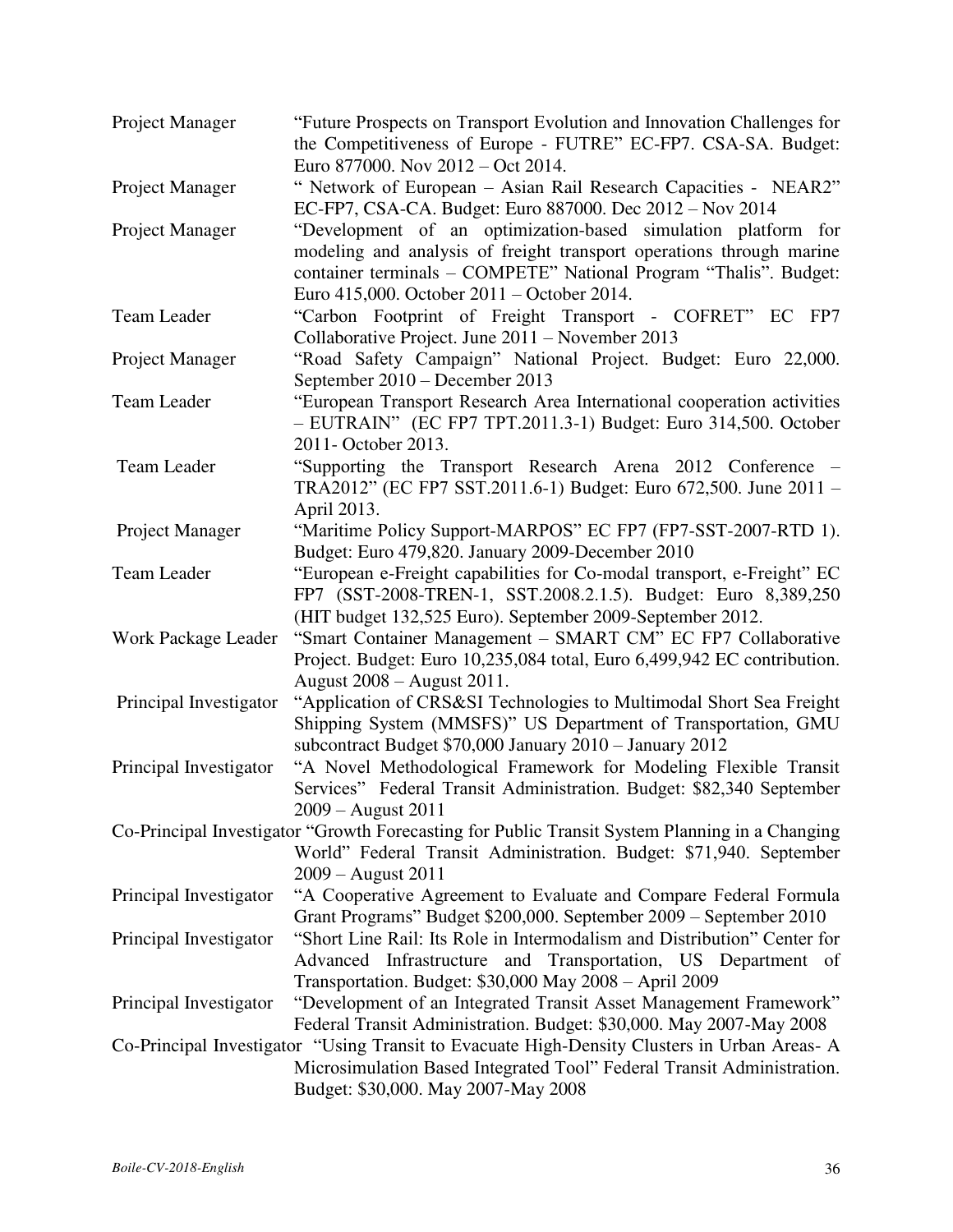| Principal Investigator | "Feasibility of Freight Villages in the NYMTC Region" NYSDOT/New<br>Transportation Council (NYMTC).<br>York Metropolitan<br>Budget:                                                                                                                                                              |
|------------------------|--------------------------------------------------------------------------------------------------------------------------------------------------------------------------------------------------------------------------------------------------------------------------------------------------|
| Principal Investigator | \$424,382. Project duration: 5/07 - 12/09<br>"Variability of Travel Times on New Jersey Highways" Sponsor:<br>NJDOT. Budget: \$120,000. 2/07 - 8/08                                                                                                                                              |
|                        | Co-Principal Investigator "The Global Logistics Chain: A 21 <sup>st</sup> Century Change Agent" Sponsor:<br>National Science Foundation - Human and Social Dynamics. Budget:                                                                                                                     |
| Principal Investigator | $$649,931$ $12/06 - 12/08$<br>"Ferry Parking and Landside Access" Sponsor: NYSDOT/New York<br>Metropolitan Transportation Council (NYMTC). Budget: \$66,282.<br>Project duration: Eighteen months. $11/06 - 5/08$                                                                                |
|                        | Co-Principal Investigator "Strategic Distribution Business Promotion Plan – Phase I" Sponsor:<br>Port Authority of New York and New Jersey. Budget: \$199,797. 5/06 -<br>11/06                                                                                                                   |
| Project Manager        | "Partnership to Maximize Port Industry Performance – Integration of<br>(RU-NB) and Technical Port Information Systems, Processing and<br>Control Equipment, and Microsimulation Tools" Sponsor: National<br>Science Foundation - Partnerships for Innovation. Budget: \$599,436<br>$4/06 - 3/09$ |
| Principal Investigator | "Evaluation and Testing of Regional Models – Phase I" Sponsor:<br>NYSDOT/NYMTC. Budget: \$197,297 5/06 - 4/08                                                                                                                                                                                    |
| Principal Investigator | "Feasibility of Establishing a Virtual Container Yard in the New York –<br>New Jersey Region" Sponsor: USDOT/UTRC. Budget: \$99,986 7/05 -<br>6/06                                                                                                                                               |
| Project Manager        | "Feasibility Study to Establish a Freight Transportation Center of<br>Excellence at Rutgers, The State University of New Jersey" Sponsor:<br>Rutgers University Academic Excellence Fund. Budget: \$160,000. 5/06<br>$-12/06$                                                                    |
| Principal Investigator | "Landscape Enhanced Cue Guidance" Sponsor: NJDOT. Budget:<br>\$157,908. Anticipated starting date subject to funding availability                                                                                                                                                                |
| Principal Investigator | "Estimation of the Average Number of Trucks Visiting Non-Residential<br>Sites in New Jersey" Sponsor: NJDEP. Budget: \$10,000. 11/05 - 3/06                                                                                                                                                      |
| Principal Investigator | "Development of a Dynamic Laboratory for Freight Intermodal and<br>Maritime Engineering Instruction and Research" Sponsor: Advisory<br>Committee for Instructional Computing, Rutgers University. Budget:<br>$$13,000.8/05 - 7/06$                                                               |
| Principal Investigator | "Implementation of Construction Quality Assurance (CQA) Measures<br>for Harbor Sediments and Processed Dredged Material (PDM)<br>Placement" Sponsor: NJDOT/USEPA. Budget: \$40,700. 11/04 - 11/05.                                                                                               |
|                        | Co-Principal Investigator "Holland Tunnel Entrance and Exit Consolidation Study" Sponsor:<br>NJDOT. Budget: \$35,000. 8/04 - 8/05                                                                                                                                                                |
|                        | Co-Principal Investigator "Solidification of Soft River Sediments Using Deep Soil Technology"<br>Sponsor: NJDOT. Budget: \$418,000. 7/04 - 7/05                                                                                                                                                  |
|                        | Co-Principal Investigator "Transportation Safety Resource Center - Year 1" Sponsor:<br>NJDOT/FHWA. Budget: \$500,000. 7/04 - 6/05                                                                                                                                                                |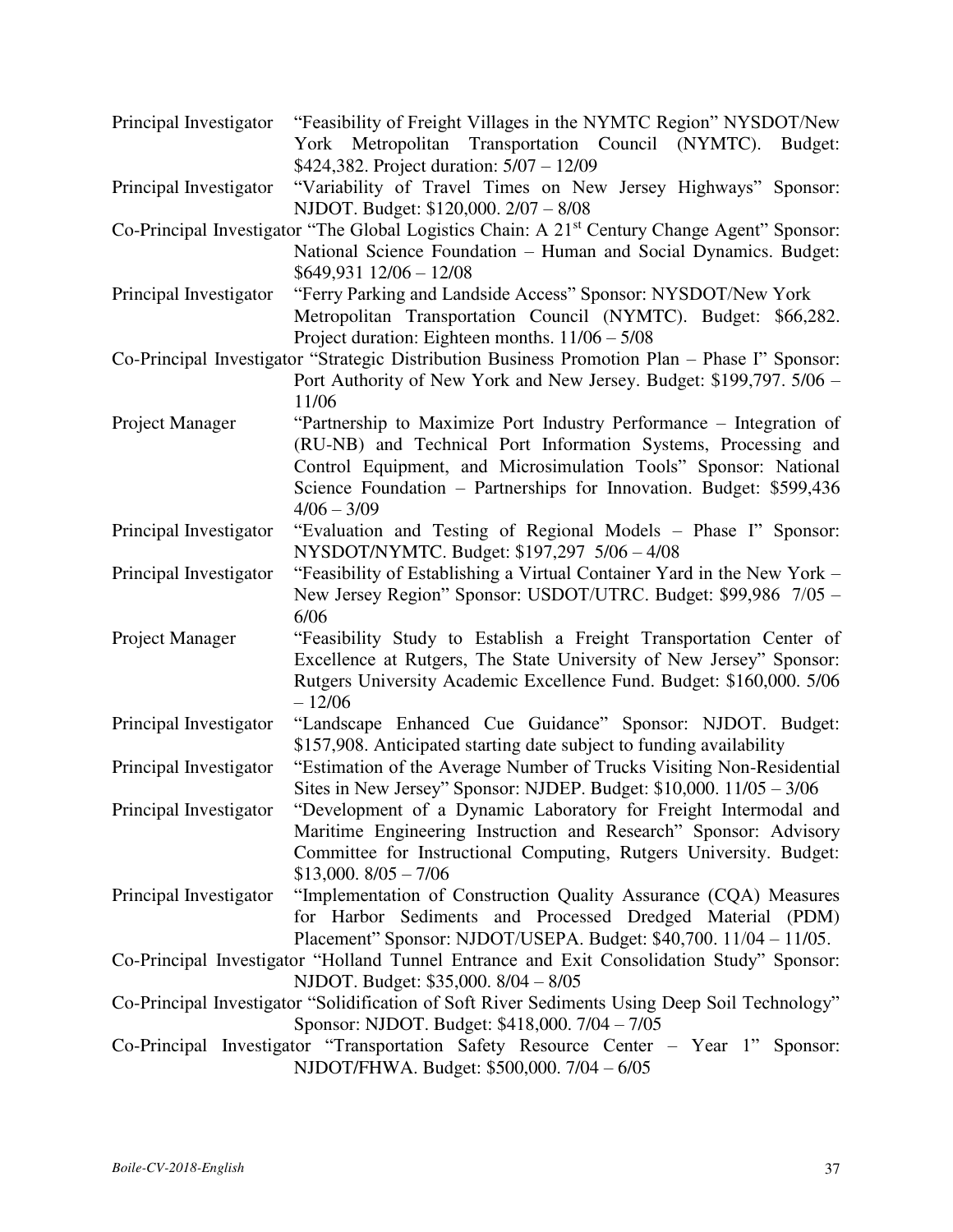- Principal Investigator "Empty Intermodal Container Management" Sponsor: NJDOT/FHWA. Budget: \$144,564. 4/04 – 3/06
- Co-Principal Investigator "Biohazard Detection and Security of Critical Transportation Infrastructure" Sponsor: NSF. Budget: \$58,236. 3/03 – 3/04

Principal Investigator "IT Assisted Intermodal Freight Network Modeling for Transportation Contingency Planning" Sponsor: AAAS/NSF, Women's International Science Collaboration Program. Budget: \$4,000 travel grant. April 2002

- Co-Principal Investigator "Operational Improvements at Traffic Circles" Sponsor: NJDOT. Budget: \$422,524. 1/03 – 12/05
- Principal Investigator "Develop a Training Programme to Improve Work Zone Safety PREVENT" Sponsor: Leonardo DaVinci Programme, European Commission. (EL/03/B/F/PP-148205). Budget: Euro 90,500. 2003 - 2005
- Principal Investigator "The Future of Transportation Modeling" Sponsor: NJDOT/NJ Transit. Budget: \$246,358. 1/02- 12/04
- Principal Investigator "Estimation of Truck Volumes and Flows" Sponsor: NJDOT. Budget: \$400,000. 1/02 – 8/04
- Principal Investigator "Technical Solutions to Overcrowded Park & Ride Facilities" Sponsor: USDOT/NJDOT. Budget: \$47,251. 1/02 –12/03
- Principal Investigator "Infrastructure Costs Attributable to Commercial Vehicles" Sponsor: NJDOT. Budget: \$78,200. 1/01 – 3/02
- Co-Principal Investigator "Global Intermodal Freight Transport System GIFTS" Sponsor: Information Societies Technology Programme, European Commission. Budget: Euro 392,462. 2001-2004.
- Co-Principal Investigator "Evaluation of Adaptive Control Strategies for New Jersey Highways" Sponsor: NJDOT. Budget: \$250,000. 1/01 – 8/04
- Principal Investigator "Development of a Transportation E-Teaching and Learning Facility" Sponsor: Advisory Committee for Instructional Computing, Rutgers University. Budget: \$36,985. 8/01 – 12/01
- Co-Principal Investigator "A Mobile Self-Sufficient Traffic Data Collection Unit" Sponsor: Engineering Information Technology/Equipment Leasing Fund, Rutgers University. Budget: \$30,000. 8/01 – 10/01
- Principal Investigator "University-Based Research, Education and Technology Transfer Program" Sponsor: PennDOT. Budget: \$5,000. 1/98 – 12/98
- Principal Investigator "Analysis and Evaluation of Intermodal Commuter Corridors in New Jersey" NCTIP/USDOT. Budget: \$15,000. 9/99 – 3/00
- Principal Investigator "Supplemental Grant to Assist in the Multi-Modal Freight Transportation: Regional Data Development and Analysis" Sponsor: NCTIP/USDOT. Budget: \$10,000. 9/96 – 12/97

# **Invited Presentations**

- 1. Boile (2019) "EU Policy Priorities, the Vision and the Opportunities for Education and Vocational Training" Maritime Economic Forum, Thessaloniki, 5 April 2019
- 2. Boile (2019) "Maritime Education and Training in Greece and Advancement of the Maritime Sector at a National and EU level – The MATES project findings"  $1<sup>st</sup>$  Regional Conference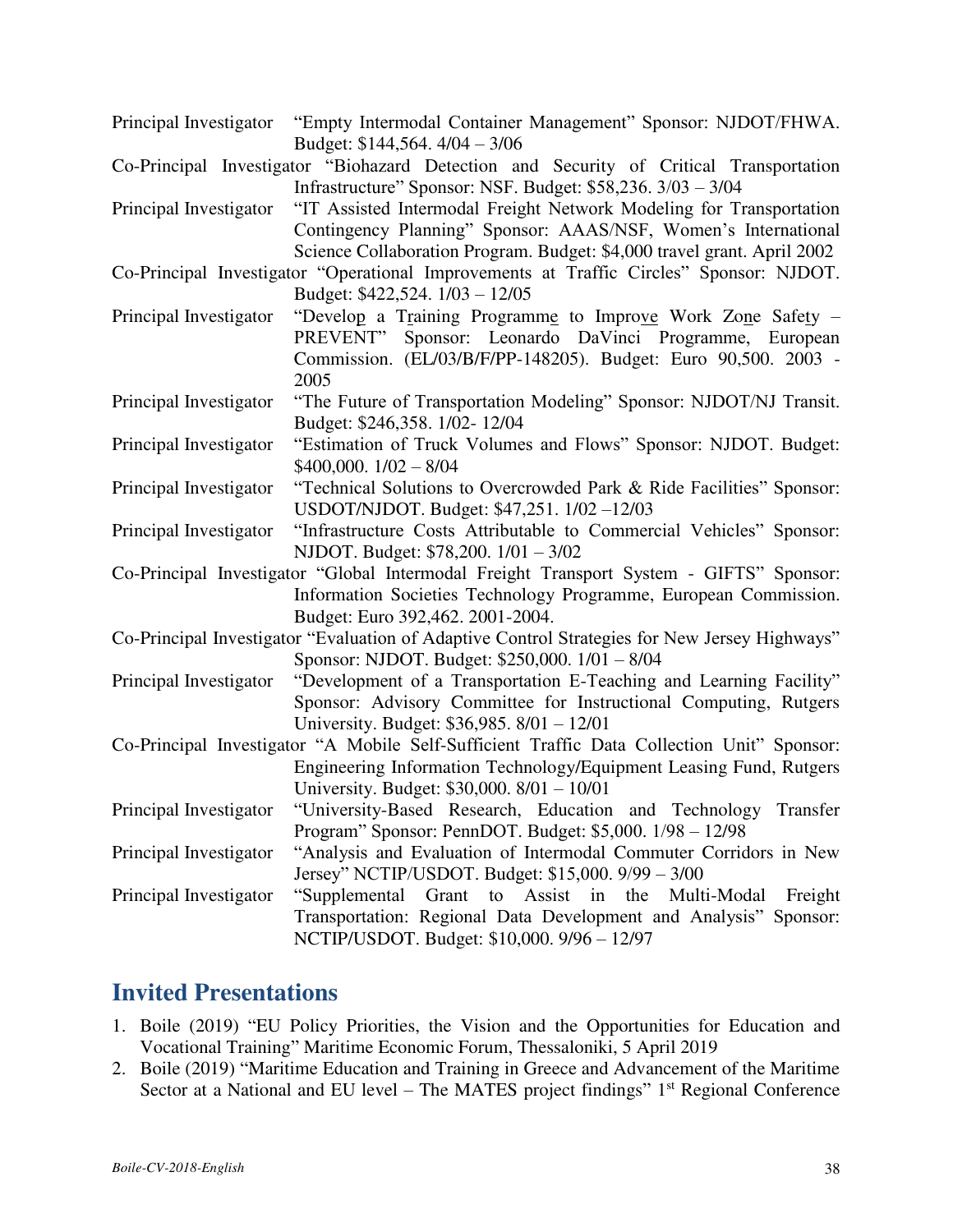of Maritime Education and Training Providers. University of Cyprus, Nicosia, 18 February 2019.

- 3. Boile (2018) "The Silk Road Economic Belt: Infrastructure, benefits and complementarity of rail to road transport" Round Table participant. New Global Routes: One Belt One Road Initiative and TEN-T. Ministry of Infrastructure and Transport, Athens, 6 November 2018.
- 4. Boile (2018) "Τεχνολογία Blockchain Εφαρμογή στις Μεταφορές και τη Ναυτιλία» European Law Observatory on New Technologies. Γραφείο Συνδέσμου στην Ελλάδα, Ευρωπαϊκό Κοινοβούλιο, Αθήνα. 2 Ιουνίου 2018.
- 5. Boile (2018) «Δίκτυα Μεταφορών και Δίκτυα Νέας Γενιάς» Η Ελλάδα ως κόμβος στον 21<sup>°</sup> αιώνα: Η διοίκηση των εμπορικών, ενεργειακών και ναυτιλιακών δικτύων. Ελληνική Εταιρία Διοικήσεως Επιχειρήσεων (ΕΕΔΕ) Θεσσαλονίκη, 23 Νοεμβρίου 2018
- 6. Boile (2018) "Efficient Connectivity for a Brighter Future" Transforming Transportation 2018 – Realizing Sustainable Mobility for All in the Digital Era. Organized and hosted by the World Bank and World Resources Institute.
- 7. Boile (2018) "Green and Efficient Freight Connectivity to Cities" Transforming Transportation 2018 – Realizing Sustainable Mobility for All in the Digital Era. Organized and hosted by the World Bank and World Resources Institute.
- 8. Boile M., Theofanis S. (2016) "Competition and Complementarity in Overland and Maritime "One Belt One Road" Variants: Some Key Issues and Considerations" United Nations Economic Commission for Europe. Group of Experts on Euro-Asian Transport Links. 14ht Session. Yerevan, Armenia, 26-27 October 2016.
- 9. Boile M., Theofanis S. (2016) "Priorities and Training Needs on Health and Safety Issues in Ports. Transportation Research Board Annual Meeting. Washington DC. 10-14 January 2016.
- 10. Boile (2016) "Energy Efficiency in Freight Transport" Energy Efficiency Conference. Athens, Greece, 9 June 2016.
- 11. Boile M, (2015) "The Future of Transport in Europe" Exploratory forward-looking workshop in support of the 3<sup>rd</sup> Strategic Programme of Horizon 2020. Brussels, Belgium, 26 May 2015
- 12. Boile M., (2015) New Technologies and skills for maritime transport, ocean energy and offshore wind, Union for the Mediterranean Stakeholder Conference. Athens, Greece. 27 May 2015.
- 13. Boile M. (2015) "Network of European-Asian Rail Research Capacities" presented at the UNECE EATL Group of Experts meeting. Geneva, Switzerland. 3-4 February 2015.
- 14. Boile M., (2014) Enhancing Airport Environmental Co-Modality, Green Mobility Conference, Hamburg, Germany, 24 November 2014
- 15. "Κατευθύνσεις & Εξελίξεις στην Έρευνα των Ναυτιλιακών Μεταφορών στην Ευρώπη" Ελληνικό Ινστιτούτο Ναυτικής Τεχνολογίας. Μάρτιος 2014
- 16. "Challenges and Opportunities in Dry Ports, Freight Villages, and Freight Facilities Development – Lessons from High Income Countries" World Bank. January 15, 2014.
- 17. "SMILE and related initiatives" Transnational Workshop Sustainable Logistics in Europe: How to mitigate negative impact of freight transport. Breda, The Netherlands, 3 June 2014. Boile M., (2014) Enhancing Airport Environmental Co-Modality, Green Mobility Conference, Hamburg, Germany
- 18. "Μελέτη Κόστους Μεταφοράς" Εσπερίδα του Πανελλήνιου Συνδικάτου Χερσαίων Εμπορευματικών Μεταφορών με θέμα "Πως η Ελληνική Οδική Μεταφορά Μπροεί να Συνεισφέρει στην Ανάπτυξη της Εθνικής Οικονομίας" 27 Ιουνίου 2013, Αθήνα.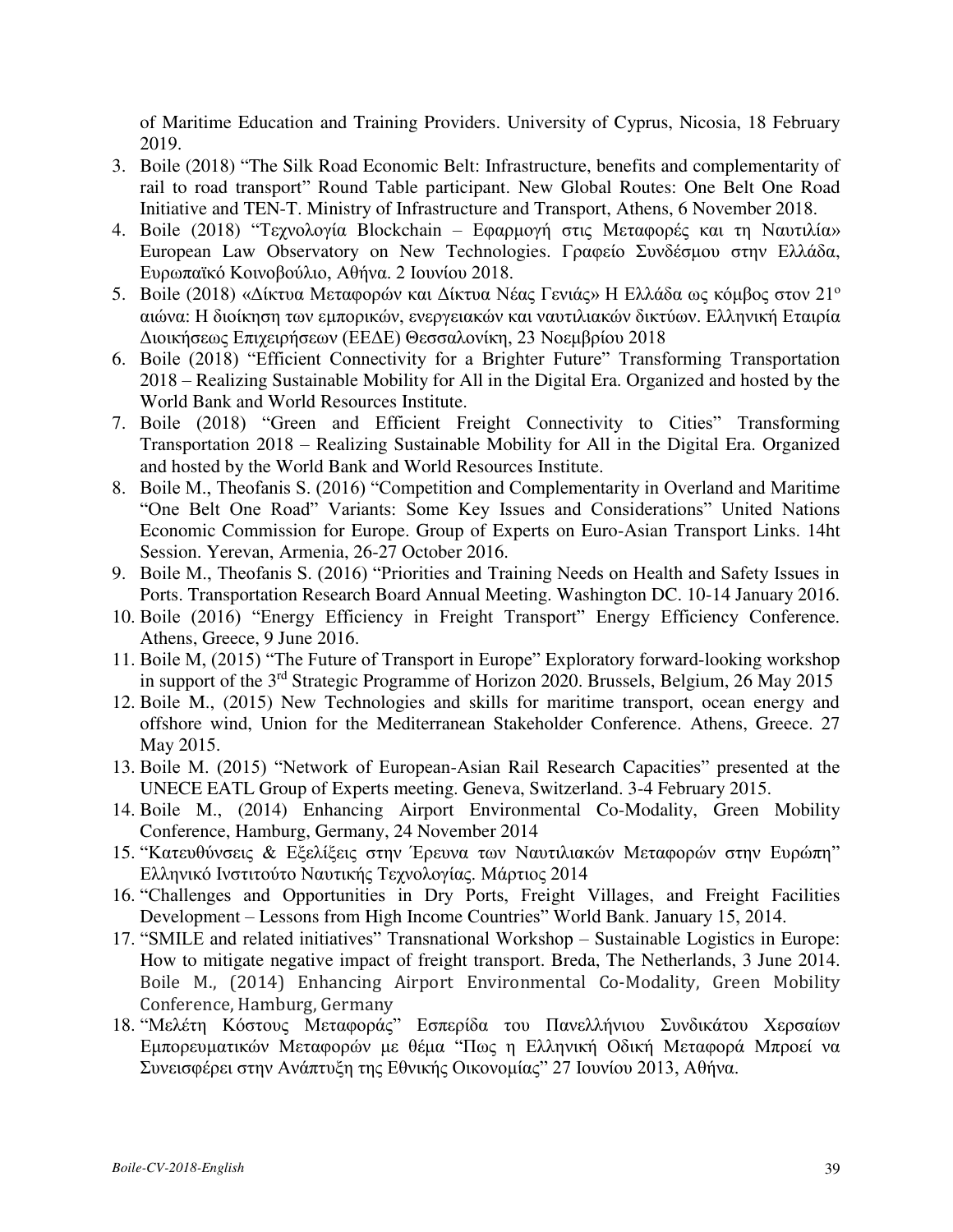- 19. Boile M., (2014) "Sustainable Port Cities" Panel Discussant. Sustainable Logistics Conference. The Hague, The Netherlands  $6<sup>th</sup>$  February 2014
- 20. "Transport Innovation Deployment for Europe" TIDE CBA Workshop, Invited Participation. 25-26 April, 2013.
- 21. "Developing the Logistics Sector Training and Certification" World Bank Workshop. Athens, 31 November, 2014.
- 22. "What can be learned from the United States? (e.g. municipal bonds used to finance ports)" Expert Meeting on How to Finance Future Port Infrastructure Investments. University of Antwerp. 22-23 November, 2012.
- 23. "New Models of Stakeholder Collaboration in Freight Transport and Logistics Coping with the Economic Crisis" 13<sup>th</sup> National meeting of the Hellenic Chambers Transport Association, Argos, October 2011.
- 24. "Developments in Research and Innovation in the field of Freight Transport and Logistics The EU Initiatives" 3<sup>rd</sup> International Expo, Supply Chain and Logistics. Athens, February 2011.
- 25. "Maritime Security Safeguarding ports from organized crime, Securing mass passenger vessels". EXPOSEC- 10th Homeland, Corporate Security and Defense Conference and Expo. Athens, April 2011
- 26. "Actions of the Hellenic Institute of Transport on Road Safety" ETRC PRAISE Country Seminar, Greece. Athens, March 2011.
- 27. "Sustainable Urban Mobility The Case of Piraeus and the Islands" Prefecture of Piraeus. Piraeus, Greece. March, 2011.
- 28. "A Green Working Waterfront Works Jobs How to green them, protect them and grow them" 2010 Waterfront Conference. The Metropolitan Waterfront Alliance. New York, November 2010.
- 29. "Maritime Transport Research: Setting the Priorities to Improve System Efficientcies" DevelopMed Roundtable - Mediterranean Ports: Present and Future Challenges. Athens, December 2009
- 30. "Data Needs and Model Inputs to Port Newark/Elizabeth Roadway Cost/Benefit Analysis" Port Authority of New York and New Jersey. New York, NY. July, 2008.
- 31. "Freight Village Developments in Europe: Advanced and Challenges Ahead" ACSP-AESOP 2008 Joint Congress, July 8, 2008, Chicago, IL
- 32. *Simulating Seamlessness: A Preview of Rutgers Powerful New Modeling Tool for Improving Port Throughput Planning.* TransAction, Atlantic City, New Jersey, Απρίλιος 2008.
- 33. "US Experience" Plenary Session at: Co-Modality; An Intermodal Key to Sustain Green Logistics. Valencia, March 6-7, 2008.
- 34. "Partnership for Maximizing Port Industry Performance" National Science Foundation Partnerships for Innovation Workshop, March-April 2008.
- 35. "Οι Πρόσφατες Εξελίξεις στο Παγκόσμιο Σκηνικό Παροχής Λιμενικών Υπηρεσιών: Ο Ρόλος των Επενδυτικών Κεφαλαίων Υποδομών. Ποιό θα είναι το Επόμενο Βήμα;" Συνέδριο του Προγράμματος Εμπορευματικών και Ναυτιλιακών Μεταφορών του Αριστοτελείου Πανεπιστημίου με θέμα «Εξελίξεις και Πρακτικές στην Οργάνωση, Λειτουργία και Διοίκηση των Λιμένων και Λιμενικών Τερματικών Εγκαταστάσεων» Θεσσαλονίκη, 10 Ιανουαρίου 2008
- 36. "The Economic Impact of Trade Imbalance on Ports" Προσκεκλημένη ομιλήτρια στο μάθημα Advanced Port Economics στο Μεταπτυχιακό Πρόγραμμα του Institute for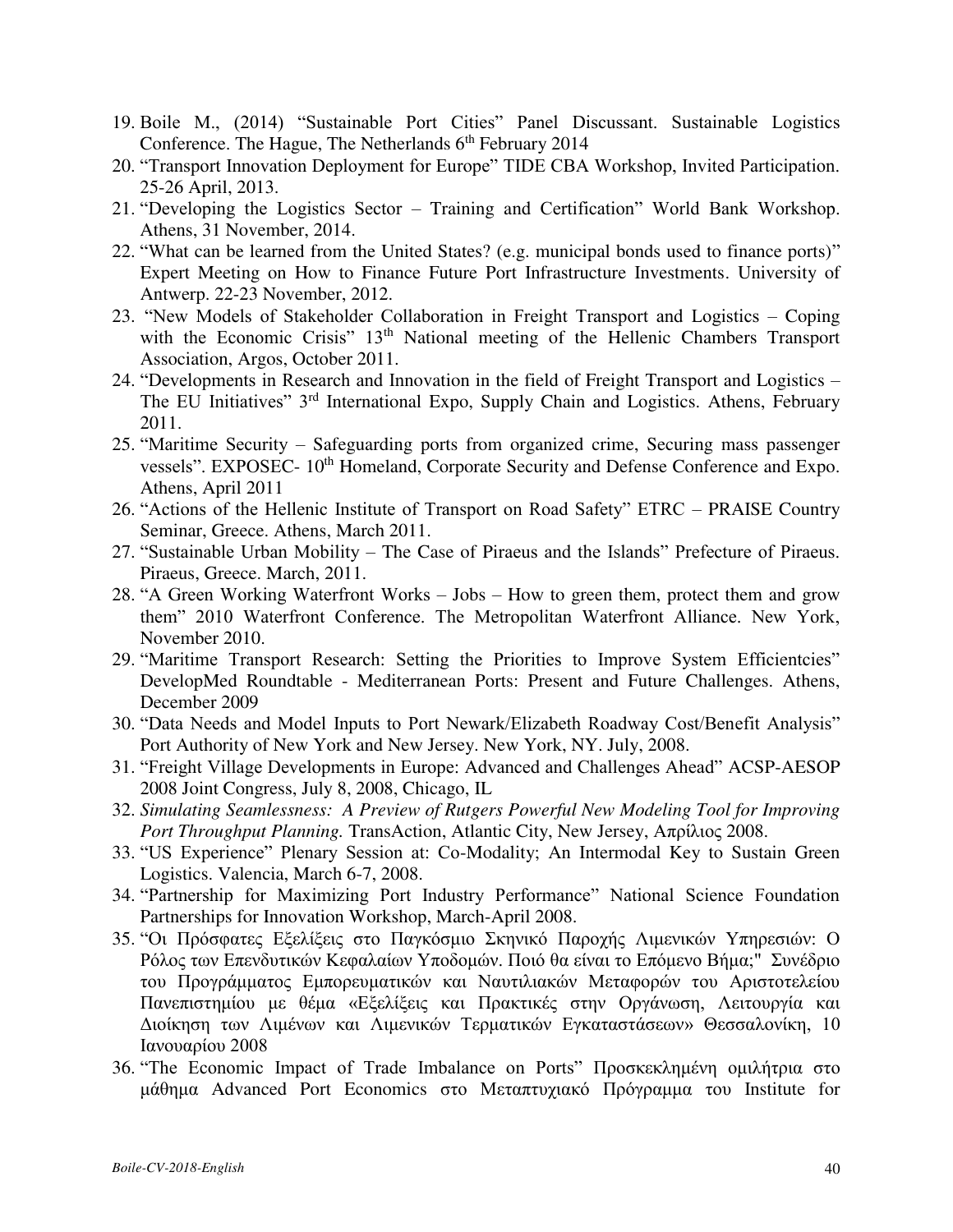Transport and Maritime Management Antwerp (ITMMA) University of Antwerp. November 2007

- 37. "Evaluating Strategies to Improve Truck Operations in the Port Region" Port Authority of New York and New Jersey. New York, NY. May, 2007
- 38. "Port Congestion and the Impact of Pricing Policies" Προσκεκλημένη ομιλήτρια στην Αρχή Λιμένων Νέας Υόρκης – Νέας Υερσέης (PANYNJ) November 2007
- 39. "Research Issues in Freight Transportation Congestion and System Performance" Organized by the Transportation Research Board Freight Systems Group, Marine Group, and Freight Transportation Data Committee. Invited Panel Member. December, 2007
- 40. "Overview of the PANYNJ Planning and Capital Investment Program" NJ Common Grounds Alliance Planning Meeting. 10 March 2007.
- 41. "Partnership to Maximize Port Industry Performance Can Advanced Research Methods Assist in Practice? The Case of Port of New York and New Jersey" Conference on Research Issues in Freight Transportation – Congestion and System Performance. National Academy of Sciences, October 22-23, 2007. Washington DC
- 42. "A Multi-Objective Formulation of the Berth Allocation Problem" Institute for Operations Research and Management Science (INFORMS) Seattle, Washington, 4-7 November 2007
- 43. "Concentration and Ownership in Global Terminal Operations: What is the next step?" Προσκεκλημένη ομιλήτρια στην ενότητα με θέμα: Globalization and Freight Transportation in a Containerized World του 2007 Conference of the Association of American Geographers. April 17-21 2007. San Francisco, California, US.
- 44. "Seaside Container Terminal Operations" Graduate Seminar Series, University of Washington. May 11, 2007. Seattle, Washington, US.
- 45. "Our Port in the Global Economy" United Nations Association. June 1, 2006. Newark, New Jersey, US.
- 46. "Intermodal Network Modeling Freight and Maritime Systems Analysis" Graduate Seminar Series, Center for Supply Chain Management, Rutgers University. April, 2006. Newark, New Jersey, US.
- 47. «ILCs and Freight Villages in the US Experiences and Recent Developments" 15<sup>th</sup> Anniversary of Europlatforms, The European Association of Freight Villages. December 18, 2006. Paris, France.
- 48. "An Overview of Global Container Repositioning Issues" Keynote Presentation at the 3<sup>rd</sup> Container Owners Association (COA) Members Meeting, June 23, 2006. Antwerp, Belgium.
- 49. "Empty Marine Container management in a Port Megacity Region" North Jersey Transportation Planning Authority, November 9, 2005. Νewark, New Jersey, US
- 50. "Empty Marine Container management in a Port Megacity Region, New York Metropolitan Transportation Council, October 19, 2005. New York, New York, US
- 51. "Estimation of the Average Number of Trucks Visiting Non-Residential Sites in New Jersey" New Jersey Department of Environmental Protection. May 8, 2005. Trenton, New Jersey, US
- 52. "Truck Accident modeling" Metropolitan Section--New York and New Jersey of the Institute of Transportation Engineers (ITE), November 2004, New Brunswick, New Jersey, US
- 53. "The Role of Shipping in Multimodal Transportation: Building the Future" Panel Participant at the Med Ports 2002. April 23, 2002. Athens, Greece
- 54. "The New Intermodal Expeditor and Its Potential to Reduce Transit Operating Subsidies" American Public Transit Association Bus and Paratransit. May 5-9, 2002. Minneapolis, Minnesota, US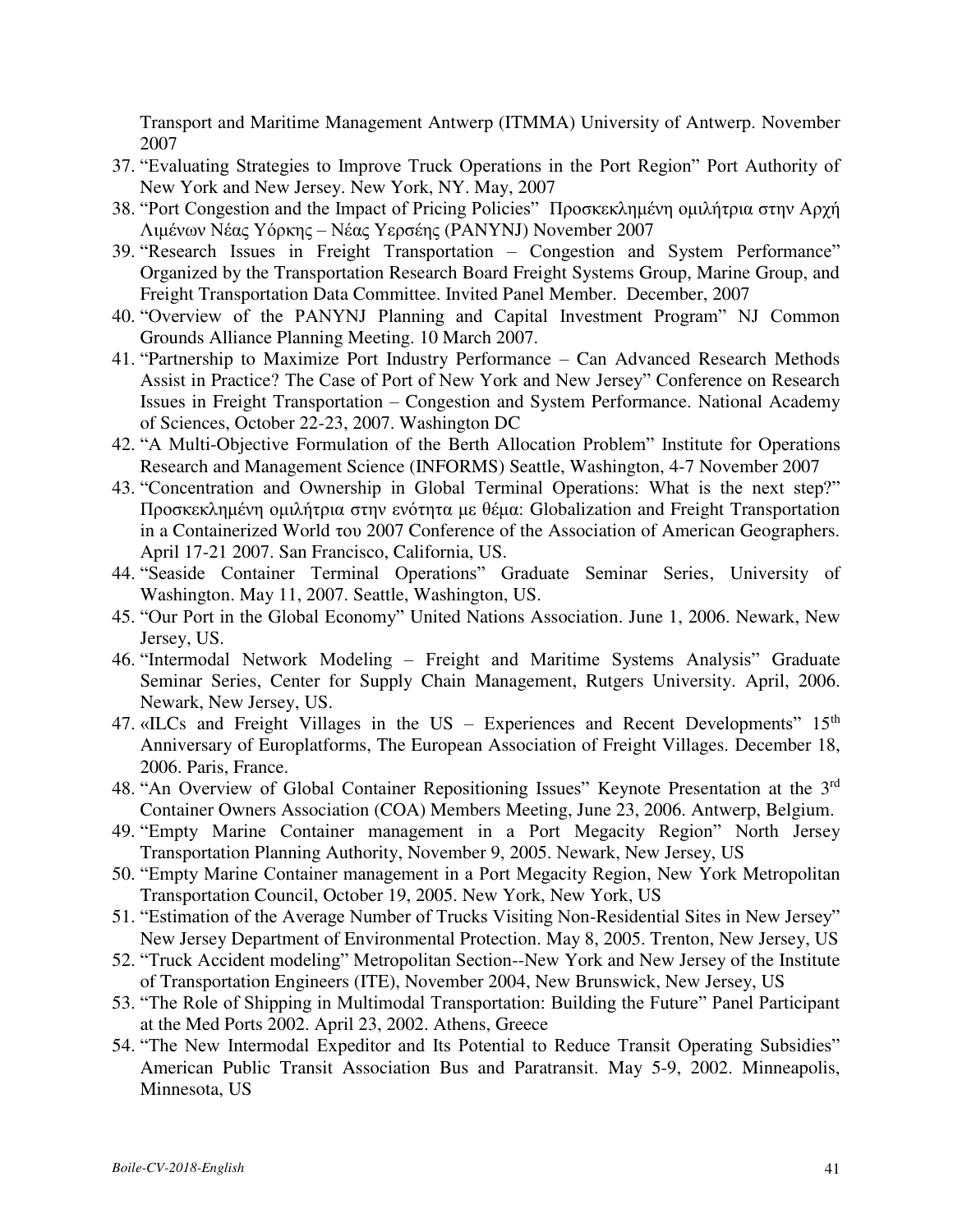- 55. "Multi-modal: Bus and Intermodal Transportation" Operation Stimulus Conference Collaborative Transportation for Supply Chain Management Success. January 31 - February 2, 2002. Denver, Colorado, US
- 56. "A Combined Passenger/Freight Intermodal Transportation System" Presentation to a delegate from China Academy of Transportation Sciences, Ministry of Communication, China, at the University of Denver, June 2001. Denver, Colorado, US
- 57. "Freight Modeling" New York Metropolitan Transportation Council (NYMTC) Freight Transportation Working Group, April 25, 2001. New York, New York, US
- 58. "Intermodal Transportation" American Society of Civil Engineers Lehigh Valley Section meeting, September 21, 2001. Walnutport, Pennsylvania, US.
- 59. A Methodological Framework for Optimizing Bus Transit Service Coverage. Metropolitan Section--New York and New Jersey of the Institute of Transportation Engineers (ITE), October 1993. Newark, New Jersey, US

# **Presentations in Scientific Conferences**

- 1. Spyrou, E., Anagnostopoulou, A., Boile, M., & Mitrakos, D. (2019) Game Theoretic Algorithm for Vehicle Selection from Deployed Fleet, 6th International Conference on Control, Decision and Information Technologies (CoDIT). IEEE, 2019.
- 2. Anagnostopoulou, A., & Boile, M. (2018). Challenges and opportunities of open science in transport research, Proceedings of the 6th QUAESTI Scientific Virtual Conference - Multidisciplinary Studies and Approaches, 10th – 15th December.
- 3. Boile, M., Anagnostopoulou, A., & Bekiaris, E. (2018) The Development of Greek Ports as European Gateways, World Transport Convention 2018 - Belt and Road International Transport Symposium, 18th – 21st June, Beijing, China.
- 4. Anagnostopoulou, A., & Boile, M. (2018) Environmental aspects of urban freight movement in private sector, 4th Conference on Sustainable Urban Mobility, 24th – 25th May, Skiathos, Greece.
- 5. Anagnostopoulou, A., Aggelakakis, A., Boile, M., Hijdra, A., Werland, S., Shrestha, S., Lah, O. (2018). Comprehensive framework on asset management of transportation networks and resilience planning, 7th Transport Research Arena (TRA), 16th - 19th April, Vienna, Austria.
- 6. Adesiyun A., Goger T., Hijdra A., Anagnostopoulou A., Aggelakakis A., Shrestha S., Werland S., and Boile M. (2017). Common framework for a life cycle based asset management approach for transport infrastructure networks, IRF World Road Meeting, 14th – 17th November, Delhi, India.
- 7. Anagnostopoulou A., Sdoukopoulos E. and Boile M. (2017). Sustainable urban logistics for efficient and environmentally friendly port-cities, International Maritime Association of the Mediterranean, 9th – 11th October, Lisbon, Portugal.
- 8. Anagnostopoulou A., Aggelakakis A., Boile M. and Hijdra A. (2017). Building resilience and broad optimization of transportation networks, 8th International Congress on Transport Research, 27th - 29th September, Thessaloniki, Greece.
- 9. Anagnostopoulou, A., Boile, M., Papargyri, E., & Poulou, M. (2017). An Advanced Solution Approach for Energy Efficient Garbage Collection Service. 3rd Conference on Sustainable Urban Mobility, 26th – 27th May 2016, Volos, Greece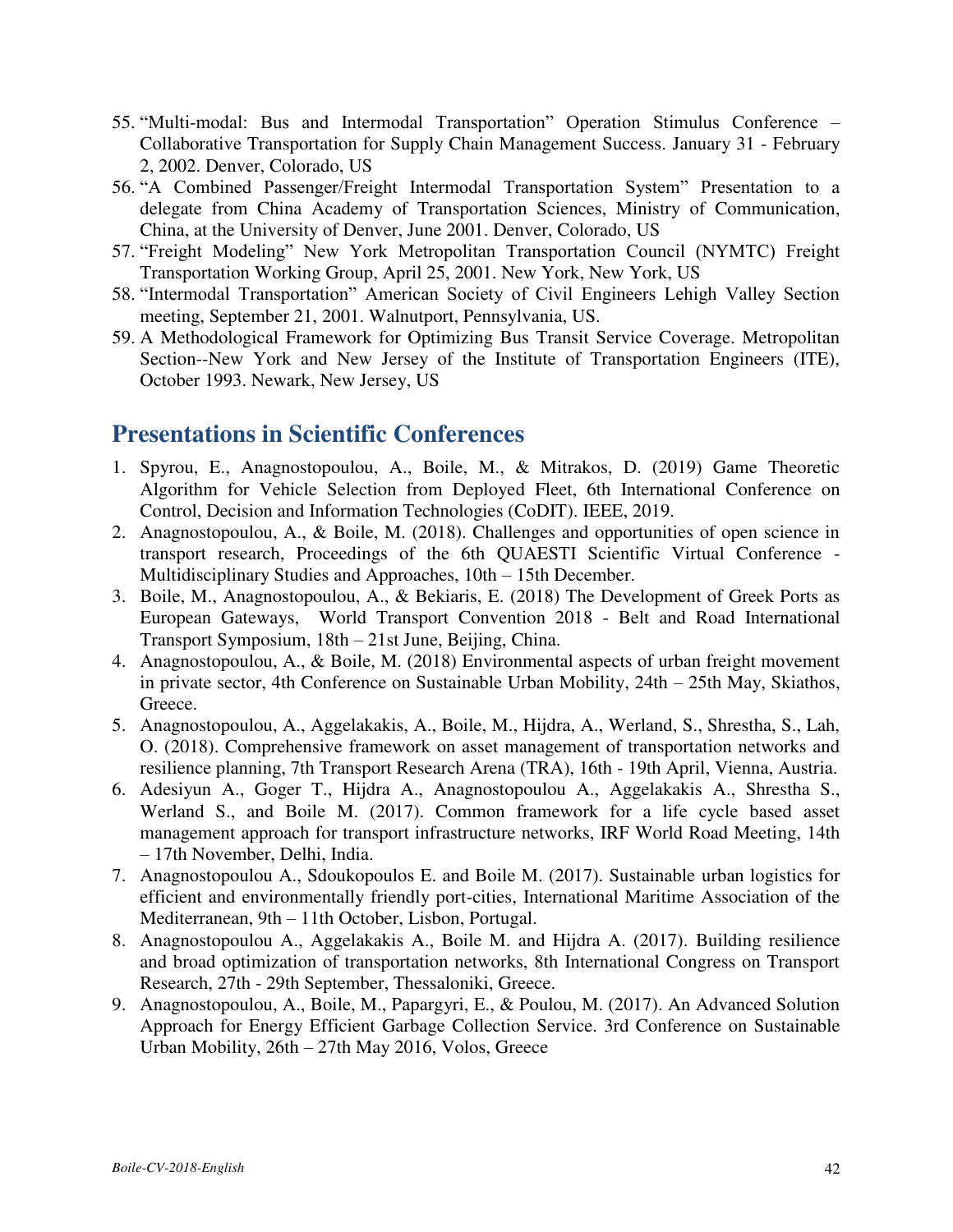- 10. Anagnostopoulou, A., Boile, M., Papargyri, E., & Poulou, M. (2016). An Advanced Solution Approach for Energy Efficient Garbage Collection Service. 3rd Conference on Sustainable Urban Mobility, 26th – 27th May 2016, Volos, Greece.
- 11. Boile M., Anagnostopoulou A. (2016) "Transnational policy framework Guidelines for energy-efficient cities" POLIS Conference. Rotterdam, The Netherlands. 1-2 December 2016 (forthcoming).
- 12. Anagnostopoulou A., Boile M. (2016) "Big Data in freight movement and emissions management" NECTAR workshop. Seville, Spain. 10-11 March, 2016.
- 13. Sdoukopoulos E., Anagnostopoulou A., Theofanis S., Pallis P., Boile M., Georgakopoulos Ch., Rikkou K. (2015) "Freight exchange platforms: State-of-the-art review and a novel case for the Greek market" 1<sup>st</sup> International Transport Conference and 15<sup>th</sup> Special Conference of the Hellenic Operational Research Society. Alexandroupolis, Greece. 15-16 October 2015.
- 14. Anagnostopoulou A., Boile M., Sdoukopoulos E., Margaritis D. (2015) "Combinatorial auctions in freight logistics: State-of-the-art" VERLOG meeting. Vienna, Austria. 8-10 June, 2015.
- 15. Boile M., Theofanis S., Sdoukopoulos E., Plytas N., Gutierrez J.M., Grados V.D., Company R. (2015) "Assessing the energy efficiency of port operations"  $2<sup>nd</sup>$  International Conference on "Energy, Sustainability and Climate Change" ESCC. Crete, Greece. June 21-27, 2015.
- 16. Αναγνωστοπούλου Α., Ρεπούσης Π., Ταραντίλης Χ., Μποϊλέ Μ., (2014) "Επίλυση του Προβλήματος Δρομολόγησης Στόλου Οχημάτων με Δυναμικές Παραγγελίες Πελατών με τη Χρήση Πολλαπλών Σχεδίων" 6ο Συνέδριο για την Έρευνα στις Μεταφορές στην Ελλάδα. Θεσσαλονίκη, Ελλάδα
- 17. Margaritis D., Morfoulaki M., Boile M. (2014) «Effects of Tourist Mobility on Air Quality at Kavala City Port Area» 5th Environmental Conference of Macedonia. 14-16 March 2014, Thessaloniki, Greece.
- 18. Μαργαρίτης Δ., Μποϊλέ Μ. (2014) "Σύγκριση Στάθμης Θορύβου με Κίνηση και χωρίς Κίνηση Οχημάτων στο Κέντρο της Θεσσαλονίκης" 6ο Συνέδριο για την Έρευνα στις Μεταφορές στην Ελλάδα. Θεσσαλονίκη, Ελλάδα
- 19. Μποϊλέ Μ., Θεοφάνης Σ., Σδουκόπουλος Ε., Moini N., Μαργαρίτης Δ., (2014) "Αξιολόγηση των Επιπτώσεων ενός Συστήματος Προγραμματισμένων Αφίξεων στις Πύλες Εισόδου ενός Λιμενικού Σταθμού Διαχείρισης Εμπορευματοκιβωτίων μέσω Προσομοίωσης" 6ο Συνέδριο για την Έρευνα στις Μεταφορές στην Ελλάδα. Θεσσαλονίκη, Ελλάδα
- 20. Boile M. (2014) "User Information Systems and Intermodal Freight Transport: Experiences from the European Maritime Sector and Beyond" Session 653 User Information Systems: Past, Present and Future. TRB Annual Meeting, Washingon D.C.
- 21. Boile M., Betak J., Kortsari A., Chatziathanasiou M., (2014) "The New Silk Road International Rail Transport between Europe and Asia" International Trade and Transport Committee, TRB Annual Meeting, Washingon D.C.
- 22. Mitsakis E., Papanikolaou A., Boile M. (2014) "Impact of the Economic Crisis on Greece's Transport Sector" Session 209 Transportation Impacts of the Global Economic Crisis. TRB Annual Meeting, Washingon D.C.
- 23. Anagnostopoulou A., Boile M. and Sdoukopoulos E. (2014). Sustainable energy: New challenges for urban distribution, 3rd International Symposium and 25th National Conference on Operational Research, 26th – 28th June, Volos, Greece.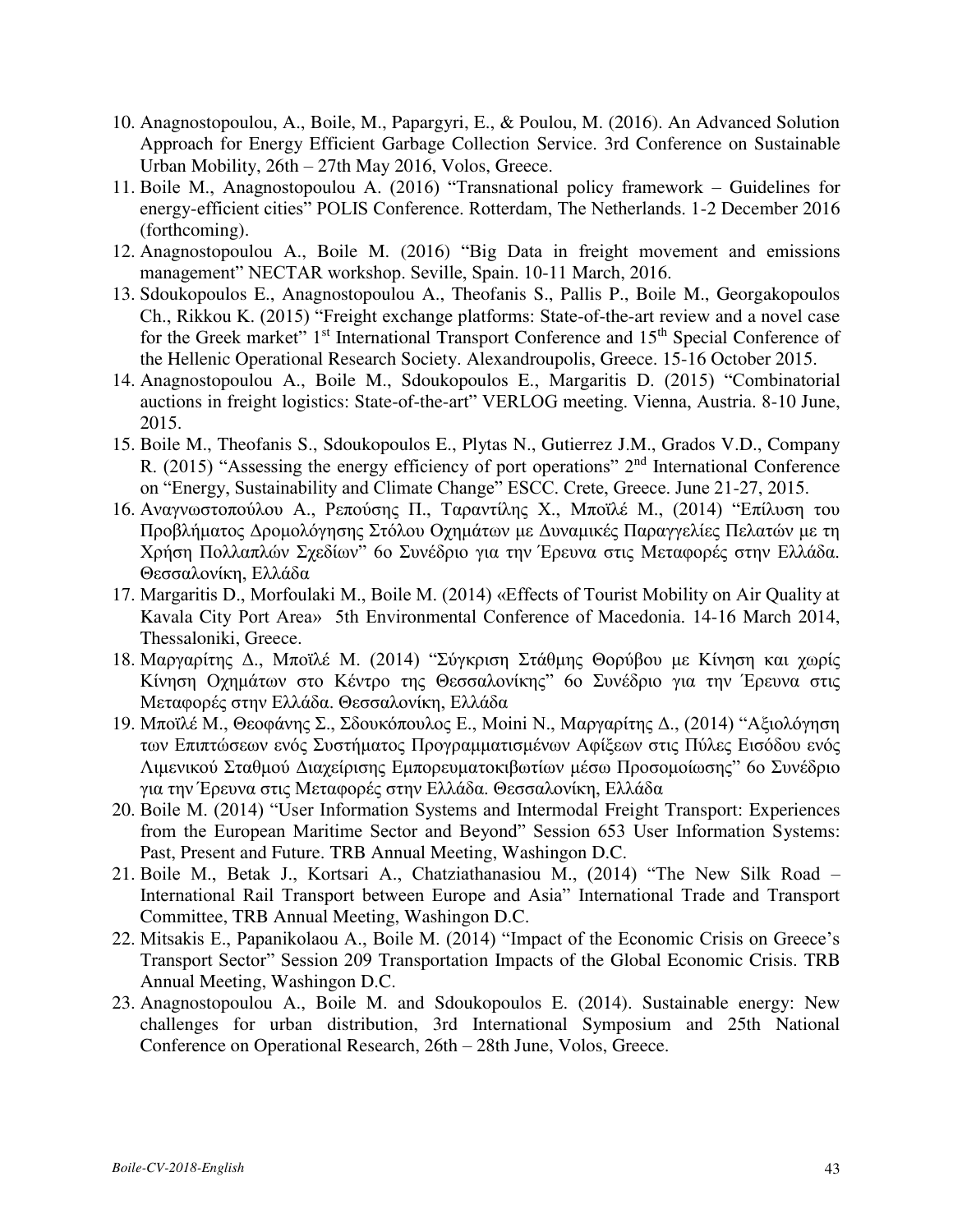- 24. Sdoukopoulos E., Boile M., Theofanis S. and Anagnostopoulou A. (2014). Sustainable freight strategies for port cities, 3rd International Symposium and 25th National Conference on Operational Research, 26th – 28th June, Volos, Greece.
- 25. Anagnostopoulou A., Boile M., Sdoukopoulos E., Theofanis S. and Margaritis D. (2014). Electric Vehicle Routing Problem with Industry Constraints: trends and insights for future research. Transportation Research Procedia. Vol. 3, pp. 452 – 459, DOI:10.1016/j.trpro.2014.10.026.
- 26. Boile M., (2014) Διαχείριση της Κίνησης μέσω Λιμενικών Εγκαταστάσεων με στόχο τη Μείωση της Ρύπανσης. 6ο Πανελλήνιο Συνέδριο Λιμενικών Έργων. Αθήνα 11 Νοεμβρίου 2013
- 27. Boile M., Theofanis S., Sdoukopoulos E. and Anagnostopoulou A. (2013). Urban logistics strategies for the efficient distribution of fresh produce, 5th METRANS International Urban Freight Conference, 8th – 10th October, Long Beach, California.
- 28. Boile M., Theofanis S., Sdoukopoulos E. and Anagnostopoulou A. (2013) Port Regionalization and Empty Container Management. An Application in the Balkan Region, 5th METRANS International Urban Freight Conference, 8th – 10th October, Long Beach, California.
- 29. Boile, M.; Papanikolaou, A.; Reichenbach, M. (2013) Future mobilities in freight transport – Review of the current research agenda. Vortrag auf der Global Conference on Mobility Futures, University of Lancaster, Großbritannien, 04.-06.09.2013
- 30. Anagnostopoulou A., Sdoukopoulos E. and Boile M. (2013). Assessing the impact of marine terminal gate operational and infrastructure improvements, 15th International Congress of the International Maritime Association of the Mediterranean, 14th – 17th October, La Coruña, Spain.
- 31. Anagnostopoulou A., Repoussis P., Tarantilis C. and Boile M. (2013). A multiple plan approach for the Vehicle Routing Problem with dynamic customer requests, 6th International Congress on Transport Research, 16th -18th October, Thessaloniki, Greece.
- 32. Auvinen, H., M. Boile, V. Ehrler, O. Eidhammer, A. Lewis, and K. Mäkelä (2012) "Measuring the Carbon Footprint of Freight and Logistics Activity along Supply Chains" Proceedings of the 19th International Transport and Air Pollution Conference, Thessaloniki, **Greece**
- 33. Boile, M. (2012) "Assessing Environmental and Health Implications from Port Drayage Activity" Proceedings of the 19th International Transport and Air Pollution Conference, Thessaloniki, Greece
- 34. Boile, M., L. Sdoukopoulos (2011) "Supply Chain Security The SMART CM Project Solutions" Global Supply Chain Security Conference, London, July 2011.
- 35. Sdoukopoulos L., M. Boile, E. Gagatsi (2011) "European Maritime Transport Policy and Research Priorities" International Association of Maritime Economists (IAME) Conference, Santiago de Chile, October 2011.
- 36. Theofanis, S., M. Boile, Dimitriadis D., Xiradakis G. (2011) "Financing Credit Risk Rating of Ro/Ro and RoPax Shipping Companies: An Application to the Greek Coastal Shipping Industry" Transportation Research Board Annual Meeting, Washington D.C. January 2011
- 37. Saharidis G., Golias M., Theofanis S., Boile M. (2010) "Discrete time formulation for the assignment problem applied in cross docking facilities" International Conference on Transportation Research, Athens, Greece.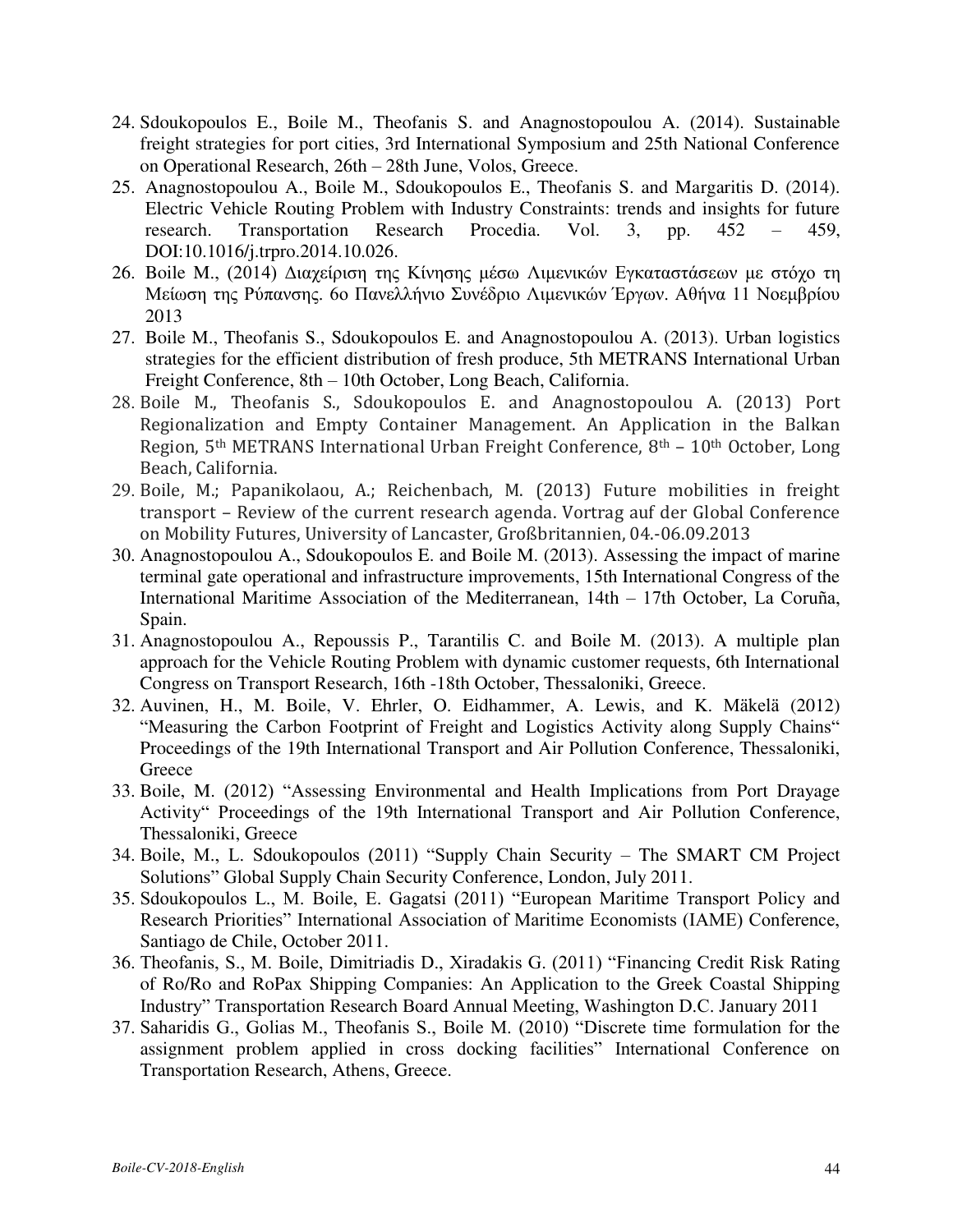- 38. Golias M., Boile M., Theofanis S. (2010) "The yard to berth operations resource allocation problem at marine container terminals" International Conference on Transportation Research, Athens, Greece.
- 39. Boilé M., Golias M.M., Ivey S. A Bayesian hierarchical network for truck demand modeling. Innovations in freight demand modeling and data: A transportation research board SHRP 2 symposium. 2010, Crowne Plaza Hotel– Dulles Airport, Washington, DC, 2010.
- 40. Golias, M., Boile M., Theofanis S. (2010) "The Discrete Berth Scheduling Problem: Towards a Unified Mathematical Formulation" 89<sup>th</sup> Annual Transportation Research Board Meeting. January 10-14, Washington D.C.
- 41. Golias, M., Boile M., Theofanis S., Efstathiou C. (2010) "The Berth Scheduling Problem: Maximizing Berth Productivity and Minimizing Fuel Consumption and Emissions Production" 89<sup>th</sup> Annual Transportation Research Board Meeting. January 10-14, Washington D.C.
- 42. Moini N., Boile M., Laventhal W., Theofanis S. (2010) "A Model to Estimate Container Dwell Time Using a Set of Determinants" 89<sup>th</sup> Annual Transportation Research Board Meeting. January 10-14, Washington D.C.
- 43. Zhang, T., Saharidis G., Theofanis S., Boile M. (2010) "Scheduling of Inbound and Outbound Trucks at Cross-Docks – Modeling and Analysis" 89<sup>th</sup> Annual Transportation Research Board Meeting. January 10-14, Washington D.C.
- 44. Laventhal W., Theofanis S., Boile M. (2010) "Trends in Global Port Operations and Their Influence on Port Labor: Challenges and Implications for US East Coast Longshoremen" 89<sup>th</sup> Annual Transportation Research Board Meeting. January 10-14, Washington D.C.
- 45. Boile, M. (2009) "*Δράσεις του ΙΜΕΤ για την προαγωγή της Οδικής Ασφάλειας"* 4 ο Πανελλήνιο Συνέδριο Οδικής Ασφάλειας, November 5-6, Athens, Greece
- 46. Boile, M. (2009) "Η Χωροθέτηση Ανάπτυξη Κέντρων Εμπορευματικών Μεταφορών στην Ελλάδα" 13<sup>ο</sup> Πανελλήνιο Συνέδριο Logistics, November 13-14, Athens, Greece
- 47. Golias M., Boile M., Theofanis S. (2009) "An Adaptive Time Window Partitioning Based Algorithm for the Discrete and Dynamic Berth Scheduling Problem" 88<sup>th</sup> Annual Transportation Research Board Meeting. January 11-15, Washington D.C.
- 48. Zhang, T., G. Saharidis, M. Boile, S. Theofanis (2009) "Modeling and Analysis of Door Layouts at Crossdock Facilities" 3<sup>rd</sup> METRANS National Urban Freight Conference, Long Beach, California.
- 49. Golias M., Boile M., Theofanis S. (2009) " A Bi-Level Formulation for the Berth Scheduling Problem with Variable Vessel Release Dates to Reduce Port Emissions" International Conference on Shipping, Port, Logistics Management. April 2-3, Incheon, Korea
- 50. Theofanis S., Golias M., Boile M., (2009) "A Multi-Objective Berth Scheduling Policy to Optimize Vessel Fuel Consumption and Schedule Integrity" International Transport Economics Conference (ITrEC) June 15-16. Minneapolis, Minnesota
- 51. Mittal, N., Boile M., Baveja A., Theofanis S. (2009) "A Two-Stage Stochastic Program with Recourse for Analyzing the Effect of Demand Uncertainty in the 'Inland-Depots-for-Empty-Containers' (IDEC) System" 88th Annual Transportation Research Board Meeting. January 11-15, Washington D.C.
- 52. Golias, M., G. Saharidis, M. Boile, S. Theofanis, T. Zhang. (2009) "Scheduling Inbound Trucks at a Cross-Docking Facility: A Multi-objective and a Hierarchical Approach" IESM 2009, Montreal, Canada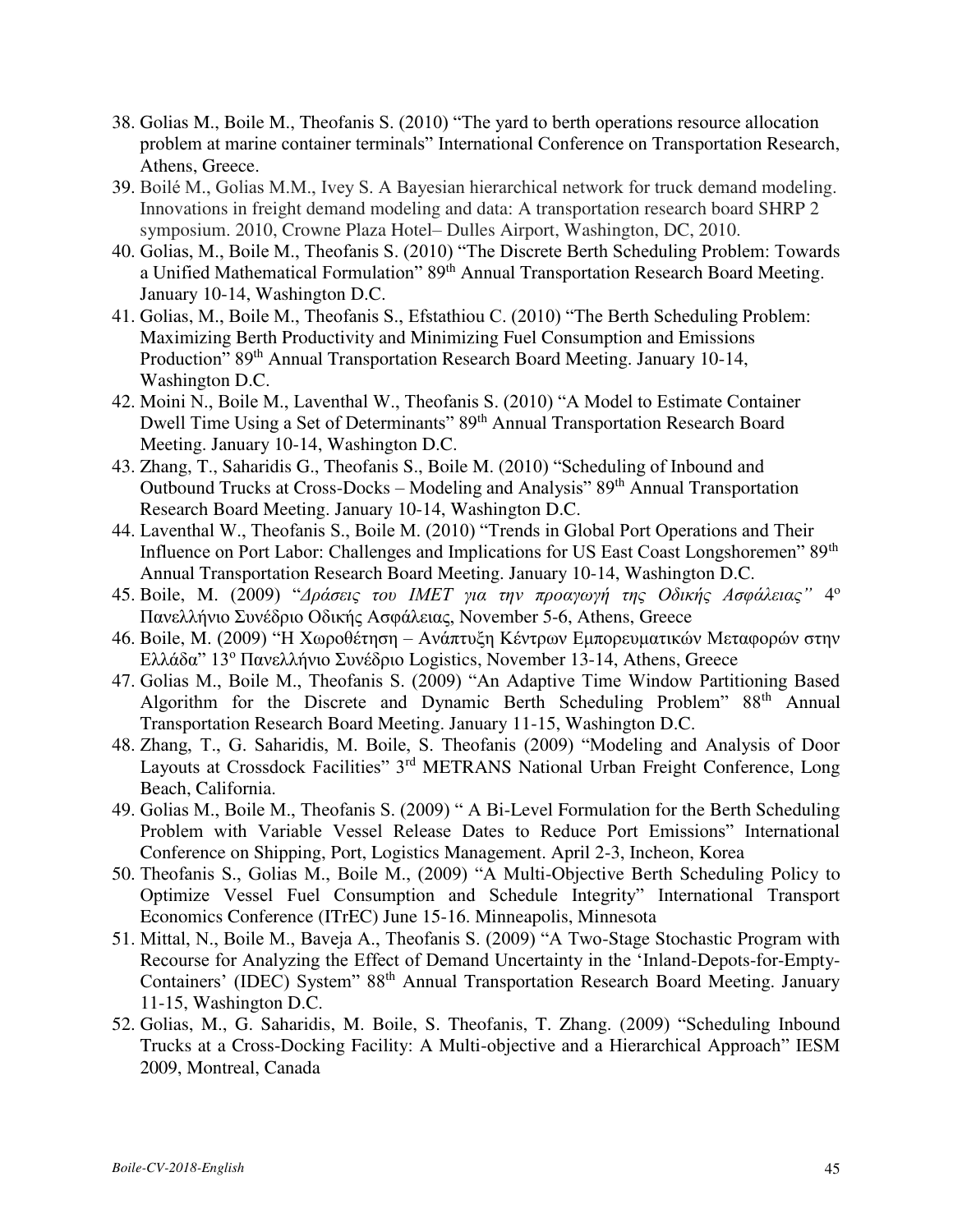- 53. Mastrogiannidou C., Boile M., Golias M., Theofanis S., Ziliaskopoulos A. (2009) "Using Transit to Evacuate Facilities in Urban Areas: A Micro-Simulation Based Integrated Tool" 88th Annual Transportation Research Board Meeting. January 11-15, Washington D.C.
- 54. Theofanis S., Boile M., Golias M. (2009) "Container Terminal Berth Planning: Research Approaches and Practical Challenges – A Critical Review"  $88<sup>th</sup>$  Annual Transportation Research Board Meeting. January 11-15, Washington D.C.
- 55. Boile M., Moini N., Theofanis S. (2009) "Evaluating the Determinants of Container Dwell Time" 50th Annual Transportation Research Forum. March 15-18. Portland, Oregon.
- 56. Boile M. (2009) "Revisiting Transit Asset Management: Tackling Critical Issues and System Planning" 50<sup>th</sup> Annual Transportation Research Forum. March 15-18. Portland, Oregon.
- 57. Boile, M. and Theofanis S. Identifying Data Needs to Model and Understand Port Truck Drayage Operations. Transportation Research Board, North American Freight Flows Conference. September 22-23, 2008. Irvine, CA.
- 58. Golias M., Boile M., Theofanis S. *A 2-opt based heuristic for the machine scheduling problem*. INFORMS 2008 Washington, DC.
- 59. Boile M., Theofanis S., Golias M., Zhang T. *Truck Scheduling at Crossdocking Terminals*. INFORMS 2008 Washington, DC.
- 60. Sacharidis G., Boile M., Ierapetritou M., Theofanis S., Golias M. *The Multi-Objective Berth Scheduling Problem with Customer Differentiation: Single-Level vs Bi-Level Optimization*. INFORMS 2008 Washington, DC.
- 61. Mittal, N., Boile M., Baveja A., Theofanis S. Analyzing Demand Uncertainty in an Inland Depot for Empty Containers System and Solving a Large-Scale Facility Location Problem. INFORMS 2008 Washington, DC.
- 62. Theofanis S., Boile M. "Recent Freight Transportation Policy Agenda in the US and Europe: From Converging Problems to Converging Policies?" AAG Annual Meeting 15-19 Απριλίου 2008. Boston Massachusetts.
- 63. Boile M., Theofanis S., Golias M. "A 2-opt based heuristic for the minimum service and minimum weighted service time berth allocation problem." 10th International Conference on Applications of Advanced Technologies in Transportation, Αθήνα, 27-31 Μαίου2008.
- 64. Boile M., Theofanis S., Ziliaskopoulos A., Golias M, Mastrogiannidou C. "Using transit to evacuate high density clusters in urban areas– a microsimulation based integrated tool". 10th International Conference on Applications of Advanced Technologies in Transportation, Αθήνα, 27-31 Μαίου2008.
- 65. Theofanis S., and Boile M. "Using DTA Based Microsimulation to Estimate Benefits from the Operation of a Virtual Container Yard (VCY)" 10th International Conference on Applications of Advanced Technologies in Transportation, Αθήνα, 27-31 Μαίου2008.
- 66. Boile M, Golias M, Theofanis S. **"**A Conceptual Approach for the Yard-Berth Operations Asset Management and Resource Allocation at Container Terminals**."** 2008 Annual Transportation Research Forum, Texas A&M University, College Station, Texas, 2008.
- 67. Mittal N., Baveja A., Boile M., Theofanis S. "A Multi-Criteria Decision Making Approach for A Sustainable Development of Inland Depots for Empty Container (IDEC) System in a Region" 2008 Annual Transportation Research Forum, Texas A&M University, College Station, Texas, 2008.
- 68. Boile M., Theofanis S., Moini N. "Modeling the Relationship between Vessel Activity at the Warf and Gate Traffic at a Marine Container Terminal" 2008 Annual Transportation Research Forum, Texas A&M University, College Station, Texas, 2008.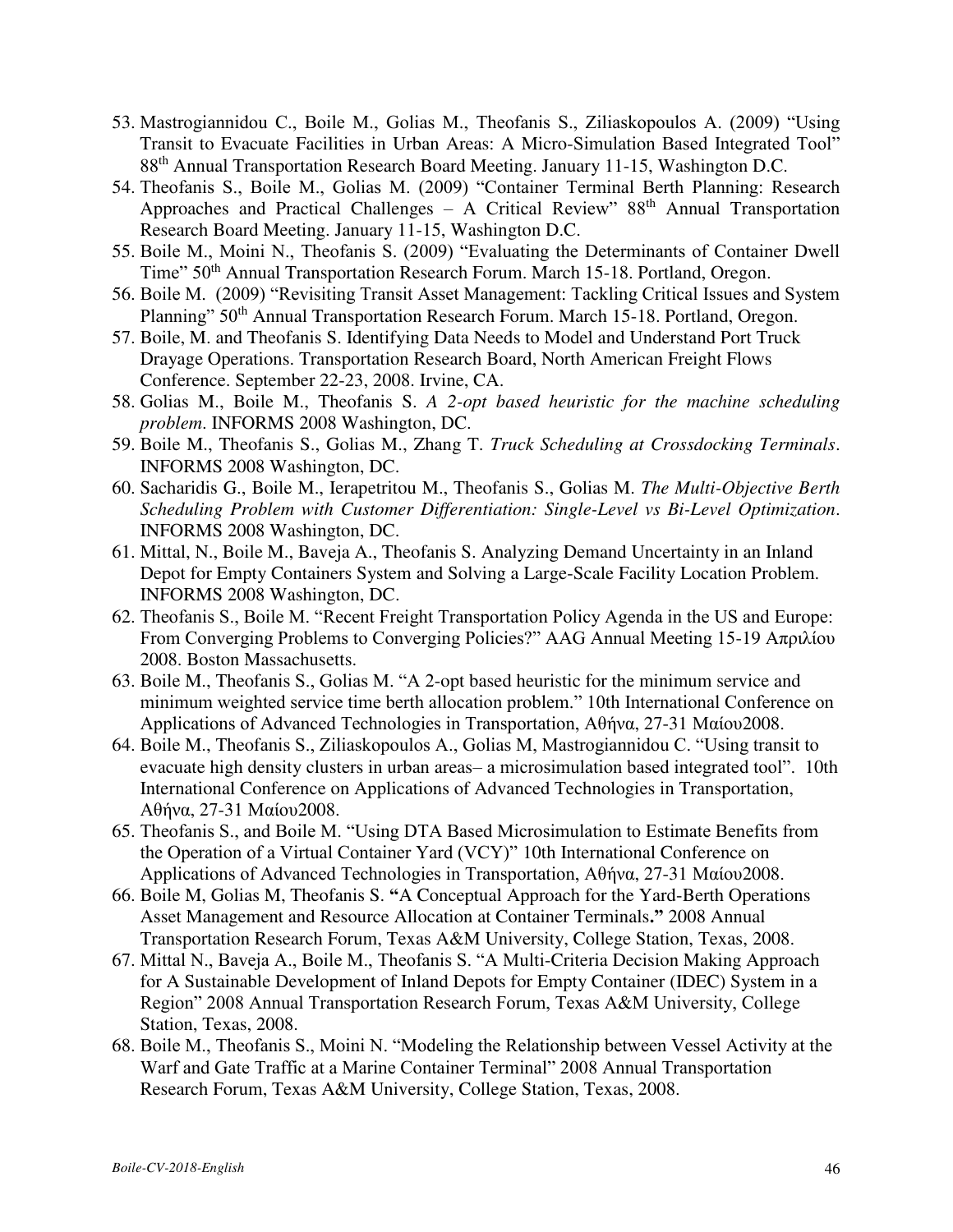- 69. Boile M., Mittal N., Theofanis S., Baveja A. (2008) "Inland Depots for Empty Containers Concept for Effective Regional Repositioning of Empty Containers" 55<sup>th</sup> Annual North America Meeting of the Regional Science Association International. November 2008. Brooklyn, New York.
- 70. Theofanis S., Boile M., Golias M. "Evaluating Roadside Impact of Different Gate Operation Strategies at a Container Terminal Using Microsimulation" 2008 Annual Transportation Research Forum, Texas A&M University, College Station, Texas, 2008.
- 71. Boile, M., Theofanis, S., Baveja A. and Mittal N. "Regional Repositioning of Empty Containers: A Case for Inland Depots" 87<sup>th</sup> Annual Transportation Research Board Meeting, Washington DC. January 2008.
- 72. Golias M., Theofanis S., Boile M., Taboada H.A. "A Post Pareto Analysis Approach for the Discrete and Dynamic Multiobjective Berth Allocation Problem." 87<sup>th</sup> Annual Transportation Research Board Meeting, Washington DC. January 2008.
- 73. Matrogiannidou C., Theofanis S., Ziliaskopoulos A., Boile M. "The Intraterminal Transport Problem: System Description, Literature Review and Research Recommendations" 87<sup>th</sup> Annual Transportation Research Board Meeting, Washington DC. January 2008.
- 74. Camay S., Derman B., Bohn E., Ramasubramanian L., Milczarski W., Albrecht J., Boile M., Theofanis S. "Ferry Parking and Landside Access Study – Implementing Public Outreach and Impact Assessment" 87<sup>th</sup> Annual Transportation Research Board Meeting, Washington DC. January 2008
- 75. Mittal N., Boile M., Baveja A., Theofanis S. (2008) «Inland-Depots-for-Empty-Containers (IDEC) System for Effective Regional Repositioning of Empty Containers» *Global Supply-Chain Transportation and Logistics*, IIT Delhi, New Delhi, August 2008 (Keynote address)
- 76. Theofanis, S., Boile, M. and Naniopoulos, A. (2007), "The Role of a Virtual Container Yard (VCY) in Reducing Unproductive Trucking Moves Around Marine Container Terminals", 10<sup>th</sup> International Maritime Conference "MARDCON 10", November 4-5, Ain Sokhna, Egypt.
- 77. Naniopoulos, A., Theofanis, S., Boile, M. and Palantzas, G. (2007), "Advances in Containerization: Demand, Supply and Challenges Ahead", 10<sup>th</sup> International Maritime Conference "MARDCON 10", November 4-5, Ain Sokhna, Egypt.
- 78. Boile, M., Theofanis S., Baveja A., Mittal N. "Evaluating the Effectiveness of Inland Depot for Empty Containers (IDEC) Concept in Empty Container Management" 2<sup>nd</sup> Annual National Urban Freight Conference, 5-7 Δεκεμβρίου 2007. Long Beach, CA
- 79. Golias M., Theofanis S., Boile M. "Berth and Quay Crane Scheduling A Formulation Reflecting Start and Finish of Service Deadlines and Productivity Agreements." 2<sup>nd</sup> Annual National Urban Freight Conference, 5-7 Δεκεμβρίου 2007. Long Beach, CA.
- 80. Theofanis S., Golias M., Boile M. "An Adaptive Local Search Heuristic for the Discrete Berth Allocation Problem." 2nd Annual National Urban Freight Conference, 5-7 Δεκεμβρίου 2007. Long Beach, CA
- 81. Theofanis S., Boile M., Mann H. "Freight Villages and Other Logistics Centers in Europe: Experiences, Best Practices and Challenges Ahead" 2<sup>nd</sup> Annual National Urban Freight Conference, 5-7 Δεκεμβρίου 2007. Long Beach, CA
- 82. Boile M., Theofanis S., Golias M. "A Framework for Modeling Port Related Congestion and Evaluating Mitigation Strategies" 9th Annual NJDOT Research Showcase. 27-28 Νοεμβρίου 2007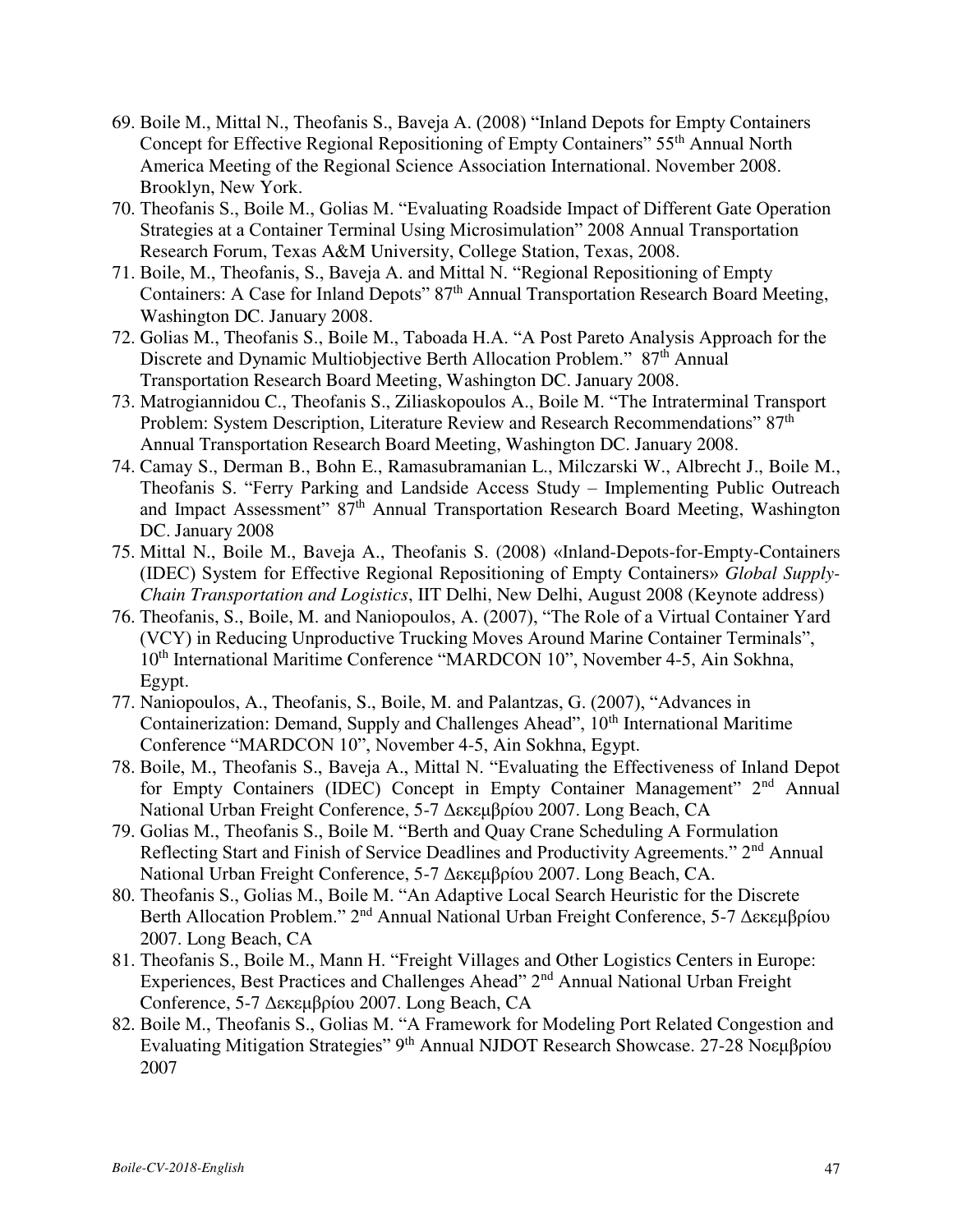- 83. Boile M., Theofanis S., Moini N., Golias M. "Forecasting Gate Inbound and Outbound Traffic based on Berth Activity at Marine Container Terminals" 9<sup>th</sup> Annual NJDOT Research Showcase. 27-28 Νοεμβρίου 2007
- 84. Theofanis S., Boile M., Williams T., Maher A. "Port Asset Management, The Role of Port Authorities and Marine Terminal Operators – A Systemic Approach"  $7<sup>th</sup>$  National Conference on Transportation Asset Management, 6-8 Νοεμβρίου 2007. New Orleans, Louisiana.
- 85. Boile M., Theofanis S. "Port Asset Management Beyond the Port: A Port Access Roadway Network Management Decision Support System" 7<sup>th</sup> National Conference on Transportation Asset Management, 6-8 Νοεμβρίου 2007. New Orleans, Louisiana.
- 86. Boilé M., Theofanis S., Golias M. "A Multi-objective Formulation for the Berth Allocation Problem", INFORMS Annual Meeting 5-8 Νοεμβρίου 2007. Seattle, Washington
- 87. Golias M., Theofanis S., Boilé M. "Berth and Quay Crane Scheduling: A Multi-objective Formulation" INFORMS Annual Meeting 5-8 Νοεμβρίου 2007. Seattle, Washington.
- 88. Theofanis S., Boile M. "Estimating Empty Container Trip Reduction from a Virtual Container Yard Operation" INFORMS Annual Meeting 5-8 Νοεμβρίου 2007. Seattle, Washington.
- 89. Janakiraman, Boile, Theofanis "Addressing a Global Transshipment Hub Location Routing Problem by Using a Multi-Stage Model Formulation Approach", IAME 2007, Athens.
- 90. Theofanis, Boile, Janakiraman, Naniopoulos "Reducing unproductive empty container movements around marine container terminals: the role of a Virtual Container Yard", IAME 2007, Athens
- 91. Theofanis, Boile, Golias "An optimization based genetic algorithm heuristic for the berth allocation problem" θα παρουσιαστεί στο IEEE Congress on Evolutionary Computation, Singapore 25-28 September 2007
- 92. Theofanis, S., Golias, M., Boile, M. (2007) "Berth and Quay Crane Scheduling: A Formulation Reflecting Service Deadlines and Productivity Agreements", θα παρουσιαστεί στο TRANSTEC 2007 Annual Conference, Prague, Czech Republic, September 13-15, 2007
- 93. Theofanis, S., "Quantifying the Role of a Virtual Container Yard (VCY) in Reducing Unproductive Empty Container Movements Around Marine Container terminals", θα παρουσιαστεί στο TRANSTEC 2007 Annual Conference, Prague, Czech Republic, September 13-15, 2007
- 94. Golias, M., Boile, M., Theofanis, S. (2007) "The Stochastic Berth Allocation Problem", θα παρουσιαστεί στο TRANSTEC 2007 Annual Conference, Prague, Czech Republic, September 13-15, 2007
- 95. Boile, M., Theofanis, S., Jamakiraman, S. (2007) "A Multi-Stage Model Formulation Approach to Address the Global Transshipment Hub Location Routing Problem", θα παρουσιαστεί στο TRANSTEC 2007 Annual Conference, Prague, Czech Republic, September 13-15, 2007
- 96. Theofanis, S., Boile, M., Ziliaskopoulos, A. (2007) "Estimating Empty Container trip Reduction from a Virtual Container Yard Operation", to θα παρουσιαστεί στο 13<sup>th</sup> International Conference on Urban Transport and the Environment, 3-5 September, 2007, Coimbra, Portugal.
- 97. Theofanis, S., Boile, M., Naniopoulos, A. (2007) "Reducing Emissions From Port Drayage Operations: The Role of a Virtual Container Yard", θα παρουσιαστεί στο 13<sup>th</sup> International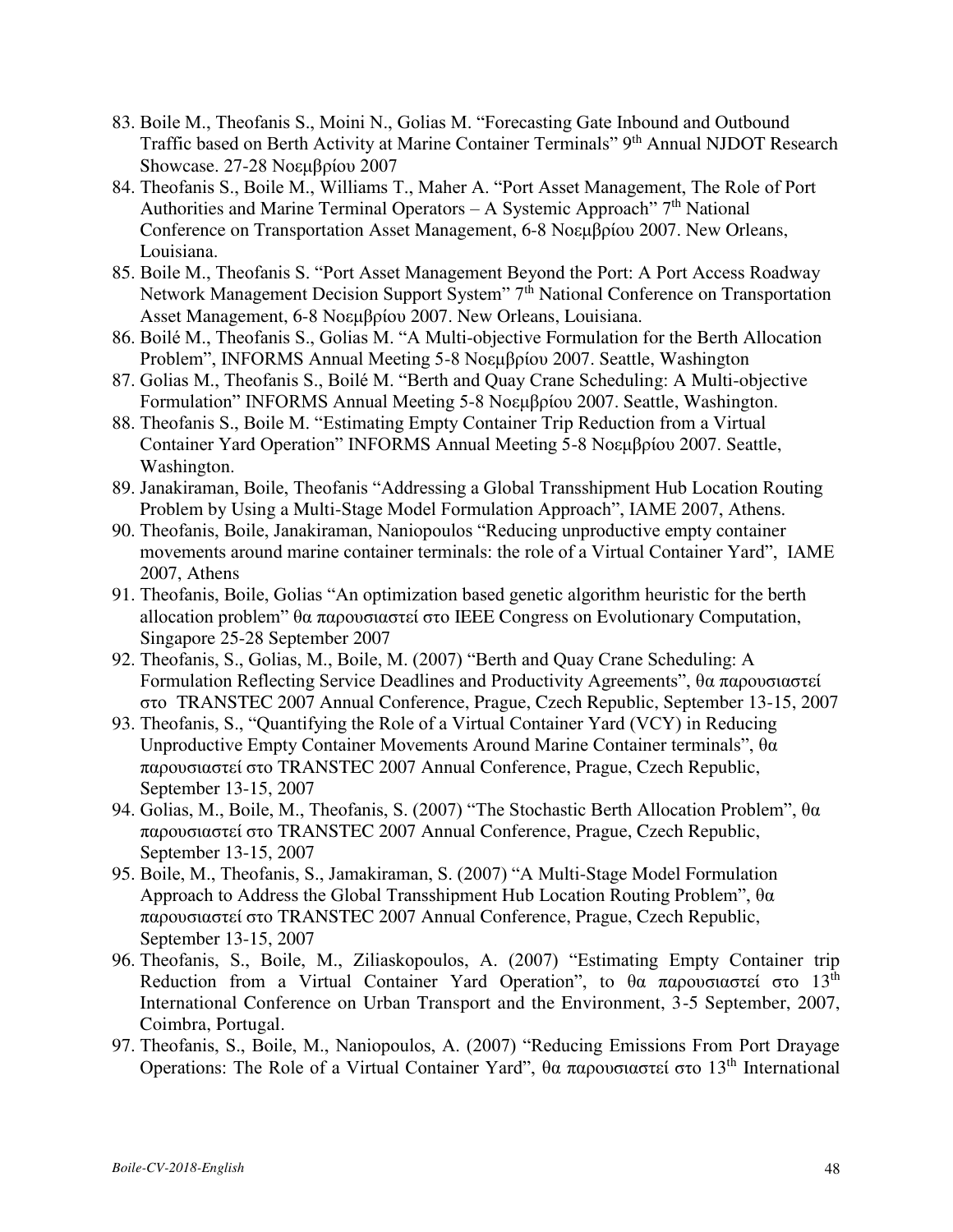Conference on Urban Transport and the Environment, 3-5 September, 2007, Coimbra, Portugal.

- 98. Boile, M., Theofanis, S., Golias, M. (2007) "The Berth Allocation Problem: a Formulation Reflecting Service Priority Arrangements With Time Windows", θα παρουσιαστεί στο in the 2<sup>nd</sup> International Conference on Transportation Logistics, 4-6 July 2007, Shenzhen, P.R. China.
- 99. Boile, M., Theofanis, S., Golias, M. (2007) "Berth Planning by Customer Service Differentiation: A Multi-Objective Approach", θα παρουσιαστεί στο 2007 World Conference on Transportation Research, June 24-28, University of Berkeley, California.
- 100. Theofanis, S. and Boile, M. (2007) "Virtual Container Yard: an Innovative Approach in Handling Container Transportation Adverse Impacts in Metropolitan Areas", 2007 Conference of the Association of American Geographers, April 17-21, San Francisco, California.
- 101. Boile, M. and Theofanis, S. "Empty Marine Accumulation in a Port Megacity Region", 2007 Conference of the Association of American Geographers, April 17-21, San Francisco, California.
- 102. Golias, M., Boile, M., Theofanis, S. (2007) "The Berth Allocation Problem: A Formulation Reflecting Time Window Service Deadlines", 48<sup>th</sup> Annual Meeting of Transportation Research Forum, Boston
- 103. Theofanis, S., Boile, M., Janakiraman, S. (2007) "Modeling Empty Container Matching Opportunities Through a Virtual Container Yard", 48<sup>th</sup> Annual Meeting of Transportation Research Forum, Boston
- 104. Theofanis, S., Boile, M., Golias M. (2007) "Container Terminal Seaside Operations Scheduling: Does Current Research Address the Practical Challenges of Berth Planning?-A Critical Review", 48th Annual Meeting of Transportation Research Forum, Boston
- 105. Janakiraman, S., Theofanis, S., Boile, M., Naniopoulos, A. (2007) "Virtual Container Yard: A Simulation-Based Feasibility Perspective", 86th TRB Annual Meeting, Washington D.C.
- 106. Golias, M., Boile, M., Theofanis, S. (2007) "The Berth Allocation Problem: A Formulation Reflecting Service Delay Penalties and Early Premiums", 86<sup>th</sup> TRB Annual Meeting, Washington D.C.
- 107. Boile, M and Theofanis, S., Golias, M. (2006) "Berth Allocation with Service Priorities: A Linear Reformulation", 1<sup>st</sup> WSEAS International Symposium on Advances in Naval Science, Research and Education, Tenerife, Canary Islands, Spain.
- 108. Boile, M. and Theofanis, S. (2006) "Developing a Maritime Transportation and Port Operations Education and Research Program in the US-Experiences and Challenges", 1<sup>st</sup> WSEAS International Symposium on Advances in Naval Science, Research and Education, Tenerife, Canary Islands, Spain.
- 109. Boile, M. and Theofanis, S. (2006) "Education Innovations in Maritime Transportation and Port Operations", 5th ASEE Global Colloquium on Engineering Education, Rio de Janeiro, Brazil.
- 110. Theofanis, S., Boile, M., Jafari, M., Cheng, Y., Maher, A., (2006) "BERTH SCHEDULER: A Dynamic Assignment Berth Planning Tool", 4<sup>th</sup> Pan-Hellenic Conference in Port Engineering, Athens, Greece.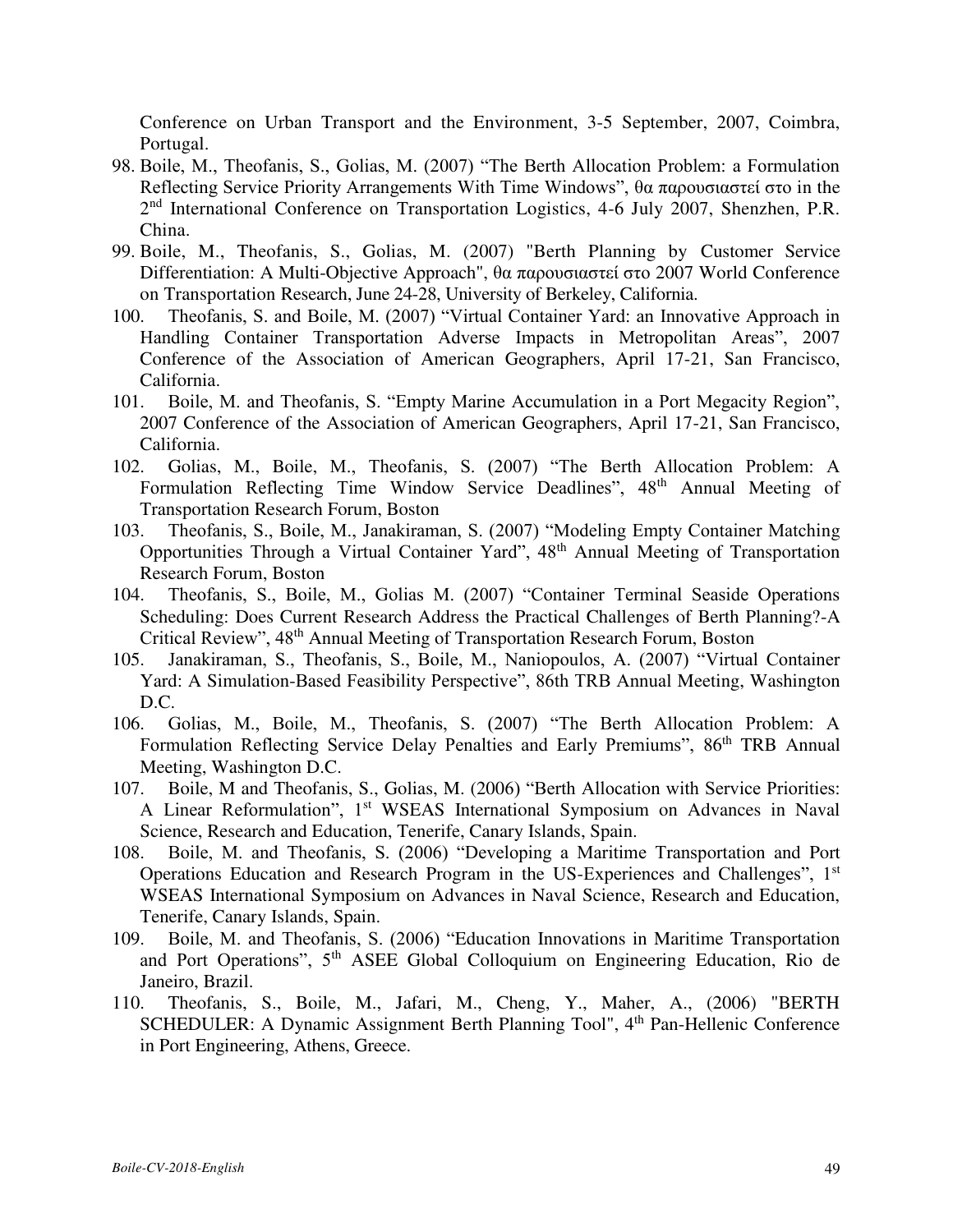- 111. Boile, M., Theofanis S. and Spasovic L. (2006) "The Role of Various Players in the Port Industry – Theory and Practice"  $47<sup>th</sup>$  Annual Forum of the Transportation Research Forum, New York, NY.
- 112. Boile, M. (2006) "The Impact of Heavy Vehicles on Freeway Maintenance Cost" 1st International Symposium on Freeway & Tollway Operations. Αθήνα, June 4-7.
- 113. Boile, M., Theofanis S. and Baveja A. (2006) "Stakeholder Collaboration in Maximizing Port Industry Performance – A Conceptual Approach"  $47<sup>th</sup>$  Annual Forum of the Transportation Research Forum, New York, NY.
- 114. Theofanis, S., Boile M., Palantzas G., Wooldridge C., and Naniopoulos A. (2006) "Applying Environmental Management Systems in European Ports: Application of Port-Environmental Review System in Ports of Piraeus and Thessaloniki" 85th Annual Meeting of the Transportation Research Board, January 23-26, Washington, DC
- 115. Boile, M., Theofanis S., Golias M. and Mittal N. (2006) "Empty Marine Container Management: Addressing Locally a Global Problem" 85<sup>th</sup> Annual Meeting of the Transportation Research Board, January 23-26, Washington, DC
- 116. Jafari, M., Cheng, Y., Theofanis, S., Boile, M., Maher, A. (2005) "A Dynamic Berth Allocation Planning Model" International Mediterranean Modeling Multiconference, The International Workshop on Harbour, Maritime and Multimodal Logistics Modeling and Simulation. 20-22 Οκτωβρίου. Marseille, France.
- 117. Boile M., and Golias M., (2005) "Statistical Truck Demand Modeling with ArcInfo 9.0" 2005 ESRI International User Conference, San Diego, California, Ιούλιος 2005
- 118. Boile, M. and Theofanis S., (2005) "Public Private Partnerships in the Port Sector: The Case of Stock Listing of Operating Port Entities" 46<sup>th</sup> Annual Forum of the Transportation Research Forum, 6-8 Μαρτίου, Washington, DC
- 119. Boile, M. and Golias M., (2005) "Freight Demand Statistical Modeling: A Classification and Review" 46<sup>th</sup> Annual Forum of the Transportation Research Forum, 6-8 Μαρτίου, Washington, DC
- 120. Boile, M., Theofanis S. and Mikiki F., (2005) "Oil Spills in Maritime Transport: Call for Actions" 84th Annual Meeting of the Transportation Research Board, 9-13 Ιανουαρίου, Washington, DC
- 121. Peric, K., Boile M. and Mouskos K. (2005) "Adding Intermodal Capabilities in Transportation Planning Applications" 84<sup>th</sup> Annual Meeting of the Transportation Research Board, 9-13 Ιανουαρίου, Washington, DC.
- 122. Mittal, N., Golias M., Boile M., Spasovic L., Ozbay K. (2005) "Estimation of Truck Volumes – A Statistical Approach"  $84<sup>th</sup>$  Annual Meeting of the Transportation Research Board, 9-13 Ιανουαρίου, Washington, DC.
- 123. Ozbay, K., Chen J., Boile M. (2004) "Simulation Based Evaluation of Improved SCOOT and SCATS Adaptive Signal Control Algorithms" XIII Panamerican Conference of Traffic and Transportation Engineering. 26-29 Σεπτεμβρίου, Albany, New York.
- 124. Boile, M., Theofanis, S. (2004) "The Role of Liner Shipping within an Intermodal System – The Port Community Case" The Transport Science and Technology Congress. 1-5 Σεπτεμβρίου, Athens, Greece
- 125. Theofanis, S., Hatzakos S., Boile M. (2004) "Infrastructure Development and Management to Support the Floating Accommodation Program of the Athens 2004 Olympic Games – Prospects and Challenges" The Transport Science and Technology Congress. 1-5 Σεπτεμβρίου, Athens, Greece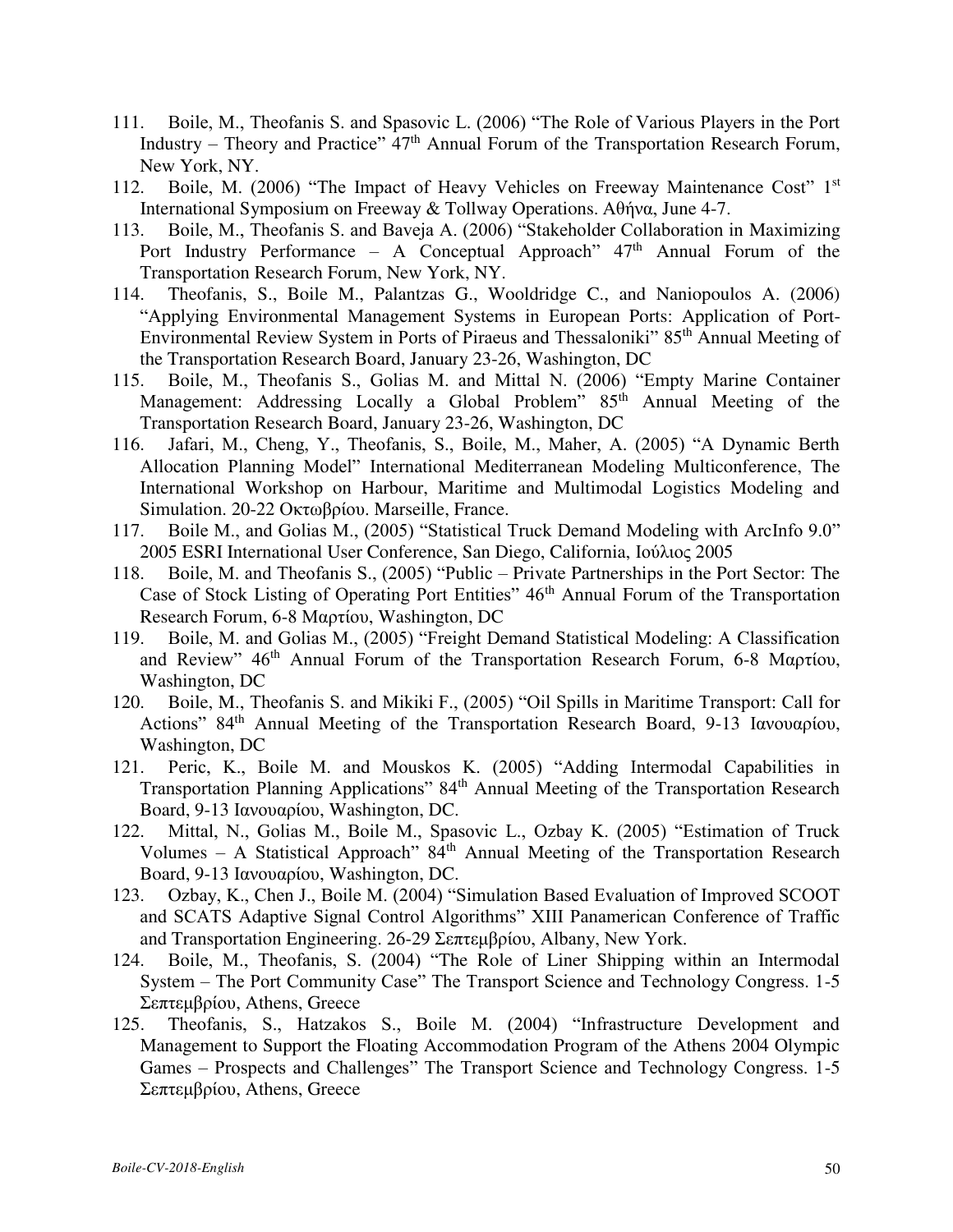- 126. Boile M., Mikiki F. (2004) "Environmental Impact of Maritime Transport: Call for Actions" 10<sup>th</sup> World Conference on Transport Research. 4-8 Ιουλίου, Istanbul, Turkey
- 127. Boile M.P., Theofanis S., and Mittal N. (2004) "Empty Intermodal Containers A Global Issue" 2004 Transportation Research Forum Annual Forum. Northwestern University, Transportation Center, Evanston, Illinois, 21-23 Μαρτίου
- 128. Mittal N., Golias M., Boile M., Spasovic L.N. and Ozbay K. (2004) "Estimation of Truck Volumes and Flows using Classification Counts" 2004 Transportation Research Forum Annual Forum. Northwestern University, Transportation Center, Evanston, Illinois, 21-23 Mαρτίου
- 129. Boile M.P. (2003) "Analyzing Port Authority Investment Policies within the Framework of an Intermodal Transportation System" 2<sup>ο</sup> Διεθνές Συνέδριο με θέμα «Έρευνα στις Μεταφορές» 26-27 Φεβρουαρίου στην Αθήνα
- 130. Boile M.P. Morfoulaki M. και Mikiki F. (2003) "Develop a Training Programme to Improve Work Zone Safety" 2<sup>ο</sup> Διεθνές Συνέδριο με θέμα «Ερευνα στις Μεταφορές» 26-27 Φεβρουαρίου στην Αθήνα
- 131. Boile M.P., Theofanis S., and Mittal N. (2003) "Empty Intermodal Containers A Global Issue" ετήσιο συνέδριο του Transportation Research Forum, Άνοιξη του 2004 στο Northwestern University, Transportation Center, Evanston, Illinois
- 132. Mittal N., Golias M., Boile M., Spasovic L.N. and Ozbay K. (2003) "Estimation of Truck Volumes and Flows using Classification Counts" ετήσιο συνέδριο του Transportation Research Forum, Άνοιξη του 2004 στο Northwestern University, Transportation Center, Evanston, Illinois
- 133. Mouskos K., Boile M., and Peric K., (2003) "Technical Solutions to Overcrowded Park and Ride Facilities" poster presentation 5th Annual NJDOT Research Showcase, New Brunswick, NJ, Οκτώβριος 24.
- 134. Boile M., Mittal N., and Peric K. (2003) "Driving Simulator A Virtual Reality Tool for Safety / Human Factors Studies" poster presentation 5th Annual NJDOT Research Showcase, New Brunswick, NJ, Οκτώβριος 24.
- 135. Boile M., Mittal N. (2003) "Empty Intermodal Container Management" poster presentation 5th Annual NJDOT Research Showcase, New Brunswick, NJ, Οκτώβριος 24.
- 136. Boile M.P., Golias M. (2003) "NY City Tunnels and the Path Exchange Cross Over" Προσκεκλημένη ομιλήτρια στο 10<sup>ο</sup> Διεθνές Συνέδριο του Συλλόγου Μηχανικών της ΠΓΔΜ (MASE), Οχρίδα, 25-27 Σεπτεμβρίου
- 137. Boile M.P., Mittal N. and Necevska-Cvetanovska G. (2003) "Effect of Earthquakes on Transportation Facilities – Post Earthquake Traffic Management" 10<sup>°</sup> Διεθνές Συνέδριο του Συλλόγου Μηχανικών της ΠΓΔΜ (MASE), Οχρίδα, 25-27 Σεπτεμβρίου
- 138. Narayanan, P., Boile M.P. and Ozbay K. (2003) "The Impact of Buses on Highway Infrastructure – A Case Study for the State of New Jersey"  $82<sup>nd</sup>$  Transportation Research Board ετήσιο συνέδριο. Washington D.C. Ιανουάριος 13-17.
- 139. Boilé M.P. (2002) "The Role of Shipping in Multimodal Transportation: Building the Future" Panel participant at the Med Ports 2002. Αθήνα, Απρίλιος 23.
- 140. Narayanan P., Boilé M., and Ozbay K. (2002) "Impact of Buses on Pavements" 45th Annual New Jersey Asphalt Pavement Συνέδριο, Iselin, NJ. Mάρτιος 11.
- 141. Boilé, M.P. and Wang Y. (2002) "Intermodal Freight Network Modeling" 1<sup>°</sup> Διεθνές Συνέδριο – Έρευνα στις Μεταφορές στην Ελλάδα. Αθήνα, Φεβρουάριος 21-22.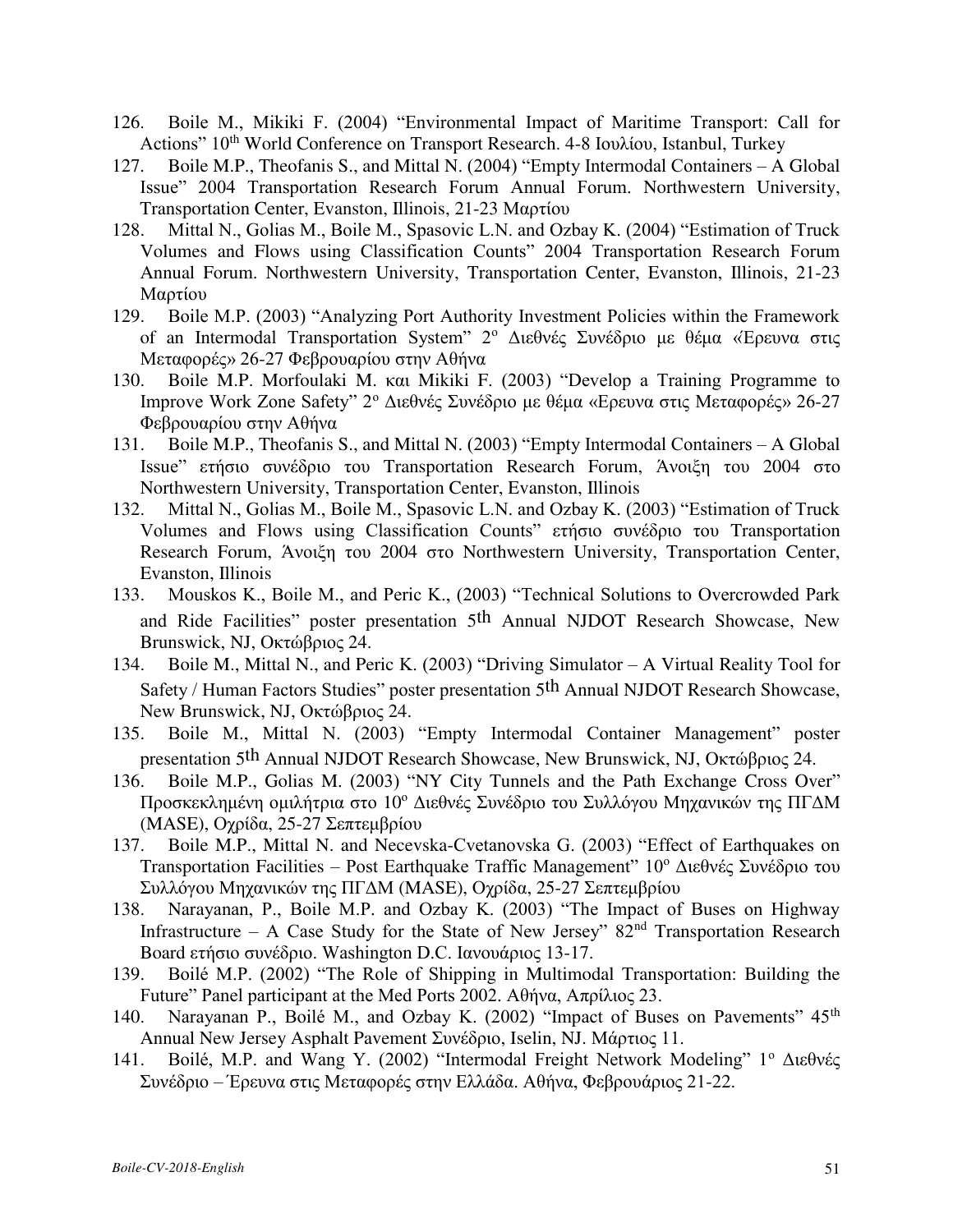- 142. Boile, M., Spasovic, L. and Wang, Y. (2002) "A Combined Shipper/Carrier Intermodal Network Model" paper #368. Society for Computational Economics. Computing in Economics and Finance. Νοέμβριος 2007. Marseille, France.
- 143. Sideris, A., Boilé M.P. and Spasovic L. (2002) "Using On Line Information to Estimate Container Movements for Day-to-Day Marine Terminal Operations" 81<sup>st</sup> Transportation Research Board ετήσιο συνέδριο. Washington D.C. Ιανουάριος 13-17.
- 144. Theofanis, S. and Boilé M.P. (2001) "Institutional Framework and Market Deregulation in the United States and Western Europe Port Industry  $-$  A Comparative Analysis"  $43<sup>rd</sup>$ ετήσιο συνέδριο του Transportation Research Forum, Williamsburg, VA, Οκτώβριος 22-24.
- 145. Sideris, A., Spasovic L.N., and Boilé M.P. (2001) "Development of a Logistics information Tool for Marine Terminal Operations" 43rd ετήσιο συνέδριο του Transportation Research Forum, Williamsburg, VA, Οκτώβριος 22-24.
- 146. Boile, M.P. (2001). "Intermodal Freight Modeling" NJDOT Research Day, Trenton, NJ, Οκτώβριος 12.
- 147. Rowinski, J., Boile M.P., Spasovic L.N. and Wang Y. (2001). "A Multi-Commodity, Multi-Class Generalized Cost User Equilibrium Assignment Model" 80° ετήσιο συνέδριο του Transportation Research Board, Washington, DC. Ιανουάριος 9-13
- 148. Boile, M.P. (2000). "Evaluating the Efficiency of Transportation Services on Intermodal Commuter Networks" 42° ετήσιο συνέδριο του Transportation Research Forum, Annapolis, MD, Νοέμβριος 28 - Δεκέμβριος 1.
- 149. Sideris, A., Boile M.P. and Spasovic L.N. (2000) "Operational Planning of Intermodal Marine Terminals" 42° ετήσιο συνέδριο του Transportation Research Forum, Annapolis, MD, Νοέμβριος 28 - Δεκέμβριος 1.
- 150. Boile, M.P. (2000). "Intermodal Transportation Network Analysis A GIS Application" 10th Mediterranean Electrotechnical Conference, Κύπρος, Mάιος 29-31.
- 151. Boile, M.P., Berrier N., and Sivak S. (2000). Intermodal Network Analysis. INFORMS meeting, Salt Lake City, Utah, Μάιος 10.
- 152. Boile, M.P. and Birkhead W. (2000). Evaluating the Efficiency of Bus Transit Systems in the U.S.: An Application of Data Envelopment Analysis. 79<sup>°</sup> ετήσιο συνέδριο του Transportation Research Board, Washington, DC. Ιανουάριος 7-10
- 153. Boile, M.P. and Brodney J. (1999). Freight Forecasting using Geographic Information Systems. INFORMS meeting, Philadelphia, PA, Νοέμβριος 9.
- 154. Boile, M. P., and Haynes M. (1999) Intermediate-Term Planning for Intermodal Networks using Geographic Information Systems. INFORMS meeting, Philadelphia, PA, Noέμβριος 8.
- 155. Boile, M.P. and Brodney J. (1999). Analysis of Commodity Flows at a County Level. 41<sup>o</sup> ετήσιο συνέδριο του Transportation Research Forum, Washington D.C.
- 156. Boile, M.P. (1999) Intermodal Transportation. American Society of Civil Engineers Lehigh Valley Section meeting, Walnutport, PA, Σεπτέμβριος 21.
- 157. Boile, M. P., Brodney J. and Rowinski J. (1999) Forecasting Freight Flow at a County Level. INFORMS meeting, Cincinnati, OH, Mάιος 2-5.
- 158. Boile, M. P., and Haynes M. (1999) Integration of an Intermodal Transportation Planning Model with Geographic Information Systems. INFORMS meeting, Cincinnati, OH, Μάιος 2- 5.
- 159. Boile, M. P., and Spasovic L. N.(1998) Modeling Freight Transportation Demand on State and Regional Level. INFORMS meeting, Seattle, WA, Οκτώβριος 25-28.